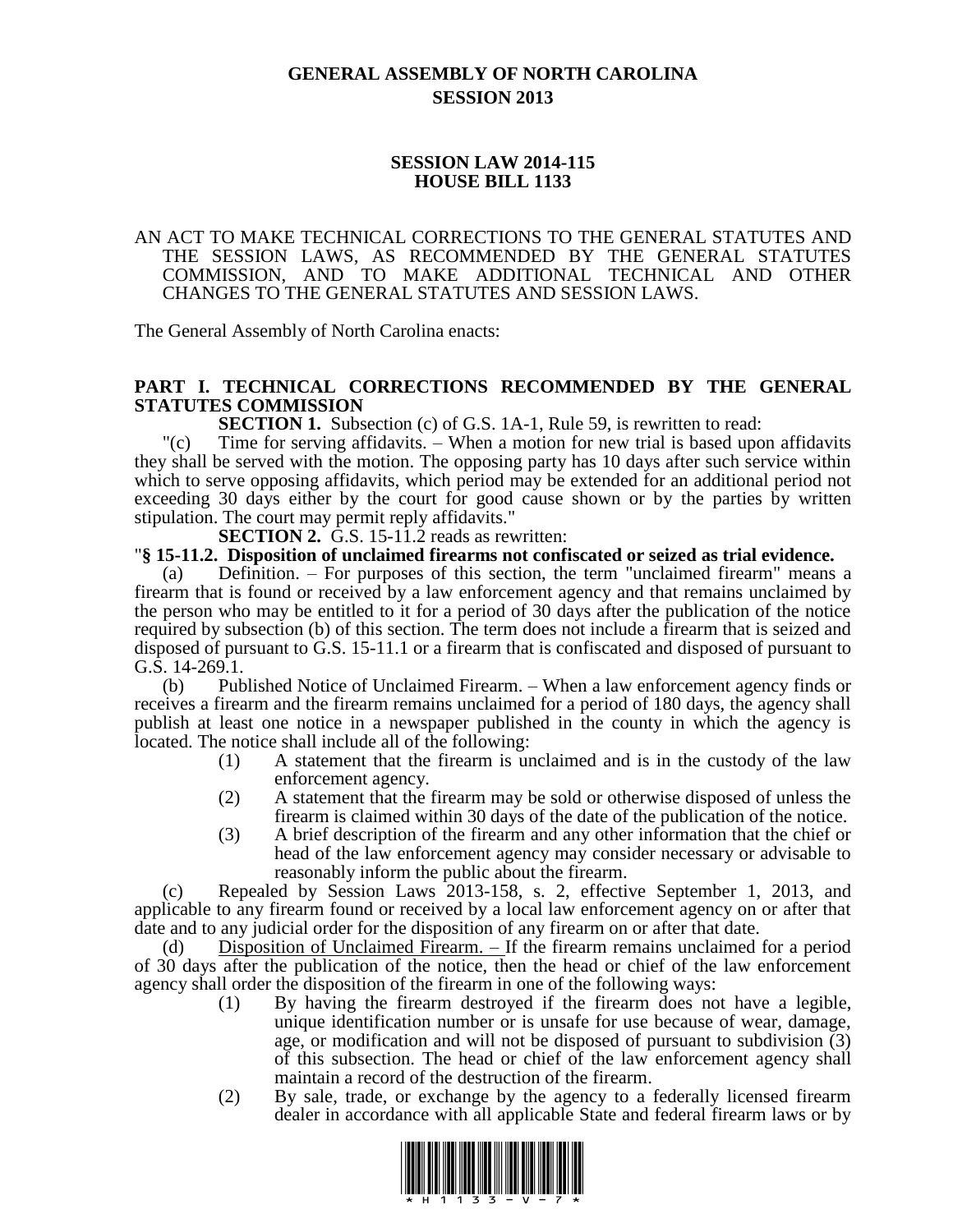sale of the firearm at a public auction to persons licensed as firearms collectors, dealers, importers, or manufacturers. The head or chief of the law enforcement agency shall dispose of the firearm pursuant to this subdivision only if the firearm has a legible, unique identification number.

(3) By maintaining the firearm for training or experimental purposes or transferring the firearm to a museum or historical society.

(e) Repealed by Session Laws 2013-158, s. 2, effective September 1, 2013, and applicable to any firearm found or received by a local law enforcement agency on or after that date and to any judicial order for the disposition of any firearm on or after that date.

(f) Disbursement of Proceeds of Sale. – If the law enforcement agency sells the firearm pursuant to subdivision (2) of subsection (d) of this section, then the proceeds of the sale shall be retained by the law enforcement agency and used for law enforcement purposes. The receiving law enforcement agency shall maintain a record and inventory of all firearms received pursuant to this section, as well as the disposition of the firearm, including any funds received from a sale of a firearm or any firearms or other property received in exchange or trade of a firearm."

**SECTION 2.1.(a)** G.S. 15A-830 reads as rewritten:

# "**§ 15A-830. Definitions.**

- (a) The following definitions apply in this Article:
	- (1) Accused. A person who has been arrested and charged with committing a crime covered by this Article.
	- (2) Arresting law enforcement agency. The law enforcement agency that makes the arrest of an accused.
	- (3) Custodial agency. The agency that has legal custody of an accused or defendant arising from a charge or conviction of a crime covered by this Article including, but not limited to, local jails or detention facilities, regional jails or detention facilities, facilities designated under G.S. 122C-252 for the custody and treatment of involuntary clients, or the Division of Adult Correction of the Department of Public Safety.
	- (4) Investigating law enforcement agency. The law enforcement agency with primary responsibility for investigating the crime committed against the victim.
	- (5) Law enforcement agency. An arresting law enforcement agency, a custodial agency, or an investigating law enforcement agency.
	- (6) Next of kin. The victim's spouse, children, parents, siblings, or grandparents. The term does not include the accused unless the charges are dismissed or the person is found not guilty.
	- (7) Victim. A person against whom there is probable cause to believe one of the following crimes was committed:
		- a. A Class A, B1, B2, C, D, or E felony.
		- b. A Class F felony if it is a violation of one of the following: G.S. 14-16.6(b); 14-16.6(c); 14-18; 14-32.1(e); 14-32.2(b)(3); 14-32.3(a); 14-32.4; 14-34.2; 14-34.6(c); 14-41; 14-43.3; 14-43.11; 14-190.17; 14-190.19; 14-202.1; 14-277.3A; 14-288.9; 20-138.5; former G.S. 14-190.19; or former G.S. 14-277.3.
		- c. A Class G felony if it is a violation of one of the following: G.S. 14-32.3(b); 14-51; 14-58; <del>14-87.1; or 20-141.4.</del>or 14-87.1.
		- d. A Class H felony if it is a violation of one of the following: G.S. 14-32.3(a);  $14-32.3(e)$ ;  $-14-33.2$ ;  $14-34.6(b)$ ;  $14-190.17A$ ; 14-277.3A; former G.S. 14-32.3(c); or former G.S. 14-277.3.
		- e. A Class I felony if it is a violation of one of the following: G.S. 14-32.3(b); 14-34.6(b); or 14-190.17A. G.S. 14-32.3(b).
		- f. An attempt of any of the felonies listed in this subdivision if the attempted felony is punishable as a felony.
		- g. Any of the following misdemeanor offenses when the offense is committed between persons who have a personal relationship as defined in G.S. 50B-1(b): G.S. 14-33(c)(1); 14-33(c)(2); 14-33(a); 14-34; 14-134.3; 14-277.3A; or former G.S. 14-277.3.
		- h. Any violation of a valid protective order under G.S. 50B-4.1.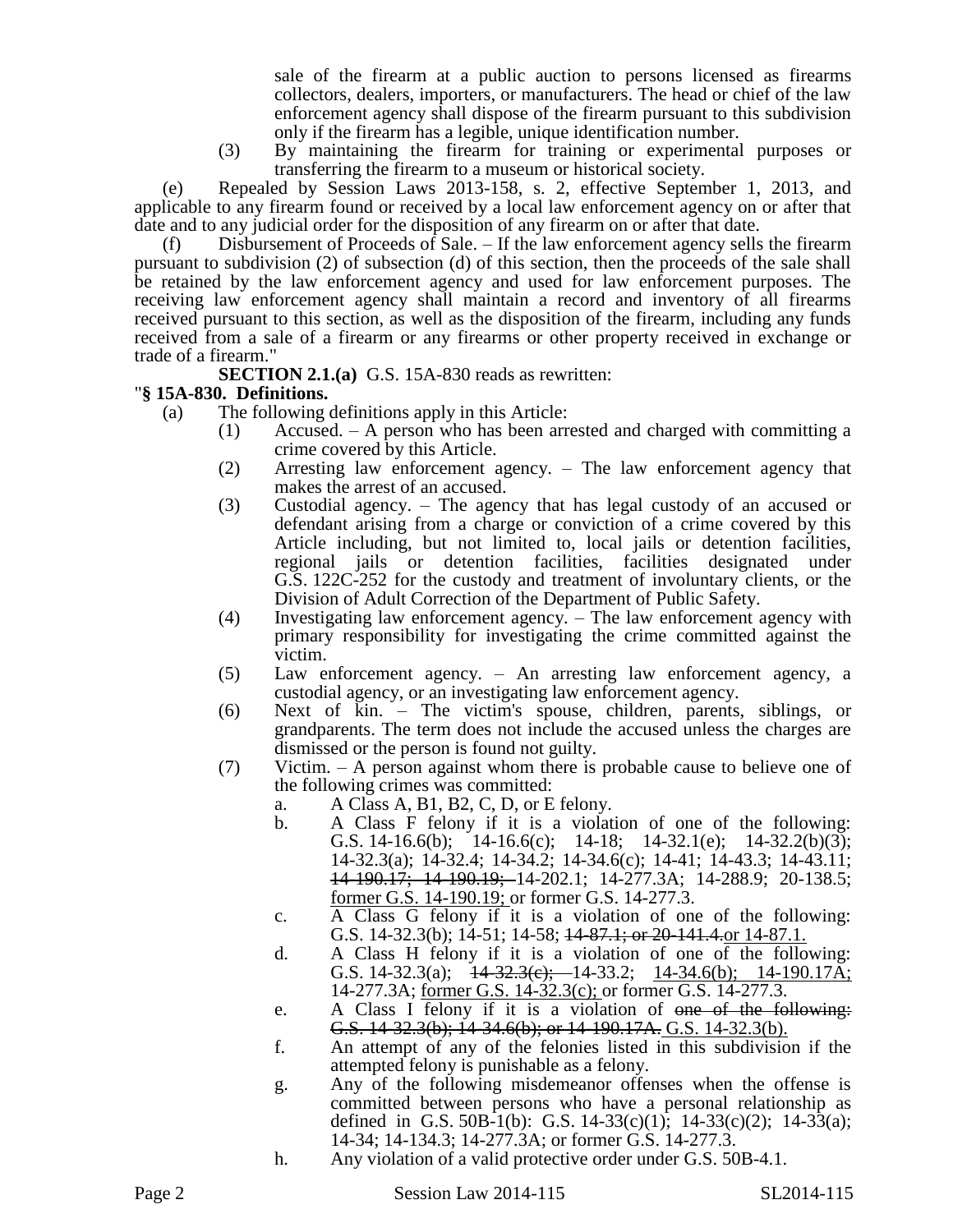(b) If the victim is deceased, then the next of kin, in the order set forth in the definition contained in this section, is entitled to the victim's rights under this Article. However, the right contained in G.S. 15A-834 may only be exercised by the personal representative of the victim's estate. An individual entitled to exercise the victim's rights as a member of the class of next of kin may designate anyone in the class to act on behalf of the class."

**SECTION 2.1.(b)** This section does not affect the rights granted by Article 46 of Chapter 15A of the General Statutes to any person who was a victim as defined in G.S. 15A-830 before the effective date of this section.

**SECTION 2.2.** The title of G.S. 20-28.9 reads as rewritten:

"**§ 20-28.9. Authority for the Department of Public Instruction to administer a statewide**  or regional towing, storage, and sales program for driving while impaired **vehicles forfeited.**"

**SECTION 2.3.** G.S. 28A-22-7(c) is repealed.

**SECTION 2.4.** G.S. 31-33 reads as rewritten:

### "**§ 31-33. Cause transferred to trial docket.**

The caveator's

(a) Upon the filing of a caveat, the clerk shall transfer the cause to the superior court for trial by jury. The caveat shall be served upon all interested parties in accordance with G.S. 1A-1, Rule 4 of the Rules of Civil Procedure.

(b) After service under subsection (a) of this section, the caveator shall cause notice of a hearing to align the parties to be served upon all parties in accordance with G.S. 1A-1, Rule 5 of the Rules of Civil Procedure. At the alignment hearing, all of the interested parties who wish to be aligned as parties shall appear and be aligned by the court as parties with the caveators or parties with the propounders of the will. If an interested party does not appear to be aligned or chooses not to be aligned, the judge shall dismiss that interested party from the proceeding, but that party shall be bound by the proceeding.

(c) Within 30 days following the entry of an order aligning the parties, any interested party who was aligned may file a responsive pleading to the caveat, provided, however, that failure to respond to any averment or claim of the caveat shall not be deemed an admission of that averment or claim. An extension of time to file a responsive pleading to the caveat may be granted as provided by G.S. 1A-1, Rule 6 of the Rules of Civil Procedure.

(d) Upon motion of an aligned party, the court may require a caveator to provide security in such sum as the court deems proper for the payment of such costs and damages as may be incurred or suffered by the estate if the estate is found to have been wrongfully enjoined or restrained. The court may consider relevant facts related to whether a bond should be required and the amount of any such bond, including, but not limited to, (i) whether the estate may suffer irreparable injury, loss, or damage as a result of the caveat and (ii) whether the caveat has substantial merit. Provisions for bringing suit in forma pauperis apply to the provisions of this subsection."

**SECTION 3.** G.S. 42A-15 reads as rewritten:

#### "**§ 42A-15. Trust account uses.**

A landlord or real estate broker may require a tenant to pay all or part of any required rent, security deposit, or other fees permitted by law in advance of the commencement of a tenancy under this Chapter if these payments are expressly authorized in the vacation rental agreement. If the tenant is required to make any advance payments, other than a security deposit, whether the payment is denominated as rent or otherwise, the landlord or real estate broker shall deposit these payments in a trust account in an insured bank or savings and loan association in North Carolina no later than three banking days after the receipt of the these payments. These payments deposited in a trust account shall not earn interest unless the landlord and tenant agree in the vacation rental agreement that the payments may be deposited in an interest-bearing account. The landlord and tenant shall also provide in the agreement to whom the accrued interest shall be disbursed."

**SECTION 4.** G.S. 53-244.111 reads as rewritten:

#### "**§ 53-244.111. Prohibited acts.**

In addition to the activities prohibited under other provisions of this Article, it shall be unlawful for any person in the course of any residential mortgage loan transaction: …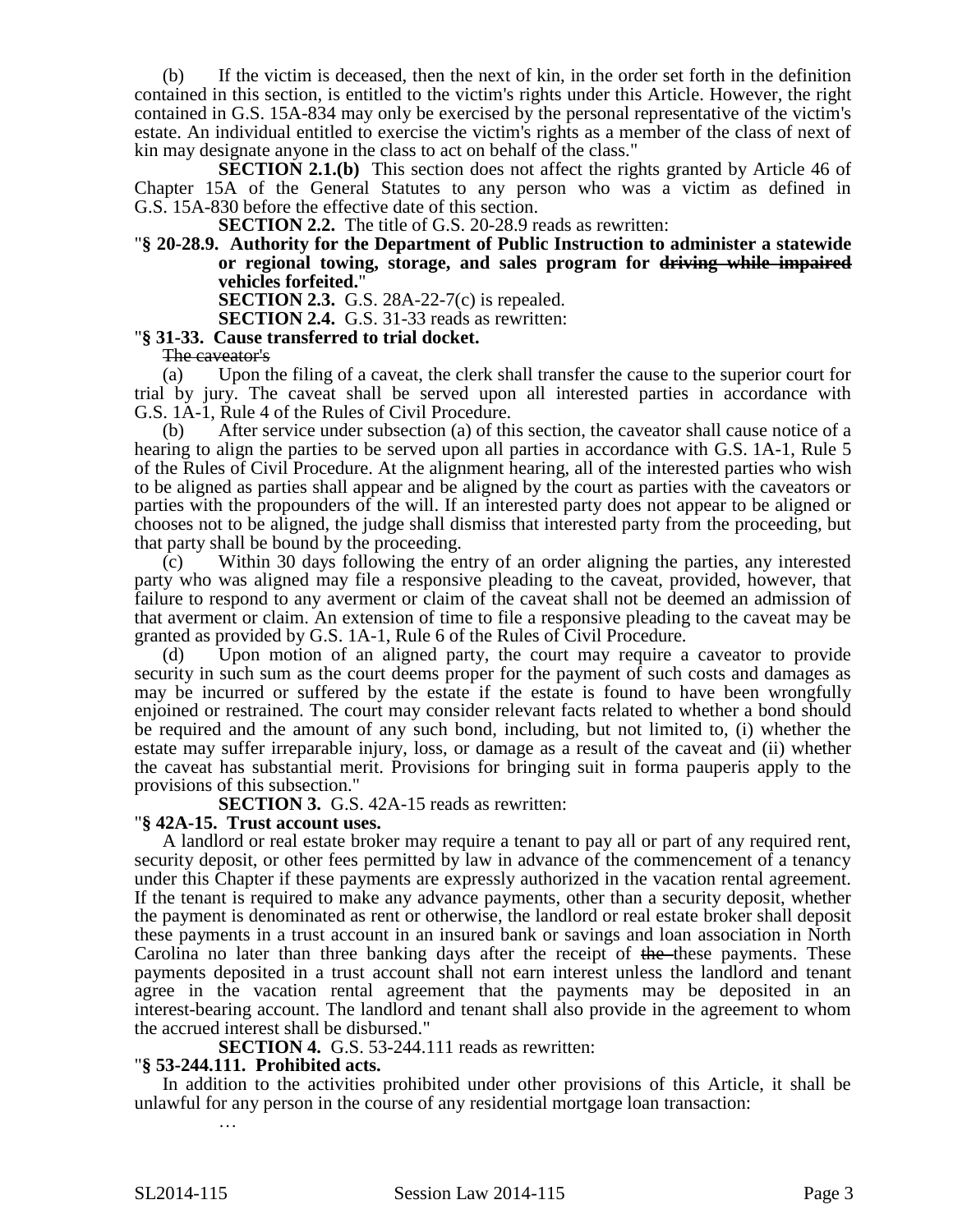- (22) For a person acting as a mortgage servicer to fail to mail, at least 45 days before foreclosure is initiated, a notice addressed to the borrower at the borrower's last known address with the following information:
	- a. An itemization of all past due amounts causing the loan to be in default.
	- b. An itemization of any other charges that must be paid in order to bring the loan current.
	- c. A statement that the borrower may have options available other than foreclosure and that the borrower may discuss the options with the mortgage lender, the mortgage servicer, or a counselor approved by the U.S. Department of Housing and Urban Development (HUD).
	- d. The address, telephone number, and other contact information for the mortgage lender, the mortgage servicer, or the agent for either of them who is authorized to attempt to work with the borrower to avoid foreclosure.
	- e. The name, address, telephone number, and other contact information for one or more HUD-approved counseling agencies operating to assist borrowers in North Carolina to avoid foreclosure.
	- f. The address, telephone number, and other contact information for the consumer complaint section of the Office of the Commissioner of Banks. State Home Foreclosure Prevention Project of the Housing Finance Agency.

 $^{\prime}$ 

**SECTION 4.1.** G.S. 58-50-75(b) reads as rewritten:

"(b) This Part applies to all insurers that offer a health benefit plan and that provide or perform utilization review pursuant to G.S. 58-50-61, the State Health Plan for Teachers and State Employees, and any optional plans or programs operating under Part 2 of Article 3A of Chapter 135 of the General Statutes, the North Carolina Health Insurance Risk Pool, and the Health Insurance Program for Children. Statutes. With respect to second-level grievance review decisions, this Part applies only to second-level grievance review decisions involving noncertification decisions."

**SECTION 5.** G.S. 95-111.4 reads as rewritten:

# "**§ 95-111.4. Powers and duties of Commissioner.**

The Commissioner of Labor is hereby empowered: empowered to do all of the following:

- (1) To delegate to the Director of the Elevator and Amusement Device Division such powers, duties and responsibilities as the Commissioner determines will best serve the public interest in the safe operation of amusement devices; devices.
- (2) To supervise the Director of the Elevator and Amusement Device Division; Division.
- (3) To adopt, modify, or revoke such rules and regulations as are necessary for the purpose of carrying out the provisions of this Article including, but not limited to, those governing the design, construction, installation, plans review, testing, inspection, certification, operation, use, maintenance, alteration and relocation of devices subject to the provisions of this Article. The rules and regulations promulgated pursuant to this rulemaking authority shall conform with good engineering and safety standards, formulas and practices;practices.
- (4) To enforce rules and regulations adopted under authority of this Article; Article.
- (5) To inspect and have tested for acceptance all new and relocated devices subject to the provisions of this Article. Relocated amusement devices shall be inspected upon reassembly at each new location within this State; provided that the Commissioner may provide for less frequent inspections when he determines that the device is of such a type and its use is of such a nature that inspection less often than upon each reassembly would not expose the public to an unsafe condition likely to result in serious personal injury or property damage; damage.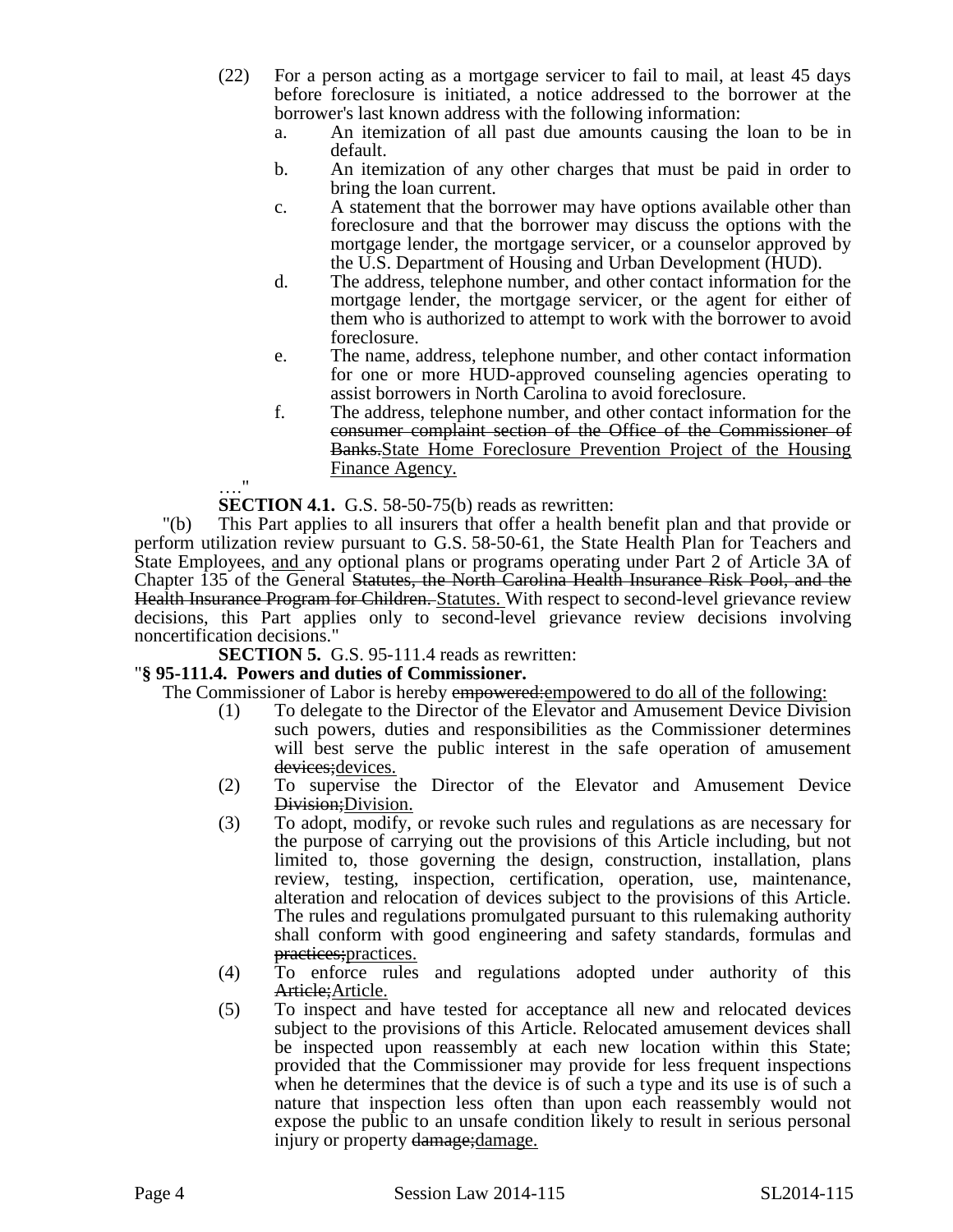- (6) To inspect amusement devices which have been substantially rebuilt or substantially modified so as to change the original action, structure or capacity of the device; device.
- (7) To make maintenance and periodic inspections and tests of all devices subject to the provisions of this Article. Devices located in amusement parks shall be inspected at least once annually; annually.
- (8) To issue certificates of operation which certify for use such devices as are found to be in compliance with this Article and the rules and regulations promulgated thereunder;thereunder.
- (9) To have reasonable access, with or without notice, to the devices subject to the provisions of this Article during reasonable hours, for purposes of inspection or testing; testing.
- (10) To obtain an Administrative Search and Inspection Warrant in accordance with the provisions of Article 4A of Chapter 15 of the General Statutes; Statutes.
- (11) To investigate accidents involving devices subject to the provisions of this Article to determine the cause of such the accident, and he the Commissioner shall have full subpoena powers in conducting such investigation; the investigation.
- (12) To institute proceedings in the civil courts of this State, when a provision of this Article or the rules and regulations promulgated thereunder has been violated; violated.
- (13) To adopt, modify or revoke rules and regulations governing the qualifications of inspectors; inspectors.
- (14) To grant exceptions from the requirements of the rules and regulations promulgated under authority of this Article and to permit the use of other devices when such these exceptions and uses will not expose the public to an unsafe condition likely to result in serious personal injury or property damage;damage.
- (15) To require that before any device subject to the provisions of this Article is erected in this State, or before any additions or alterations which substantially change such the device are made, or before the physical spacing between such the devices is changed, the owner or his the owner's authorized agent shall file with the Commissioner a written notice of his the owner's intention to do so and the type of device involved. Should circumstances necessitate, the Commissioner may require that such the owner or his the owner's authorized agent furnish a copy of the plans, diagrams, specifications or stress analyses of such the device before the inspection of same.the device. When such plans, diagrams, specifications or stress analyses are requested by the Commissioner, he the Commissioner shall review them within 10 days of receipt, and upon approval, he shall authorize the device for use by the public; appropriately
- (16) To prohibit the use of any device subject to the provisions of this Article which is found upon inspection to expose the public to an unsafe condition likely to cause personal injury or property damage. Such a device shall be made operational only upon the Commissioner's determination that such device it has been made safe; safe.
- (17) To order the payment of all civil penalties provided by this Article. The clear proceeds of funds collected pursuant to a civil penalty order shall be remitted to the Civil Penalty and Forfeiture Fund in accordance with G.S. 115C-457.2; and G.S. 115C-457.2.
- (18) To coordinate enforcement and inspection activity relative to equipment, devices and operations covered by this Article in order to minimize duplication of liability or regulatory responsibility on the part of the employer or owner.
- (19) To establish fees not to exceed two hundred fifty dollars (\$250.00) for the inspection and issuance of certificates of operation for devices subject to this Article that are in use."

**SECTION 6.** G.S. 95-148 reads as rewritten: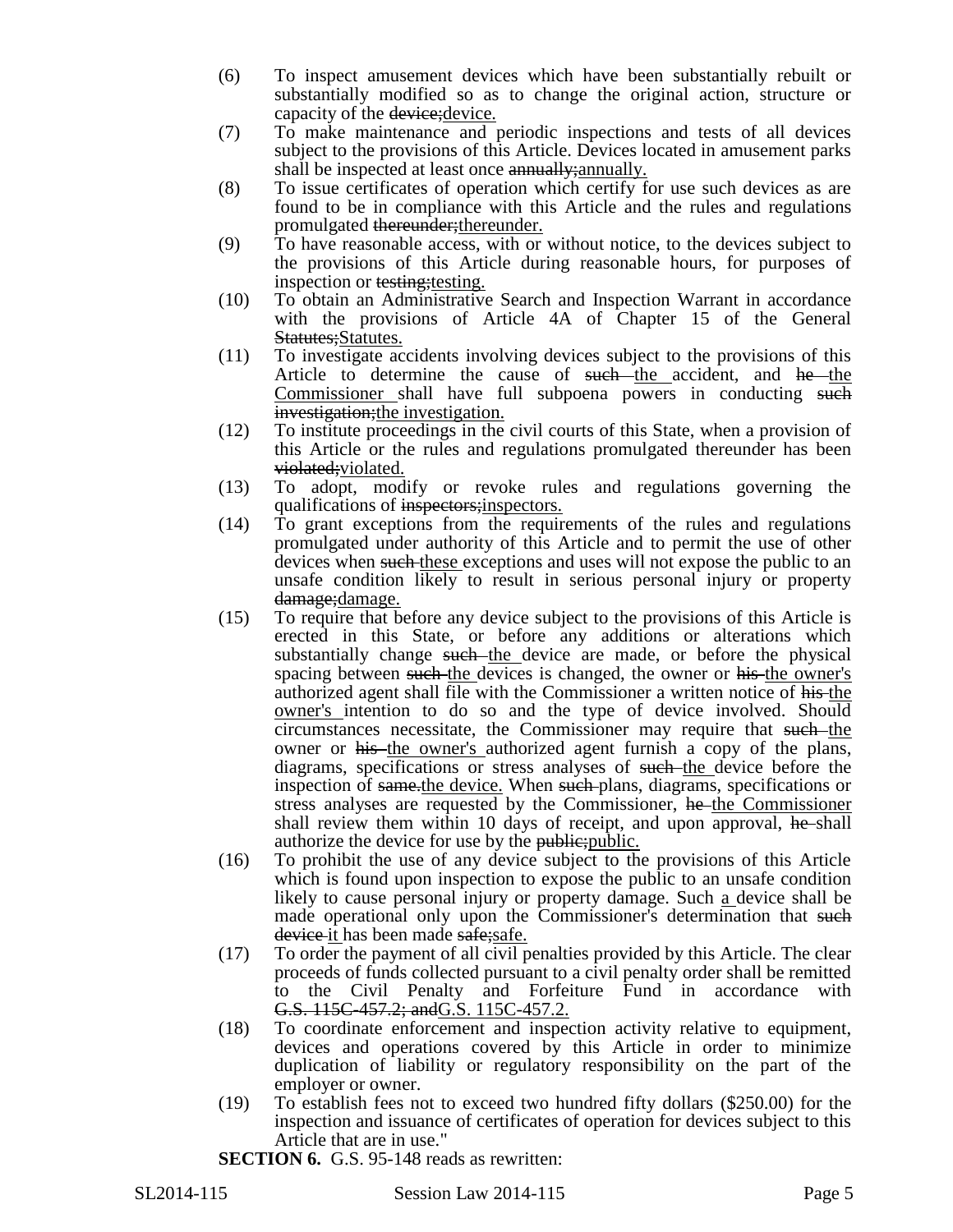# "**§ 95-148. Safety and health programs of State agencies and local governments.**

It shall be the responsibility of each administrative department, commission, board, division or other agency of the State and of counties, cities, towns and subdivisions of government to establish and maintain an effective and comprehensive occupational safety and health program which is consistent with the standards and regulations promulgated under this Article. The head of each agency shall:

- (1) Provide safe and healthful places and conditions of employment, consistent with the standards and regulations promulgated by this Article; Article.
- (2) Acquire, maintain, and require the use of safety equipment, personal protective equipment, and devices reasonably necessary to protect employees;employees.
- (3) Consult with and encourage employees to cooperate in achieving safe and healthful working conditions; conditions.
- (4) Keep adequate records of all occupational accidents and illnesses for proper evaluation and corrective action; action.
- (5) Consult with the Commissioner as to the adequacy as to form and content of records kept pursuant to this section; section.
- (6) Make an annual report to the Commissioner with respect to occupational accidents and injuries and the agency's program under this section.

The Commissioner shall transmit annually to the Governor and the General Assembly a report of the activities of the State agency and instrumentalities under this section. If the Commissioner has reason to believe that any local government program or program of any agency of the State is ineffective, he the Commissioner shall, after unsuccessfully seeking by negotiations to abate such this failure, include this in his the Commissioner's annual report to the Governor and the General Assembly, together with the reasons therefor, and may recommend legislation intended to correct such the condition.

The Commissioner shall have access to the records and reports kept and filed by State agencies and instrumentalities pursuant to this section unless such records and reports are required to be kept secret in the interest of national defense, in which case the Commissioner shall have access to such information as will not jeopardize national defense.

Employees of any agency or department covered under this section are afforded the same rights and protections as granted employees in the private sector.

This section shall not apply to volunteer fire departments not a part of any municipality.

Any municipality with a population of 10,000 or less may exclude its fire department from the operation of this section by a resolution of the governing body of the municipality, except that the resolution may not exclude those firefighters who are employees of the municipality.

The North Carolina Fire and Rescue Commission shall recommend regulations and standards for fire departments."

**SECTION 7.(a)** G.S. 111-47.1 reads as rewritten:

## "**§ 111-47.1. Food service at North Carolina aquariums.**

(a) Notwithstanding Article 3 of Chapter 111 of the General Statutes,this Article, the North Carolina Aquariums may operate or contract for the operation of food or vending services at the North Carolina Aquariums. Notwithstanding G.S. 111-43, the net proceeds of revenue generated by food and vending services that are provided at the North Carolina Aquariums and are operated by or whose operation is contracted for by the Division of North Carolina Aquariums shall be credited to the North Carolina Aquariums Fund.

(b) This section shall not be construed to alter any contract for food or vending services at the North Carolina Aquariums that is in force at the time this section becomes law. on July  $1$ , 1999."

## **SECTION 7.(b)** G.S. 111-47.2 reads as rewritten:

#### "**§ 111-47.2. Food service at museums and historic sites operated by the Department of Cultural Resources.**

Notwithstanding Article 3 of Chapter 111 of the General Statutes, this Article, the North Carolina Department of Cultural Resources may operate or contract for the operation of food or vending services at museums and historic sites operated by the Department. Notwithstanding G.S. 111-43, the net proceeds of revenue generated by food and vending services provided at museums and historic sites operated by the Department or a vendor with whom the Department has contracted shall be credited to the appropriate fund of the museum or historic site where the funds were generated and shall be used for the operation of that museum or historic site."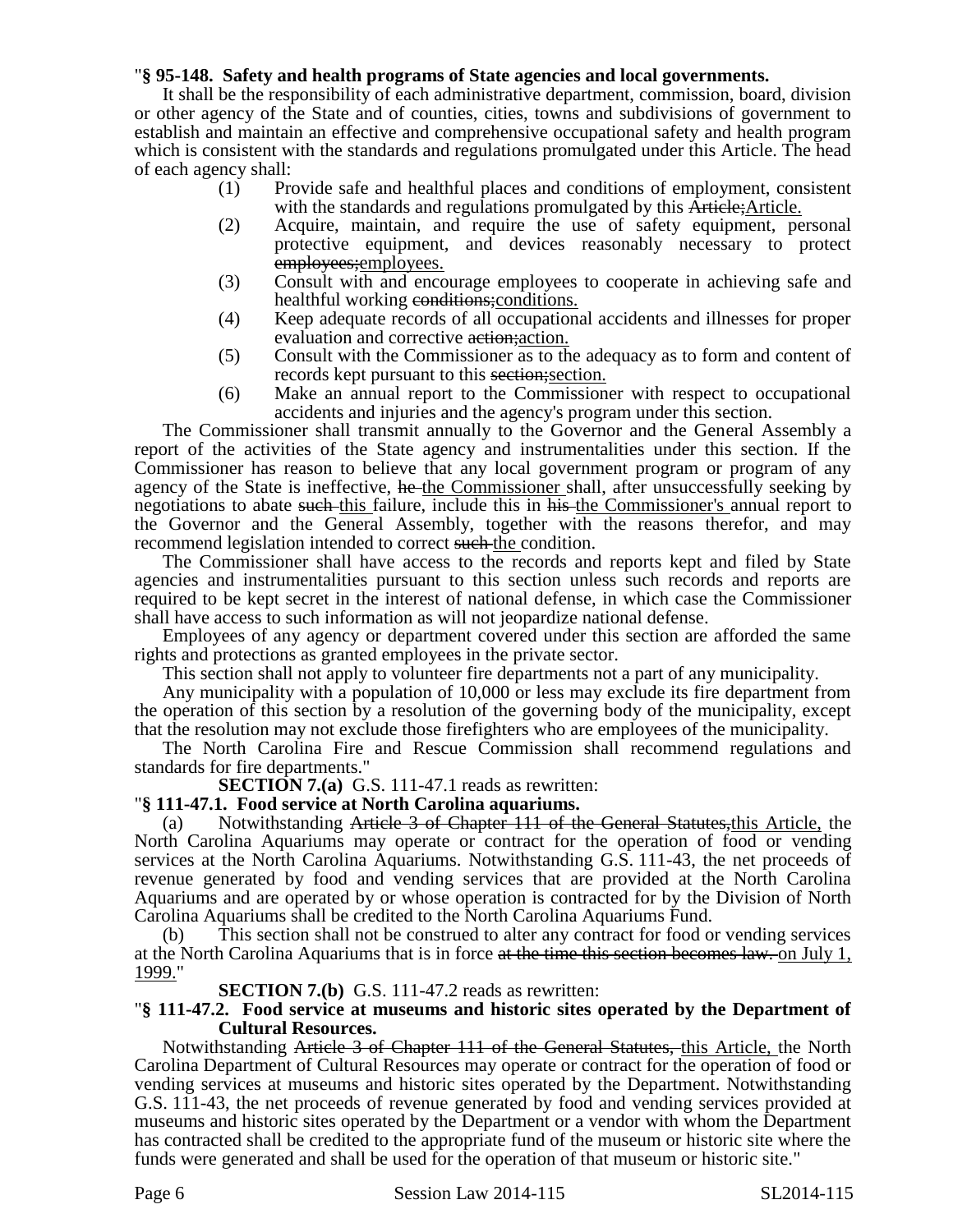**SECTION 8.** G.S. 113-133.1(e) reads as rewritten:

"(e) Because of strong community interest expressed in their retention, the local acts or portions of local acts listed in this section are not repealed. The following local acts are retained to the extent they apply to the county for which listed:

Alleghany: Session Laws 1951, Chapter 665; Session Laws 1977, Chapter 526; Session Laws 1979, Chapter 556.

Anson: Former G.S. 113-111, as amended by Session Laws 1955, Chapter 286.

Ashe: Former G.S. 113-111; Session Laws 1951, Chapter 665.

Avery: Former G.S. 113-122.

Beaufort: Session Laws 1947, Chapter 466, as amended by Session Laws 1979, Chapter 219; Session Laws 1957, Chapter 1364; Session Laws 1971, Chapter 173.

Bertie: Session Laws 1955, Chapter 1376; Session Laws 1975, Chapter 287.

Bladen: Public-Local Laws 1933, Chapter 550, Section 2 (as it pertains to fox season);

Session Laws 1961, Chapter 348 (as it applies to Bladen residents fishing in Robeson County); Session Laws 1961, Chapter 1023; Session Laws 1971, Chapter 384.

Brunswick: Session Laws 1975, Chapter 218.

Buncombe: Public-Local Laws 1933, Chapter 308.

Burke: Public-Local Laws 1921, Chapter 454; Public-Local Laws 1921 (Extra Session), Chapter 213, Section 3 (with respect to fox seasons); Public-Local Laws 1933, Chapter 422, Section 3; Session Laws 1977, Chapter 636.

Caldwell: Former G.S. 113-122; Session Laws 1977, Chapter 636; Session Laws 1979, Chapter 507.

Camden: Session Laws 1955, Chapter 362 (to the extent it applies to inland fishing waters); Session Laws 1967, Chapter 441.

Carteret: Session Laws 1955, Chapter 1036; Session Laws 1977, Chapter 695.

Caswell: Public-Local Laws 1933, Chapter 311; Public-Local Laws 1937, Chapter 411.

Catawba: Former G.S. 113-111, as amended by Session Laws 1955, Chapter 1037.

Chatham: Public-Local Laws 1937 Chapter 236; Session Laws 1963, Chapter 271.

Chowan: Session Laws 1979, Chapter 184; Session Laws 1979, Chapter 582.

Cleveland: Public Laws 1907, Chapter 388; Session Laws 1951, Chapter 1101; Session Laws 1979, Chapter 587.

Columbus: Session Laws 1951, Chapter 492, as amended by Session Laws 1955, Chapter 506.

Craven: Session Laws 1971, Chapter 273, as amended by Session Laws 1971, Chapter 629. Cumberland: Session Laws 1975, Chapter 748; Session Laws 1977, Chapter 471.

Dare: Session Laws 1973, Chapter 259.

Davie: Former G.S. 113-111, as amended by Session Laws 1947, Chapter 333.

Duplin: Session Laws 1965, Chapter 774; Session Laws 1973 (Second Session 1974), Chapter 1266; Session Laws 1979, Chapter 466.

Edgecombe: Session Laws 1961, Chapter 408.

Gates: Session Laws 1959, Chapter 298; Session Laws 1975, Chapter 269; Session Laws 1975, Chapter 748.

Granville: Session Laws 1963, Chapter 670.

Greene: Session Laws 1975, Chapter 219; Session Laws 1979, Chapter 360.

Halifax: Public-Local Laws 1925, Chapter 571, Section 3 (with respect to fox-hunting seasons); Session Laws 1947, Chapter 954; Session Laws 1955, Chapter 1376.

Haywood: Former G.S. 113-111, as modified by Session Laws 1963, Chapter 322.

Henderson: Former G.S. 113-111.

Hertford: Session Laws 1959, Chapter 298; Session Laws 1975, Chapter 269; Session Laws 1975, Chapter 748; Session Laws 1977, Chapter 67.

Hoke: Session Laws 1963, Chapter 267.

Hyde: Public-Local Laws 1929, Chapter 354, Section 1 (as it relates to foxes); Session Laws 1951, Chapter 932.

Iredell: Session Laws 1979, Chapter 577.

Jackson: Session Laws 1965, Chapter 765.

Johnston: Session Laws 1975, Chapter 342.

Jones: Session Laws 1979, Chapter 441.

Lee: Session Laws 1963, Chapter 271; Session Laws 1977, Chapter 636.

Lenoir: Session Laws 1979, Chapter 441.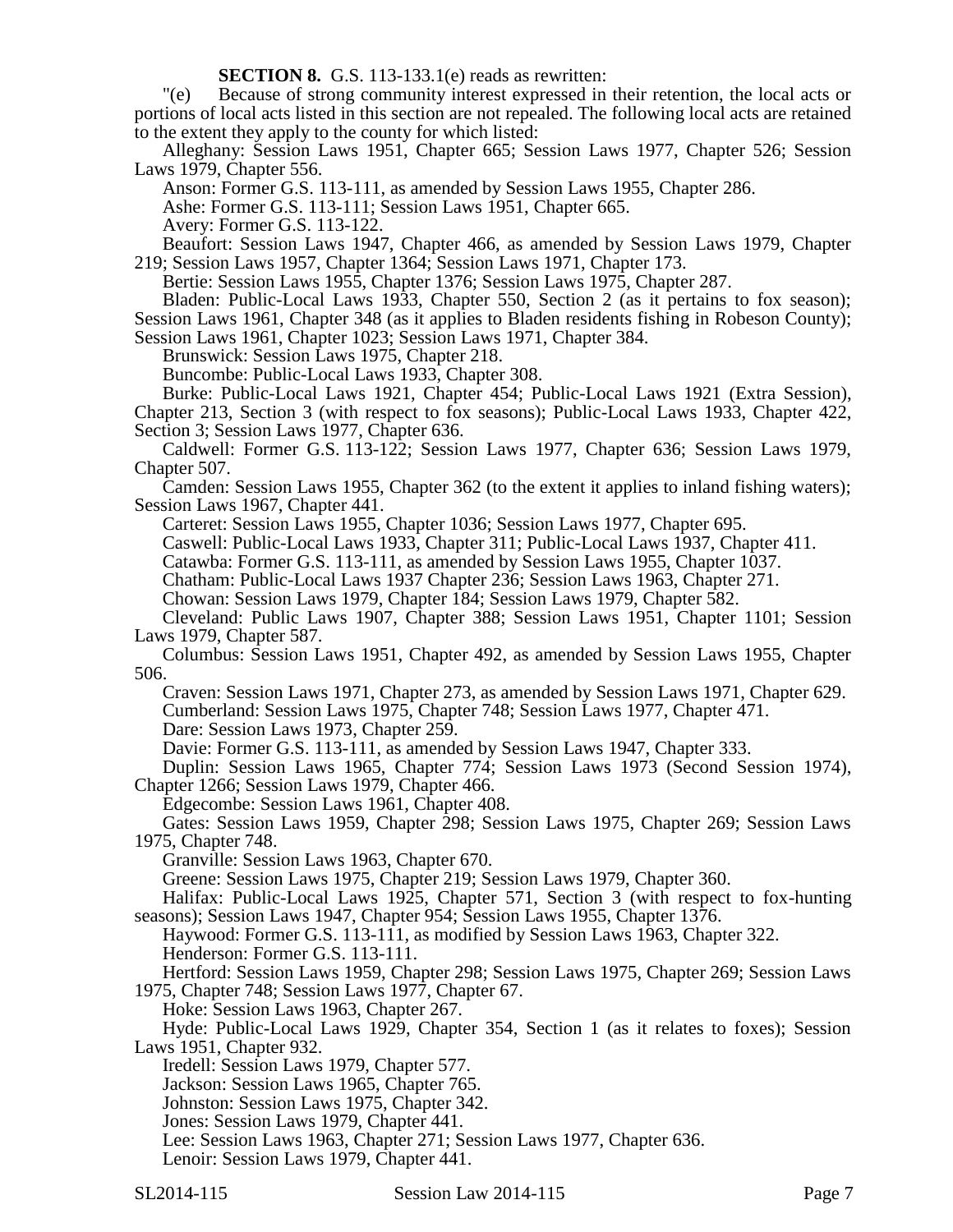Lincoln: Public-Local Laws 1925, Chapter 449, Sections 1 and 2; Session Laws 1955, Chapter 878.

Madison: Public-Local Laws 1925, Chapter 418, Section 4; Session Laws 1951, Chapter 1040.

Martin: Session Laws 1955, Chapter 1376; Session Laws 1977, Chapter 636.

Montgomery: Session Laws 1977 (Second Session 1978), Chapter 1142.

Nash: Session Laws 1961, Chapter 408.

New Hanover: Session Laws 1971, Chapter 559; Session Laws 1975, Chapter 95.

Northampton: Session Laws 1955, Chapter 1376; Session Laws 1975, Chapter 269; Session Laws 1975, Chapter 748; Session Laws 1977, Chapter 67; Session Laws 1979, Chapter 548.

Orange: Public-Local Laws 1913, Chapter 547.

Pamlico: Session Laws 1977, Chapter 636.

Pender: Session Laws 1961, Chapter 333; Session Laws 1967, Chapter 229; Session Laws 1969, Chapter 258, as amended by Session Laws 1973, Chapter 420; Session Laws 1977, Chapter 585, as amended by Session Laws 1985, Chapter 421; Session Laws 1977, Chapter 805; Session Laws 1979, Chapter 546.

Perquimans: Former G.S. 113-111; Session Laws 1973, Chapter 160; Session Laws 1973, Chapter 264.

Polk: Session Laws 1975, Chapter 397; Session Laws 1975, Chapter 269, as amended by Session Laws 1977, Chapter 167.

Randolph: Public-Local Laws 1941, Chapter 246; Session Laws 1947, Chapter 920.

Robeson: Public-Local Laws 1924 (Extra Session), Chapter 92; Session Laws 1961, Chapter 348.

Rockingham: Former G.S. 113-111; Public-Local Laws 1933, Chapter 310.

Rowan: Session Laws 1975, Chapter 269, as amended by Session Laws 1977, Chapter 106, and Session Laws 1977, Chapter 500; Session Laws 1979, Chapter 556.

Rutherford: Session Laws 1973, Chapter 114; Session Laws 1975, Chapter 397.Chapter 114.

Sampson: Session Laws 1979, Chapter 373.

Scotland: Session Laws 1959, Chapter 1143; Session Laws 1977, Chapter 436.

Stokes: Former G.S. 113-111; Public-Local Laws 1933, Chapter 310; Session Laws 1979, Chapter 556.

Surry: Public-Local Laws 1925, Chapter 474, Section 6 (as it pertains to fox seasons); Session Laws 1975, Chapter 269, as amended by Session Laws 1977, Chapter 167.

Swain: Public-Local Laws 1935, Chapter 52; Session Laws 1953, Chapter 270; Session Laws 1965, Chapter 765.

Transylvania: Public Laws 1935, Chapter 107, Section 2, as amended by Public Laws 1935, Chapter 238.

Tyrrell: Former G.S. 113-111; Session Laws 1953, Chapter 685.

Wake: Session Laws 1973 (Second Session 1974), Chapter 1382.

Washington: Session Laws 1947, Chapter 620.

Wayne: Session Laws 1975, Chapter 269; Session Laws 1975, Chapter 342, as amended by Session Laws 1977, Chapter 43; Session Laws 1975, Chapter 343, as amended by Session Laws 1977, Chapter 45; Session Laws 1977, Chapter 695.

Wilkes: Former G.S. 113-111, as amended by Session Laws 1971, Chapter 385; Session Laws 1951, Chapter 665; Session Laws 1973, Chapter 106; Session Laws 1979, Chapter 507.

Yadkin: Former G.S. 113-111, as amended by Session Laws 1953, Chapter 199; Session Laws 1979, Chapter 507.

Yancey: Session Laws 1965, Chapter 522."

**SECTION 9.** G.S. 115C-325(h)(7) reads as rewritten:

"(7) Within five days of being notified of the request for a hearing before a hearing officer, the Superintendent of Public Instruction shall submit to both parties a list of hearing officers trained and approved by the State Board of Education. Within five days of receiving the list, the parties may jointly select a hearing officer from that list, or, if the parties cannot agree to a hearing officer, each party may strike up to one-third of the names on the list and submit its strikeout list to the Superintendent of Public Instruction. The Superintendent of Public Instruction shall then appoint a hearing officer from those individuals remaining on the list. Further, the parties may jointly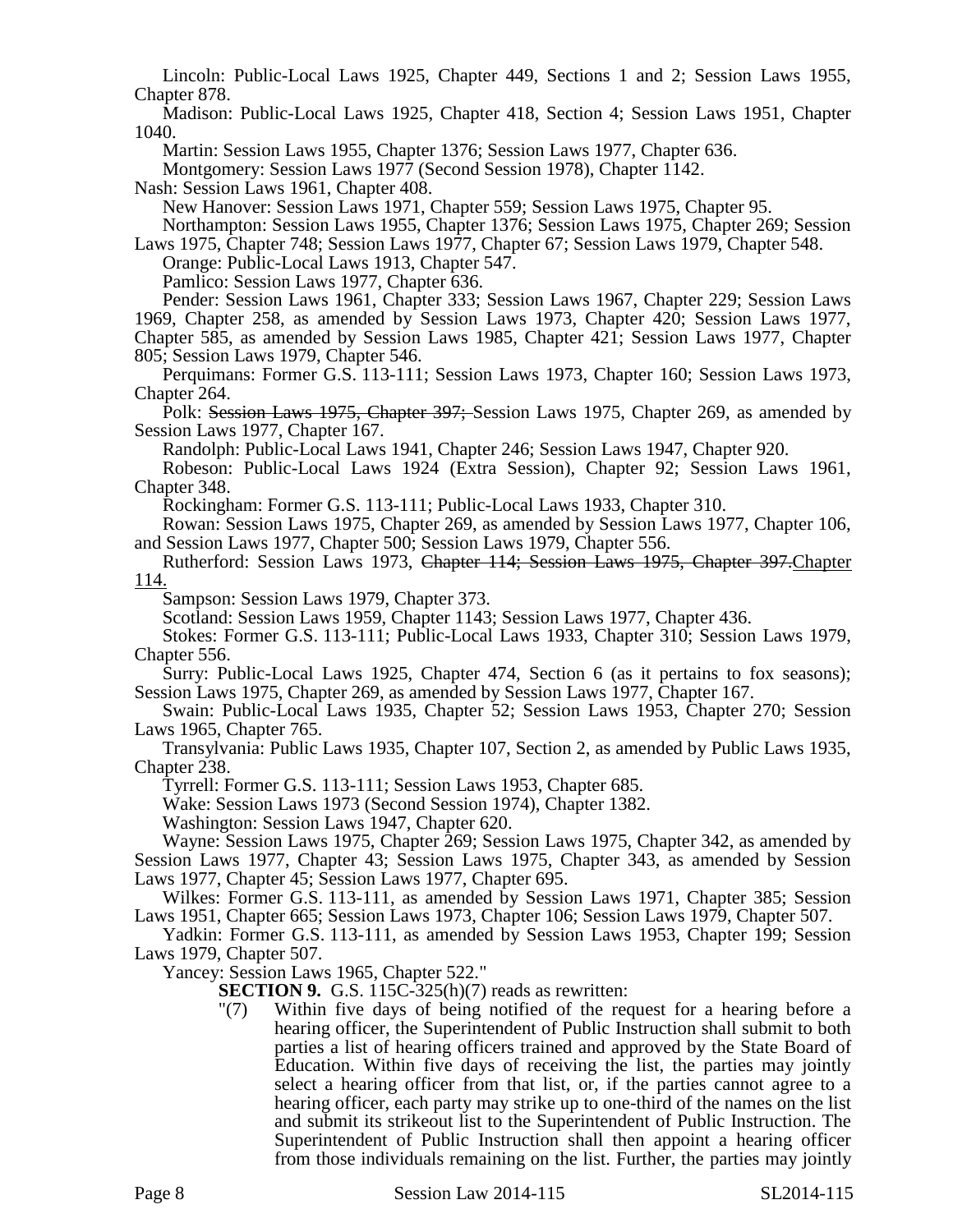agree on another hearing officer not on the State Board of Eduation's Education's list, provided that individual is available to proceed in a timely manner and is willing to accept the terms of appointment required by the State Board of Education. No person eliminated by the career employee or superintendent shall be designated as the hearing officer for that case."

**SECTION 10.** G.S. 130A-294.1(b) reads as rewritten:

"(b) Funds collected pursuant to this section shall be used for personnel and other resources necessary to:

- (1) Provide a high level of technical assistance and waste minimization effort for the hazardous waste management program; program.
- (2) Provide timely review of permit applications; applications.<br>(3) Insure that permit decisions are made on a sound techni
- Insure that permit decisions are made on a sound technical basis and that permit decisions incorporate all conditions necessary to accomplish the purposes of this Part;Part.
- (4) Improve monitoring and compliance of the hazardous waste management program;program.
- (5) Increase the frequency of inspections;inspections.
- (6) Provide chemical, biological, toxicological, and analytical support for the hazardous waste management **program**; and program.
- (7) Provide resources for emergency response to imminent hazards associated with the hazardous waste management program; program.
- (8) Implement and provide oversight of necessary response activities involving inactive hazardous substance or waste disposal sites; sites.
- (9) Provide compliance and prevention activities within the solid waste program to ensure that hazardous waste is not disposed in solid waste management facilities."

**SECTION 10.1.** G.S. 130A-335(f1) reads as rewritten:

"(f1) A preconstruction conference with the owner or developer, or an agent of the owner or developer, and a representative of the local health department shall be required for any authorization for wastewater system construction issued with an improvement permit under G.S. 130-336 G.S. 130A-336 when the authorization is greater than five years old. Following the conference, the local health department shall issue a revised authorization for wastewater system construction that includes current technology that can reasonably be expected to improve the performance of the system."

**SECTION 11.** G.S. 136-93(b) reads as rewritten:

 $\Gamma$ (b) Except as provided in G.S. 136-133.1(g), no vegetation, including any tree, shrub, or underbrush, in or on any right-of-way of a State road or State highway shall be planted, cut, trimmed, pruned, or removed without a written selective vegetation removal permit issued pursuant to G.S. 136-133.2 and in accordance with the rules of the Department. Requests for a permit for selective vegetation cutting, thinning, pruning, or removal shall be made by the owner of an outdoor advertising sign or the owner of a business facility to the appropriate person in the Division of Highways office on a form prescribed by the Department. For purposes of this section, G.S. 136-133.1, 136-133.2, and 136-133.4, the phrase "outdoor advertising" shall mean the outdoor advertising expressly permitted under  $G.S. 136-129(a)(4)$ G.S. 136-129(4) or G.S. 136-129(a)(5). G.S. 136-129(5). These provisions shall not be used to provide visibility to on-premises signs."

**SECTION 11.1.** G.S. 143-52.2 is repealed.

**SECTION 12.** G.S. 143-151.57 reads as rewritten:

#### "**§ 143-151.57. Fees.**

(a) Maximum Fees. – The Board may adopt fees that do not exceed the amounts set in the following table for administering this Article:

| Item                                          | Maximum Fee |
|-----------------------------------------------|-------------|
| Application for home inspector license        | \$35.00     |
| Home inspector examination                    | 80.00       |
| Issuance or renewal of home inspector license | 160.00      |
| Late renewal of home inspector license        | 30.00       |
| Application for course approval               | 150.00      |
| Renewal of course approval                    | 75.00       |
| Course fee, per credit hour per licensee      | 5.00        |

SL2014-115 Session Law 2014-115 Page 9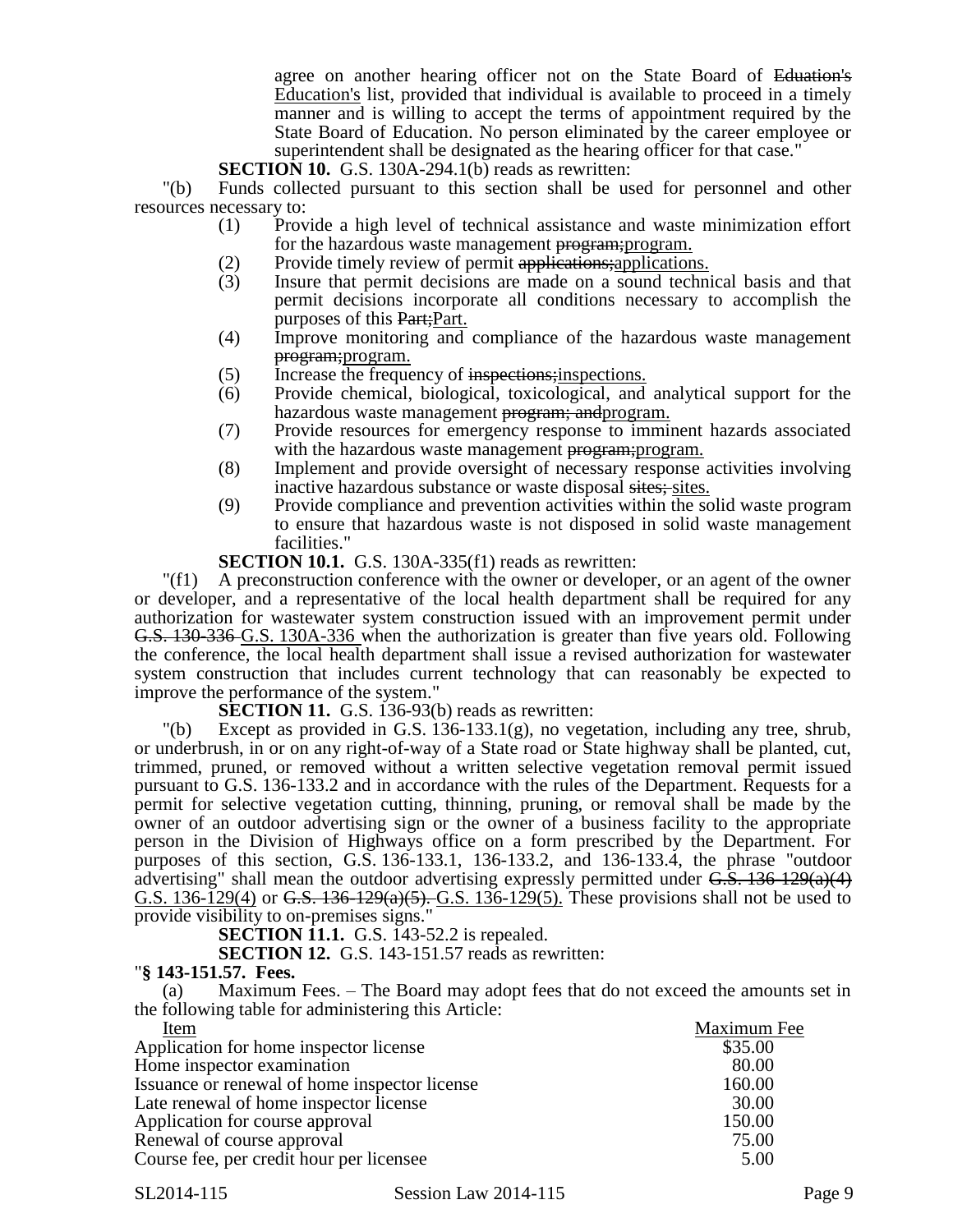and mailing.

### Or renewal 20.00 110.00 20.00

(b) Subsequent Application. – An individual who applied for a license as a home inspector and who failed the home inspector examination is not required to pay an additional application fee if the individual submits another application for a license as a home inspector. The individual must pay the examination fee, however, to be eligible to take the examination again. An individual may take the examination only once every 180 days."

**SECTION 13.** G.S. 143-151.77 reads as rewritten:

### "**§ 143-151.77. Enforcement and penalties.**

(a) In addition to injunctive relief, the Commissioner may assess and collect a civil penalty against any person who violates any of the provisions of this Article or rules adopted pursuant to this Article, as provided in this subsection. section. The maximum civil penalty for a violation is five thousand dollars (\$5,000). A civil penalty may be assessed from the date of the violation. Each day of a continuing violation may constitute a separate violation.

(b) The Commissioner shall determine the amount of the civil penalty and shall notify the person who is assessed the civil penalty of the amount of the penalty and the reason for assessing the penalty. The notice of assessment shall be served by any means authorized under Rule 4 of G.S. 1A-1 and shall direct the violator to either pay the assessment or contest the assessment within 30 calendar days by filing a petition for a contested case under Article 3 of Chapter 150B of the General Statutes. If a violator does not pay a civil penalty assessed by the Commissioner within 30 calendar days after it is due, the Commissioner shall request that the Attorney General institute a civil action to recover the amount of the assessment. The civil action may be brought in the superior court of any county where the violation occurred. A civil action must be filed within one year of the date the assessment was due. An assessment that is not contested is due when the violator is served with a notice of assessment. An assessment that is contested is due at the conclusion of the administrative and judicial review of the assessment.

(c) In determining the amount of the penalty, the Commissioner shall consider the degree and extent of harm caused by the violation, the cost of rectifying the damage, the amount of money the violator saved by noncompliance, whether the violation was committed willfully, the prior record of the violator in complying or failing to comply with this Article, and the action of the person to remedy the violation.

(d) The clear proceeds of civil penalties collected by the Commissioner under this subsection shall be remitted to the Civil Penalty and Forfeiture Fund in accordance with G.S. 115C-457.2."

**SECTION 14.** G.S. 150B-41 reads as rewritten:

## "**§ 150B-41. Evidence; stipulations; official notice.**

(a) In all contested cases, irrelevant, immaterial, and unduly repetitious evidence shall be excluded. Except as otherwise provided, the rules of evidence as applied in the trial division of the General Court of Justice shall be followed; but, when evidence is not reasonably available under such rules to show relevant facts, they may be shown by the most reliable and substantial evidence available. It shall not be necessary for a party or his attorney to object to evidence at the hearing in order to preserve the right to object to its consideration by the agency in reaching its decision, or by the court of judicial review.

(b) Evidence in a contested case, including records and documents shall be offered and made a part of the record. Other factual information or evidence shall not be considered in determination of the case, except as permitted under G.S. 150B-30. subsection (d) of this section. Documentary evidence may be received in the form of a copy or excerpt or may be incorporated by reference, if the materials so incorporated are available for examination by the parties. Upon timely request, a party shall be given an opportunity to compare the copy with the original if available.

(c) The parties in a contested case under this Article by a stipulation in writing filed with the agency may agree upon any fact involved in the controversy, which stipulation shall be used as evidence at the hearing and be binding on the parties thereto. Parties should agree upon facts when practicable. Except as otherwise provided by law, disposition may be made of a contested case by stipulation, agreed settlement, consent order, waiver, default, or other method agreed upon by the parties.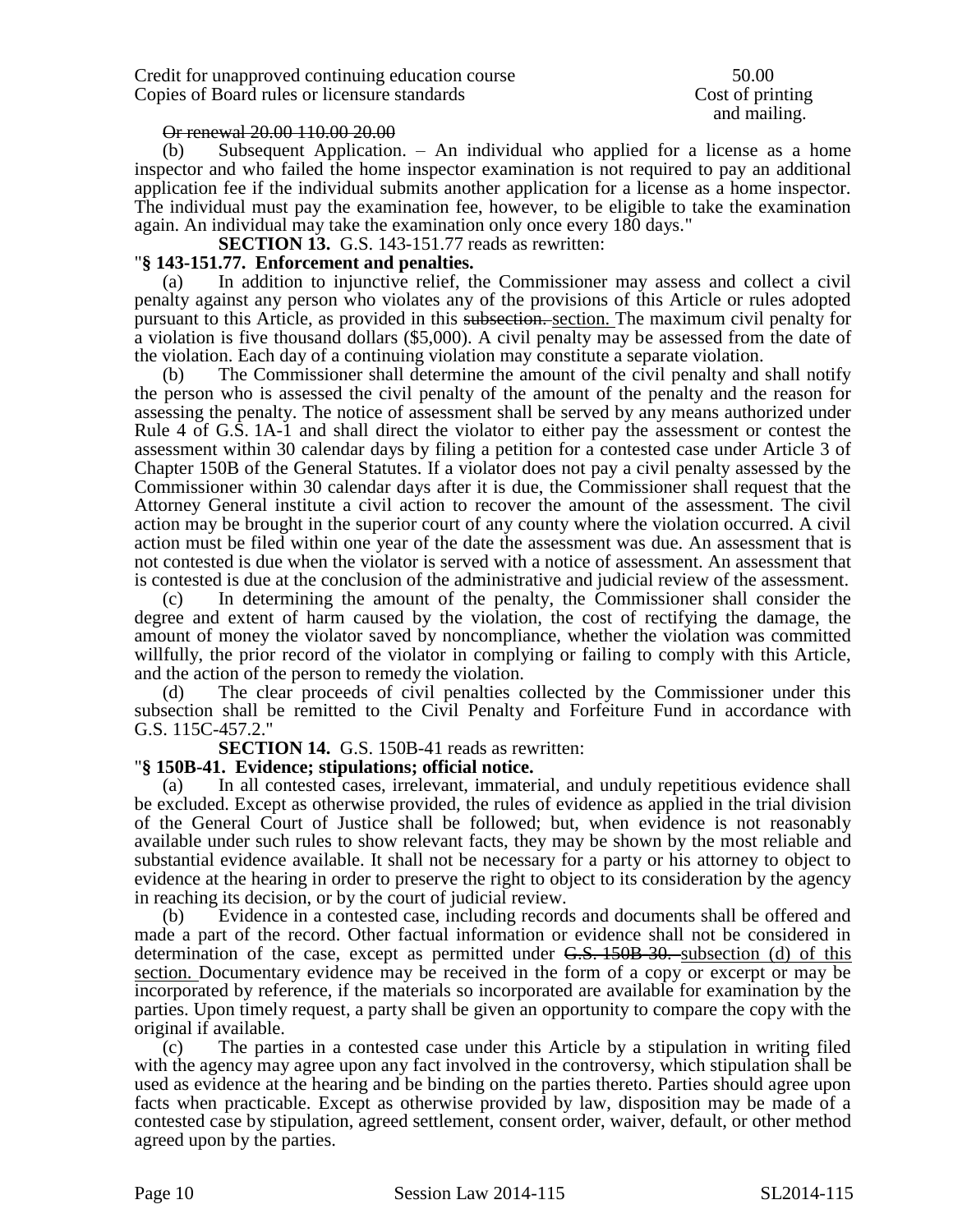(d) Official notice may be taken of all facts of which judicial notice may be taken and of other facts within the specialized knowledge of the agency. The noticed fact and its source shall be stated and made known to affected parties at the earliest practicable time, and any party shall on timely request be afforded an opportunity to dispute the noticed fact through submission of evidence and argument. An agency may use its experience, technical competence, and specialized knowledge in the evaluation of evidence presented to it."

**SECTION 15.(a)** G.S. 153A-357(d) is repealed.

**SECTION 15.(b)** G.S. 160A-417(c) is repealed.

**SECTION 15.1.** G.S. 160A-58.64 reads as rewritten:

#### "**§ 160A-58.64. Referendum prior to involuntary annexation ordinance.**

(a) After the adoption of the resolution of intent under this Part, the municipality shall place the question of annexation on the ballot. The municipal governing board shall notify the appropriate county board or boards of elections of the adoption of the resolution of intent and provide a legible map and clear written description of the proposed annexation area.

(b) In accordance with  $G.S. 163-58.55$ ,  $G.S. 160A-58.55$ , the municipal governing board shall adopt a resolution setting the date for the referendum and so notify the appropriate county board or boards of elections.

(c) The county board or boards of elections shall cause legal notice of the election to be published. That notice shall include the general statement of the referendum. The referendum shall be conducted, returned, and the results declared as in other municipal elections in the municipality. Only registered voters of the proposed annexation area shall be allowed to vote on the referendum.

(d) The referendum of any number of proposed involuntary annexations may be submitted at the same election; but as to each proposed involuntary annexation, there shall be an entirely separate ballot question.

(e) The ballots used in a referendum shall submit the following proposition:

"[ ] FOR [ ] AGAINST

The annexation of (clear description of the proposed annexation area)."

(f) If less than a majority of the votes cast on the referendum are for annexation, the municipal governing body may not proceed with the adoption of the annexation ordinance or begin a separate involuntary annexation process with respect to that proposed annexation area for at least 36 months from the date of the referendum. If a majority of the votes cast on the referendum are for annexation, the municipal governing body may proceed with the adoption of the annexation ordinance under G.S. 160A-58.55."

**SECTION 16.(a)** On March 13, 1895, the General Assembly enacted "An act to incorporate the town of Columbus." The act was published in the 1895 "Private Laws of North Carolina," appearing on pages 404 through 406. The session law designation that appears at the beginning of the act is "Chapter 354," although (i) the act is physically located between Chapters 253 and 255, and (ii) pages 404 through 406 have a running header showing Chapter 254 as the session law contained on those pages. There is otherwise no Chapter 254 in the 1895 "Private Laws of North Carolina," and the last session law in that volume is Chapter 353. It therefore appears that the intended session law designation for the act was Chapter 254 and that the published session law number contains a typographical error. The act has been cited at least once in a subsequent session law as "Chapter 354 of the Private Laws of 1895" and was repealed in Chapter 46 of the 1985 Session Laws ("An act to revise and consolidate the charter of the town of Columbus").

**SECTION 16.(b)** To remove any ambiguity, any reference to "Chapter 354" of the 1895 Private Laws of this State or to "Chapter 254" of the 1895 Private Laws of this State shall be construed as a reference to the act enacted by the General Assembly on March 13, 1895, entitled "An act to incorporate the town of Columbus."

**SECTION 16.1.** Section 5 of S.L. 2011-84 reads as rewritten:

"**SECTION 5.** Sections 2, 3, and 4 of this act do not apply to a city or joint agency providing communications service as of January 1, 2011, provided the city or joint agency limits the provision of communications service as provided in G.S. 160A-340.2(c). In the event a city subject to the exemption set forth in this section provides communications service to a customer outside the limits set forth in  $G.S. 160A-340(c), G.S. 160A-340.2(c)$ , the city shall have 30 days from the date of notice or discovery to cease providing service to the customer without loss of the exemption."

**SECTION 17.** Section 60(c) of S.L. 2013-413 reads as rewritten:

SL2014-115 Session Law 2014-115 Page 11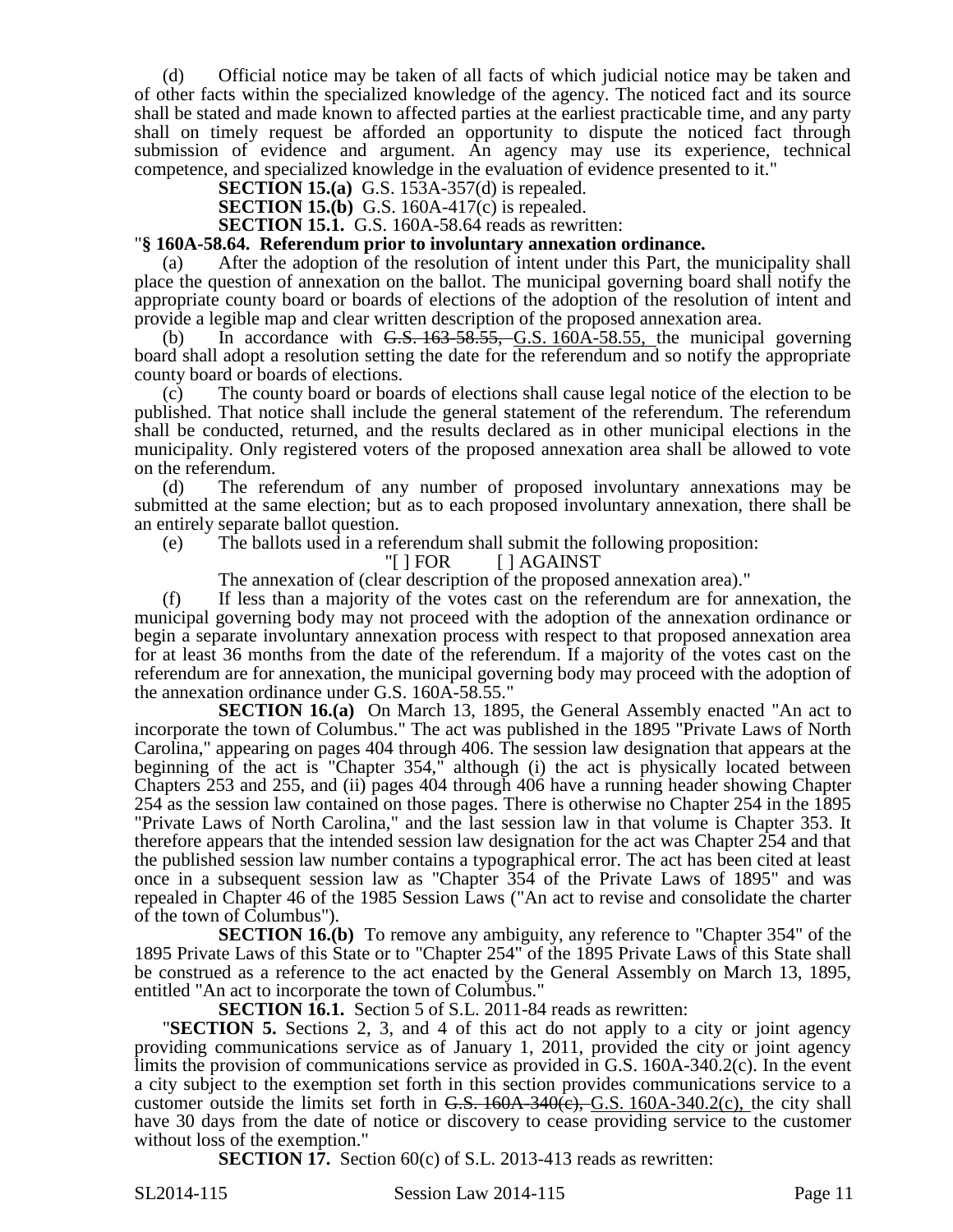# **PART II. ADDITIONAL TECHNICAL CORRECTIONS AND OTHER AMENDMENTS**

**SECTION 18.** G.S. 1-72.2 reads as rewritten:

### "**§ 1-72.2. Standing of legislative officers.**

The Speaker of the House of Representatives and the President Pro Tempore of the Senate, as agents of the State, shall jointly have standing to intervene on behalf of the General Assembly as a party in any judicial proceeding challenging a North Carolina statute or provision of the North Carolina Constitution. The procedure for interventions at the trial level in State court shall be that set forth in Rule 29-Rule 24 of the Rules of Civil Procedure. The procedure for interventions at the appellate level in State court shall be by motion in the appropriate appellate court or by any other relevant procedure set forth in the Rules of Appellate Procedure."

**SECTION 18.5.** G.S. 1A-1, Rule 8(a), reads as rewritten:

"(a) Claims for relief. – A pleading which sets forth a claim for relief, whether an original claim, counterclaim, crossclaim, or third-party claim shall contain

- (1) A short and plain statement of the claim sufficiently particular to give the court and the parties notice of the transactions, occurrences, or series of transactions or occurrences, intended to be proved showing that the pleader is entitled to relief, and
- (2) A demand for judgment for the relief to which he deems himself entitled. Relief in the alternative or of several different types may be demanded. In all negligence actions, and in all claims for punitive damages in any civil action, wherein the matter in controversy exceeds the sum or value of ten thousand dollars (\$10,000),twenty-five thousand dollars (\$25,000), the pleading shall not state the demand for monetary relief, but shall state that the relief demanded is for damages incurred or to be incurred in excess of ten thousand dollars  $(\$10,000)$ -twenty-five thousand dollars  $(\$25,000)$ . However, at any time after service of the claim for relief, any party may request of the claimant a written statement of the monetary relief sought, and the claimant shall, within 30 days after such service, provide such statement, which shall not be filed with the clerk until the action has been called for trial or entry of default entered. Such statement may be amended in the manner and at times as provided by Rule 15."

**SECTION 19.(a)** G.S. 7A-228 reads as rewritten:

### "**§ 7A-228. New trial before magistrate; appeal for trial de novo; how appeal perfected; oral notice; dismissal.**

… (d) When a defendant in a summary ejectment action has given notice of appeal and perfected the appeal in accordance with G.S. 7A-228(b), the plaintiff may serve upon the defendant a motion to dismiss the appeal if the defendant:

- (1) Failed to raise a defense orally or in writing in the small claims court;
- (2) Failed to file a motion, answer, or counterclaim in the district court; and  $(3)$  Failed to make any payment due under any applicable bond to stay exect
- Failed to make any payment due under any applicable bond to stay execution of the judgment for possession.comply with any obligation set forth in the Bond to Stay Execution on Appeal of Summary Ejectment Judgment entered by the court.

The motion to dismiss the appeal shall list all of the deficiencies committed by the defendant, as described in subdivisions (1), (2), and (3) of this subsection, and shall state that the court will decide the motion to dismiss without a hearing if the defendant fails to respond within 10 days of receipt of the motion. The defendant may defeat the motion to dismiss by responding within 10 days of receipt of the motion by doing any of the following acts: (i) filing a responsive motion, answer, or counterclaim and serving the plaintiff with a copy thereof or (ii) paying the amount due under the bond to stay execution. execution, if any amount is owed by the defendant. If the defendant is not required by law to make any payment under the bond to stay execution, the court shall not use the failure to make a payment as a basis to dismiss the appeal. The court shall review the file, determine whether the motion satisfies the requirements of this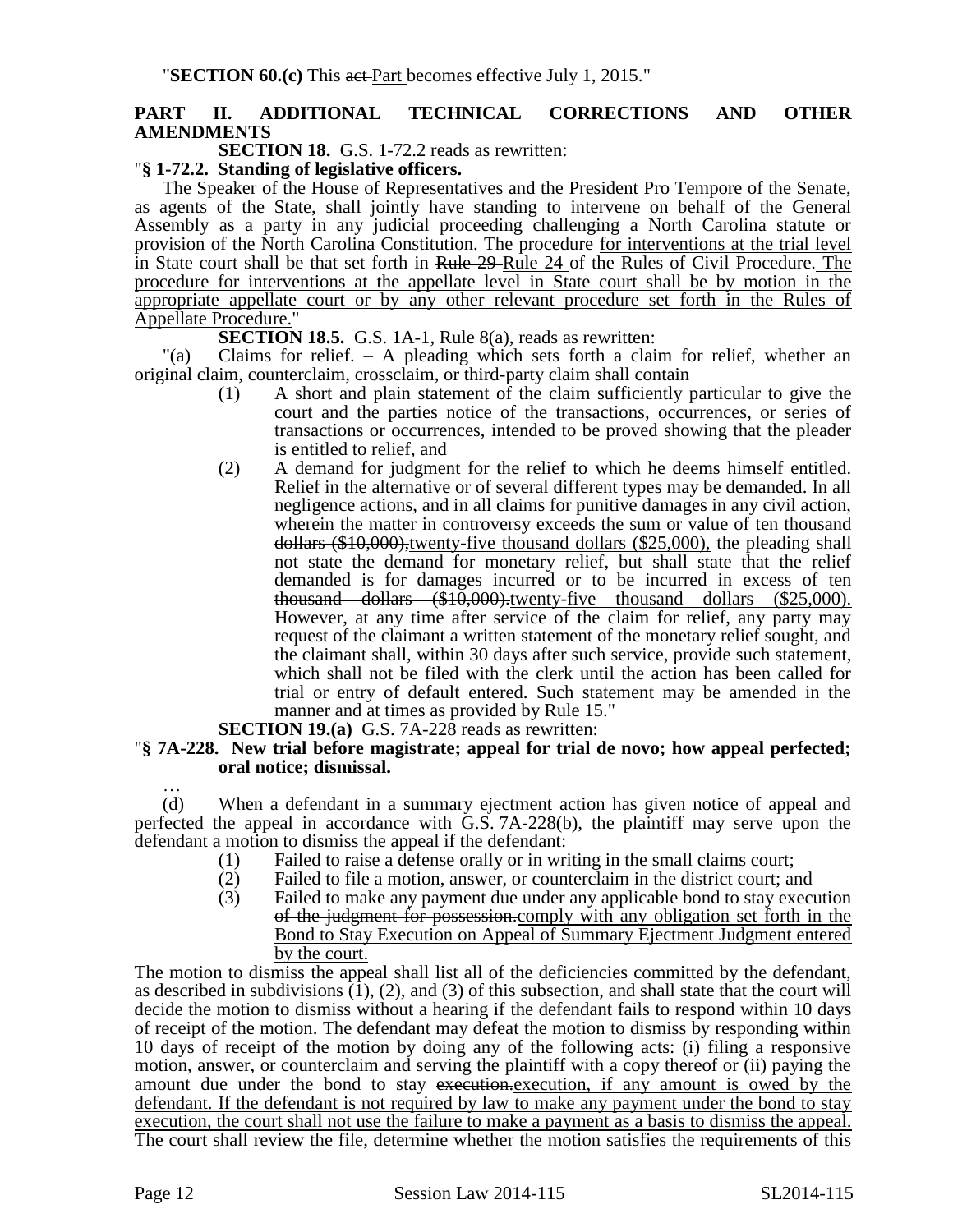subsection, determine whether the defendant has made a sufficient response to defeat the motion, and shall enter an order resolving the matter without a hearing."

**SECTION 19.(b)** This section becomes effective October 1, 2014, and applies to all actions for summary ejectment filed on or after that date.

**SECTION 20.** G.S. 7A-273(2) reads as rewritten:

"(2) In misdemeanor or infraction cases involving alcohol offenses under Chapter 18B of the General Statutes, traffic offenses, hunting, fishing, State park and recreation area rule offenses under Chapter 113 of the General Statutes, boating offenses under Chapter 75A of the General Statutes, open burning offenses under Article 78 of Chapter 106 of the General Statutes, and littering offenses under G.S.  $14-399(c)$  and G.S.  $14-399(c1)$ , to accept written appearances, waivers of trial or hearing and pleas of guilty or admissions of responsibility, in accordance with the schedule of offenses and fines or penalties promulgated by the Conference of Chief District Judges pursuant to G.S. 7A-148, and in such cases, to enter judgment and collect the fines or penalties and costs;".

# **SECTION 21.** G.S. 7B-603(b) reads as rewritten:

"(b) An attorney or guardian ad litem appointed pursuant to G.S. 7B-602 or pursuant to any other provision of the Juvenile Code for which the Office of Indigent Defense Services is responsible for providing counsel shall be paid a reasonable fee in accordance with rules adopted by the Office of Indigent Defense Services."

**SECTION 22.** Reserved.

**SECTION 23.**(**a)** G.S. 14-258.1, as amended by S.L. 2014-3, reads as rewritten:

## "**§ 14-258.1. Furnishing poison, controlled substances, deadly weapons, cartridges, ammunition or alcoholic beverages to inmates of charitable, mental or penal institutions or local confinement facilities; furnishing tobacco products including vapor products; or furnishing mobile phones to inmates.**

…

(c) Any person who knowingly gives or sells any tobacco products, including vapor products, as defined in G.S. 148-23.1, to an inmate in the custody of the Division of Adult Correction of the Department of Public Safety and on the premises of a correctional facility or to an inmate in the custody of a local confinement facility, or any person who knowingly gives or sells any tobacco products, including vapor products, to a person who is not an inmate for delivery to an inmate in the custody of the Division of Adult Correction of the Department of Public Safety and on the premises of a correctional facility or to an inmate in the custody of a local confinement facility, other than for authorized religious purposes, is guilty of a Class 1 misdemeanor. …

(e) Any inmate of a local confinement facility who possesses any tobacco products, including vapor products, as defined in G.S. 148-23.1, other than for authorized religious purposes, or who possesses a mobile telephone or other wireless communications device or a component of one of those devices, is guilty of a Class 1 misdemeanor.

(f) Notwithstanding subsection (c) of this section, local confinement facilities may give or sell vapor products or FDA-approved tobacco cessation products, such as over-the-counter nicotine replacement therapies, including nicotine gum, patches, and lozenges, to inmates while in the custody of the local confinement facility."

**SECTION 23.(b)** This section becomes effective December 1, 2014, and applies to offenses committed on or after that date. If Senate Bill 594, 2013 Regular Session, becomes law, and if it amends G.S. 14-258.1 to add a new subsection (f), the subsection (f) enacted in subsection (a) of this section is redesignated as subsection (g).

**SECTION 23.5.(a)** G.S. 14-404(c1), as enacted by Section 17.2(a) of S.L. 2013-369, reads as rewritten:

"(c1) Excluding Saturdays, Sundays, and holidays, not later than 48 hours after receiving notice of any of the judicial findings, court orders, or other factual matters, relevant to any of the disqualifying conditions specified in subsection (c) of this section, the clerk of superior court shall determine which information can practicably be transmitted to the National Instant Criminal Background Check System (NICS)the clerk of superior court shall cause a record of the determination or finding to be transmitted to the National Instant Criminal Background Check System (NICS). and shall transmit that information to NICS within 48 hours of that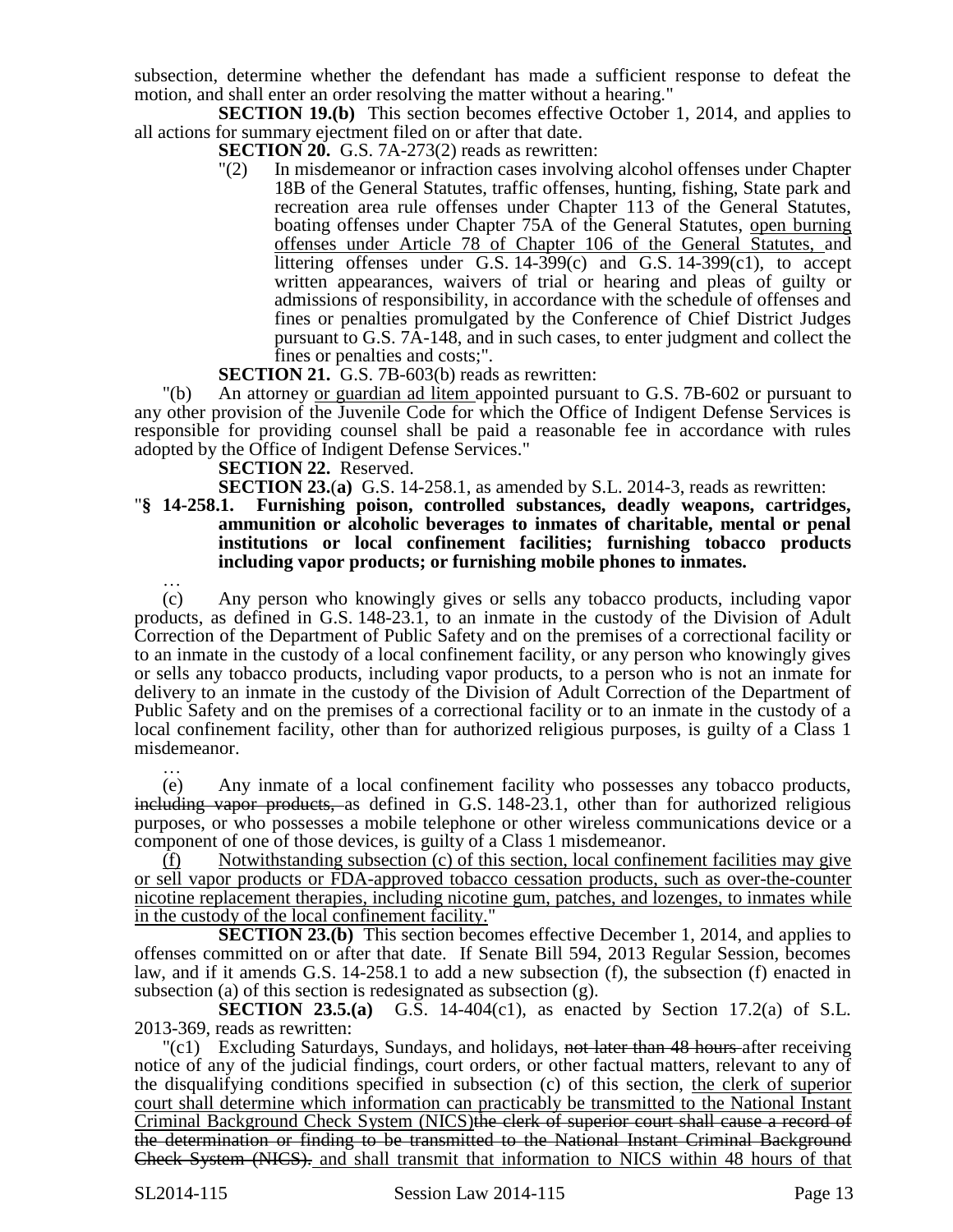determination. The record information shall include a reference to the relevant statutory provision of G.S. 14-404 that precludes the issuance of a permit. The 48-hour period for transmitting a record of a judicial determination or finding to the NICS under this subsection begins upon receipt by the clerk of a copy of the judicial determination or finding."

**SECTION 23.5.(b)** By October 1, 2014, the Administrative Office of the Courts shall report to the Joint Legislative Oversight Committee on Justice and Public Safety its findings and recommendations regarding the information required under G.S. 14-404(c1) that can practicably be transmitted to the National Instant Criminal Background Check System (NICS).

**SECTION 23.5.(c)** Section 17.2(c) of S.L. 2013-369 reads as rewritten:

"**SECTION 17.2.(c)** G.S. 14-404(c1), as enacted by subsection (a) of this section, becomes effective July 1, 2014. January 1, 2015. The remainder of G.S. 14-404, as enacted by subsection (a) of this section, becomes effective October 1, 2013. The remainder of this section is effective when it becomes law."

**SECTION 23.5.(d)** Section 17.2(b) of S.L. 2013-369 is repealed.

**SECTION 23.5.(e)** Subsection (c) of this section becomes effective July 1, 2014. Subsection (a) of this section becomes effective January 1, 2015. The remainder of this section is effective when it becomes law.

**SECTION 24.(a)** G.S. 14-415.14(a) reads as rewritten:

"(a) The sheriff shall make permit applications readily available at the office of the sheriff or at other public offices in the sheriff's jurisdiction. The permit application shall be in triplicate, in a form to be prescribed by the Administrative Office of the Courts,State Bureau of Investigation, and shall include the following information with regard to the applicant: name, address, physical description, signature, date of birth, social security number, military status, law enforcement status, and the drivers license number or State identification card number of the applicant if used for identification in applying for the permit."

**SECTION 24.(b)** G.S. 14-415.17 reads as rewritten:

### "**§ 14-415.17. Permit; sheriff to retain a list of permittees; confidentiality of list and permit application information; availability to law enforcement agencies.**

(a) The permit shall be in a certificate form, as prescribed by the Administrative Office of the Courts, State Bureau of Investigation, that is approximately the size of a North Carolina drivers license. It shall bear the signature, name, address, date of birth, and the drivers license identification number used in applying for the permit.

(b) The sheriff shall maintain a listing, including the identifying information, of those persons who are issued a permit. Within five days of the date a permit is issued, the sheriff shall send a copy of the permit to the State Bureau of Investigation.

(c) Except as provided otherwise by this subsection, the list of permit holders and the information collected by the sheriff to process an application for a permit are confidential and are not a public record under G.S. 132-1. The sheriff shall make the list of permit holders and the permit information available upon request to all State and local law enforcement agencies. The State Bureau of Investigation shall make the list of permit holders and the information collected by the sheriff to process an application for a permit available to law enforcement officers and clerks of court on a statewide system."

**SECTION 24.5.** G.S. 15-11.1(b1)(4) reads as rewritten:

"(4) By ordering the firearm turned over to a law enforcement agency in the county of trial for (i) the official use of the agency or (ii) sale, trade, or exchange by the agency to a federally licensed firearm dealer in accordance with all applicable State and federal firearm laws. The court may order a disposition of the firearm pursuant to this subdivision only upon the written request of the head or chief of the law enforcement agency and only if the firearm has a legible, unique identification number. If the law enforcement agency sells the firearm, then the proceeds of the sale shall be remitted to the appropriate county finance officer as provided by G.S. 115C-452 to be used to maintain free public schools. The receiving law enforcement agency shall maintain a record and inventory of all firearms received pursuant to this subdivision."

**SECTION 25.** Reserved. **SECTION 26.** Reserved. **SECTION 27.(a)** G.S. 15A-150 reads as rewritten: "**§ 15A-150. Notification requirements.**

Page 14 Session Law 2014-115 SL2014-115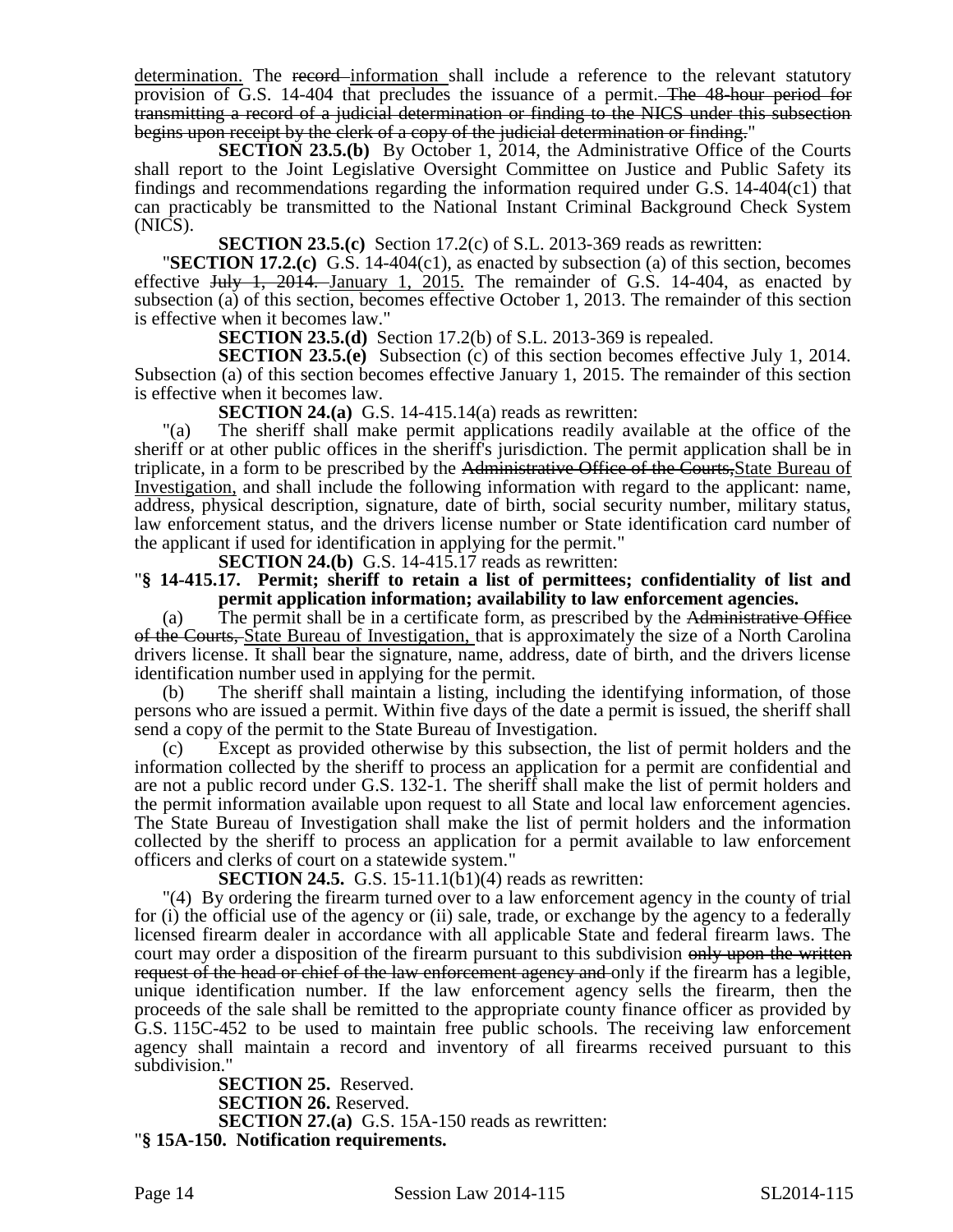(a) Notification to AOC. – The clerk of superior court in each county in North Carolina shall, as soon as practicable after each term of court, file with the Administrative Office of the Courts the names of the following:

- (1) Persons granted an expunction under this Article.
- (2) Persons granted a conditional discharge under G.S. 14-50.29.
- (3) Persons granted a conditional discharge under G.S. 90-96 or G.S. 90-113.14.<br>
(4) Repealed by Session Laws 2010-174, s. 7, effective October 1, 2010.
- Repealed by Session Laws 2010-174, s. 7, effective October 1, 2010.
- (5) Persons granted a conditional discharge under G.S. 14-204.

(b) Notification to Other State and Local Agencies. – The clerk of superior court in each county in North Carolina shall send a certified copy of an order granting an expunction to a person named in subsection (a) of this section to all of the agencies listed in this subsection. An agency receiving an order under this subsection shall expunge from its records all entries made as a result of the charge or conviction ordered expunged, except as provided in G.S. 15A-151. The list of agencies is as follows:

- (1) The sheriff, chief of police, or other arresting agency.
- (2) When applicable, the Division of Motor Vehicles and the Division of Adult Correction of the Department of Public Safety.
- (3) Any State or local agency identified by the petition as bearing record of the offense that has been expunged.
- (4) The State Bureau of Investigation (SBI).

 $(c)$  Notification to SBI and FBI. – An arresting agency that receives a certified copy of an order under this section shall forward a copy of the order with the form supplied by the State Bureau of Investigation to the State Bureau of Investigation. The State Bureau of Investigation shall forward the order received under this section to the Federal Bureau of Investigation.

(d) Notification to Private Entities. – A State agency that receives a certified copy of an order under this section shall notify any private entity with which it has a licensing agreement for bulk extracts of data from the agency criminal record database to delete the record in question. The private entity shall notify any other entity to which it subsequently provides in a bulk extract data from the agency criminal database to delete the record in question from its database."

**SECTION 27.(b)** This section becomes effective December 1, 2014, and applies to petitions filed on or after that date.

**SECTION 28.(a)** G.S. 15A-1368.4(d) reads as rewritten:

"(d) Reintegrative Conditions. – Appropriate reintegrative conditions, for which a supervisee may receive earned time credits against the length of the supervision period, and repeated violation that may result in revocation of post-release supervision, are:

- …. (5) In the case of a supervisee who attended a basic skills program during incarceration, continue attending a basic skills program in pursuit of a General Education Development Degreean adult high school equivalency diploma or adult high school diploma."
- **SECTION 28.(b)** G.S. 15A-1374(b) reads as rewritten:

"(b) Appropriate Conditions. – As conditions of parole, the Commission may require that the parolee comply with one or more of the following conditions:

> … (11c) In the case of a parolee who was attending a basic skills program during incarceration, continue attending a basic skills program in pursuit of a General Education Development Degree an adult high school equivalency diploma or adult high school diploma. …."

**SECTION 28.(c)** G.S. 90-113.40(d1) reads as rewritten:

"(d1) The Board shall issue a certificate certifying an applicant as a "Certified Criminal Justice Addictions Professional", with the acronym "CCJP", if in addition to meeting the requirements of subdivisions  $(a)(1)$  through  $(5a)$  of this section, the applicant:

… (3) Has provided documentation of supervised work experience providing direct service to clients or offenders involved in one of the three branches of the criminal justice system, which include law enforcement, the judiciary, and corrections. The applicant must meet one of the following criteria: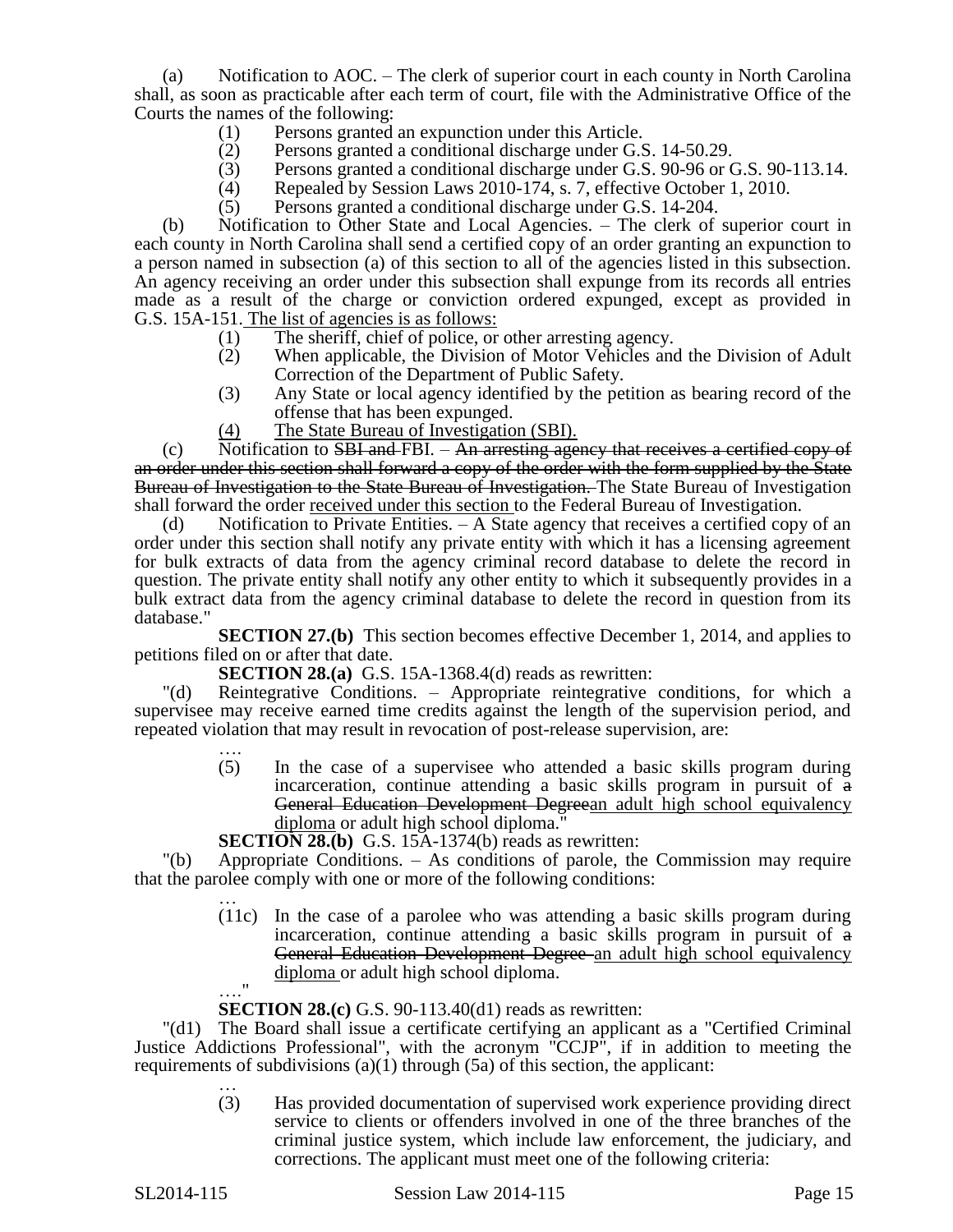- a. Criteria  $A = \text{In addition to having a high school degree-diploma or}$ GED, an adult high school equivalency diploma, the applicant has a minimum of 6,000 hours of documented work experience in direct services in criminal justice or addictions services or any combination of these services that have been obtained during the past 10 years.
- b. Criteria B. In addition to having an associate degree, the applicant has a minimum of 5,000 hours of documented work experience in direct services in criminal justice or addictions services or any combination of these services obtained during the past 10 years.
- c. Criteria C. In addition to having at least a bachelors degree, the applicant has a minimum of 4,000 hours of documented work experience in direct services in criminal justice or addictions services, or any combination of these services, and this experience has been obtained during the past 10 years.
- d. Criteria D. In addition to having at least a masters degree in a human services field, the applicant has a minimum of 2,000 hours of documented work experience in direct services in criminal justice or addictions services or any combination of these services that has been obtained during the past 10 years.
- e. Criteria E. In addition to having at least a masters degree in a human services field with a specialty from a regionally accredited college or university that includes 180 hours of substance abuse specific education or training, the applicant has a minimum of 2,000 hours of postgraduate supervised substance abuse counseling experience.
- f. Criteria F. In addition to having obtained the credential of a certified clinical addictions specialist or other advanced credential in a human services field from an organization that has obtained deemed status with the Board, the applicant has a minimum of 1,000 hours of documented work experience in direct services in criminal justice or addictions services that has been obtained during the past 10 years.

# … " **SECTION 28.(d)** G.S. 108A-29(n) reads as rewritten:

"(n) If after evaluation of an individual the Division of Employment Security believes it necessary, the Division or the county department of social services also may refer an individual to a Job Preparedness provider. The local community college should include General Education Development, adult high school equivalency diploma, Adult Basic Education, or Human Resources Development programs that are already in existence as a part of the Job Preparedness component. Additionally, the Division or the county department of social services may refer an individual to a literacy council. Through a Memorandum of Understanding between the Division of Employment Security, the local department of social services, and other contracted entities, a system shall be established to monitor an individual's progress through close communications with the agencies assisting the individual. The Division of Employment Security or Job Preparedness provider shall adopt rules to accomplish this subsection."

# **SECTION 28.(e)** G.S. 115D-5(s) reads as rewritten:

"(s) The State Board of Community Colleges may establish, retain and budget fees charged to students taking the General Education Development (GED) an adult high school equivalency diploma test, including fees for retesting. Fees collected for this purpose shall be used only to (i) offset the costs of the GED-test, including the cost of scoring the test, (ii) offset the costs of printing GED certificates, adult high school equivalency diplomas, and (iii) meet federal and State reporting requirements related to the test."

**SECTION 28.(f)** G.S. 115D-31.3(e) reads as rewritten:

"(e) Mandatory Performance Measures. – The State Board of Community Colleges shall evaluate each college on the following eight performance measures: ….

(2) Attainment of General Educational Development (GED) adult high school equivalency diplomas by students.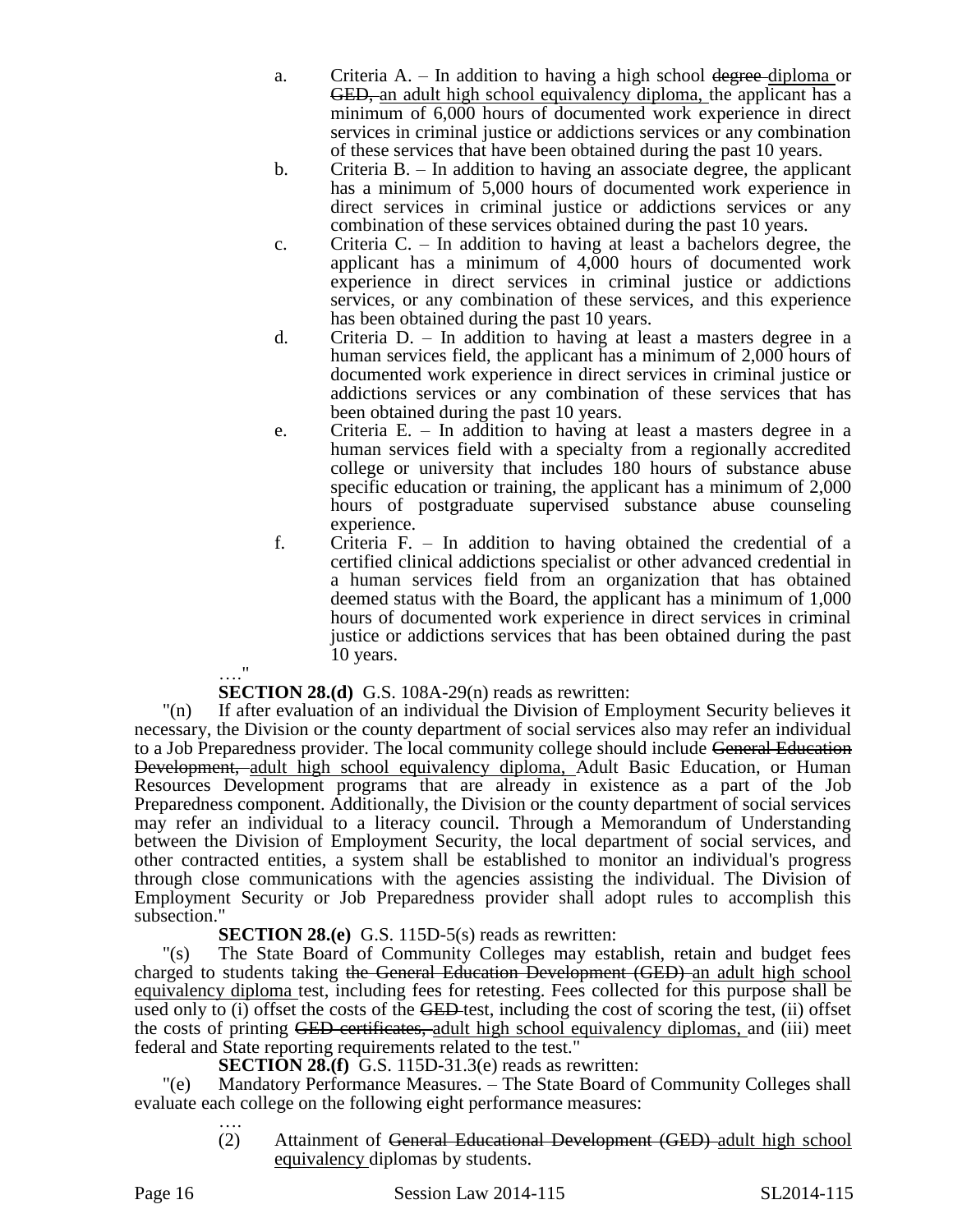…."

**SECTION 28.(g)** G.S. 116-143.4 reads as rewritten:

# "**§ 116-143.4. Admissions status of persons charged in-State tuition.**

A person eligible for the in-State tuition rate pursuant to this Article shall be considered an in-State applicant for the purpose of admission; provided that, a person eligible for in-State tuition pursuant to G.S. 116-143.3(c) shall be considered an in-State applicant for the purpose of admission only if at the time of seeking admission he is enrolled in a high school located in North Carolina or enrolled in a general education development (GED) an adult high school equivalency diploma program in an institution located in this State."

**SECTION 28.(h)** G.S. 162-59.1 reads as rewritten:

### "**§ 162-59.1. Person having custody to approve prisoners for participation in education and other programs.**

The person having custody of a prisoner convicted of a misdemeanor offense may approve that prisoner's participation in a general education development diploma program (GED program) an adult high school equivalency diploma program or in any other education, rehabilitation, or training program. The person having custody of the prisoner may revoke this approval at any time. For purposes of this section, the person having custody of the prisoner is the sheriff, except that when the prisoner is confined in a district confinement facility the person having custody of the prisoner is the jail administrator."

**SECTION 28.(i)** G.S. 162-60 reads as rewritten:

# "**§ 162-60. Reduction in sentence allowed for work, education, and other programs.**

(a) A prisoner who has faithfully performed the duties assigned to the prisoner under G.S. 162-58 is entitled to a reduction in the prisoner's sentence of four days for each 30 days of work performed.

(b) A prisoner who is convicted of a misdemeanor offense and housed in a local confinement facility and who faithfully participates in a general education development diploma program (GED program) an adult high school equivalency diploma program or in any other education, rehabilitation, or training program is entitled to a reduction in the prisoner's sentence of four days for each 30 days of classes attended, up to the maximum credit allowed under G.S. 15A-1340.20(d).

(c) The person having custody of the prisoner, as defined in G.S. 162-59, is the sole judge as to whether the prisoner has faithfully performed the assigned duties under G.S. 162-58 or has faithfully participated in  $\alpha$  GED an adult high school equivalency diploma program or other education, rehabilitation, or training program under subsection (b) of this section. A prisoner who escapes or attempts to escape while performing work pursuant to G.S. 162-58 or while participating in a GED an adult high school equivalency diploma program or other education, rehabilitation, or training program shall forfeit any reduction in sentence that the prisoner would have been entitled to under this section."

**SECTION 28.2.(a)** G.S. 18B-1001 reads as rewritten:

## "**§ 18B-1001. Kinds of ABC permits; places eligible.**

When the issuance of the permit is lawful in the jurisdiction in which the premises are located, the Commission may issue the following kinds of permits:

- (1) On-Premises Malt Beverage Permit. An on-premises malt beverage permit authorizes (i) the retail sale of malt beverages for consumption on the premises, (ii) the retail sale of malt beverages in the manufacturer's original container for consumption off the premises, and (iii) the retail sale of malt beverages in a cleaned, sanitized, resealable container as defined in 4 NCAC 2T.0308(a) that is filled or refilled and sealed for consumption off the premises, complies with 4 NCAC 2T.0303, 4 NCAC 2T.0305, and 4 NCAC 2T.0308(d)-(e), and the container identifies the permittee and the date the container was filled or refilled. It also authorizes the holder of the permit to ship malt beverages in closed containers to individual purchasers inside and outside the State. The permit may be issued for any of the following:
	- a. Restaurants;
	- b. Hotels;
	- c. Eating establishments;
	- d. Food businesses;
	- e. Retail businesses;
	- f. Private clubs;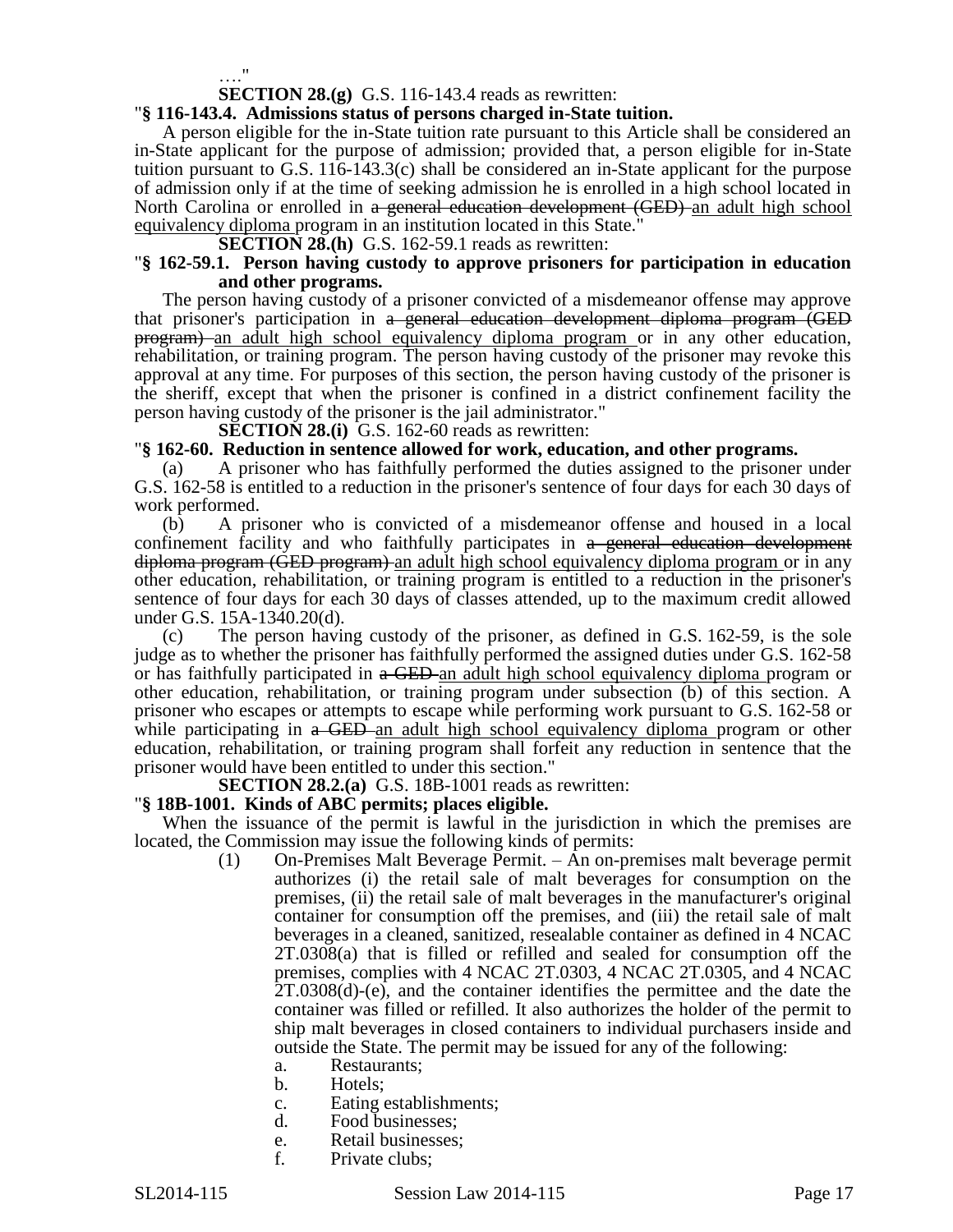- g. Convention centers;<br>h. Community theatres
- h. Community theatres;<br>i. Breweries as authori:
- Breweries as authorized by  $G.S.$  18B-1104(7). $G.S.$  18B-1104(7) and (8).

…."

**SECTION 28.2.(b)** G.S. 18B-1114.5 reads as rewritten:

# "**§ 18B-1114.5. Authorization of malt beverage special event permit.**

(a) Authorization. – The holder of a brewery, malt beverage importer, or nonresident malt beverage vendor permit may obtain a malt beverage special event permit allowing the permittee to give free tastings of its malt beverages and to sell its malt beverages by the glass or in closed containers at trade shows, conventions, shopping malls, malt beverage festivals, street festivals, holiday festivals, agricultural festivals, balloon races, local fund-raisers, and other similar events approved by the Commission. Except for a brewery operating under the provisions of G.S. 18B-1104(7), G.S. 18B-1104(8), all malt beverages sampled or sold pursuant to this section must be purchased from a licensed malt beverages wholesaler.

(b) Limitation. – A malt beverage special event permit is valid only in a jurisdiction that has approved the establishment of ABC stores or has approved the sale of malt beverages. A malt beverage special event shall not be used as subterfuge for malt beverages suppliers to ship directly to retail permittees unless otherwise authorized by law."

**SECTION 28.2.(c)** G.S. 18B-1116 reads as rewritten:

# "**§ 18B-1116. Exclusive outlets prohibited.**

(a) Prohibitions. – It shall be unlawful for any manufacturer, bottler, or wholesaler of any alcoholic beverages, or for any officer, director, or affiliate thereof, either directly or indirectly to:

- (1) Require that an alcoholic beverage retailer purchase any alcoholic beverages from that person to the full or partial exclusion of any other alcoholic beverages offered for sale by other persons in this State; or
- (2) Have any direct or indirect financial interest in the business of any alcoholic beverage retailer in this State or in the premises where the business of any alcoholic beverage retailer in this State is conducted; or
- (3) Lend or give to any alcoholic beverage retailer in this State or his employee or to the owner of the premises where the business of any alcoholic beverage retailer in this State is conducted, any money, service, equipment, furniture, fixtures or any other thing of value.

A brewery qualifying under G.S. 18B-1104(7)G.S. 18B-1104(8) to act as a wholesaler or retailer of its own malt beverages is not subject to the provisions of this subsection concerning financial interests in, and lending or giving things of value to, a wholesaler or retailer with respect to the brewery's transactions with the retail business on its premises. The brewery is subject to the provisions of this subsection, however, with respect to its transactions with all other wholesalers and retailers.

(b) Exemptions. – The Commission may grant exemptions from the provisions of this section. In determining whether to grant an exemption, the Commission shall consider the public welfare, the quantity and value of articles involved, established trade customs not contrary to the public interest, and the purposes of this section.

(c) As used in this section, the phrase "giving things of value" shall not include the dividing or removing of individual containers of alcohol from larger packages of alcohol or the delivery of such to the retail permittee."

**SECTION 28.3.** G.S. 20-4.01 reads as rewritten:

# "**§ 20-4.01. Definitions.**

Unless the context requires otherwise, the following definitions apply throughout this Chapter to the defined words and phrases and their cognates:

- … (41a) Serious Traffic Violation. – A conviction of one of the following offenses when operating a commercial or other motor vehicle:
	- a. Excessive speeding, involving a single charge of any speed 15 miles per hour or more above the posted speed limit.
	- b. Careless and reckless driving.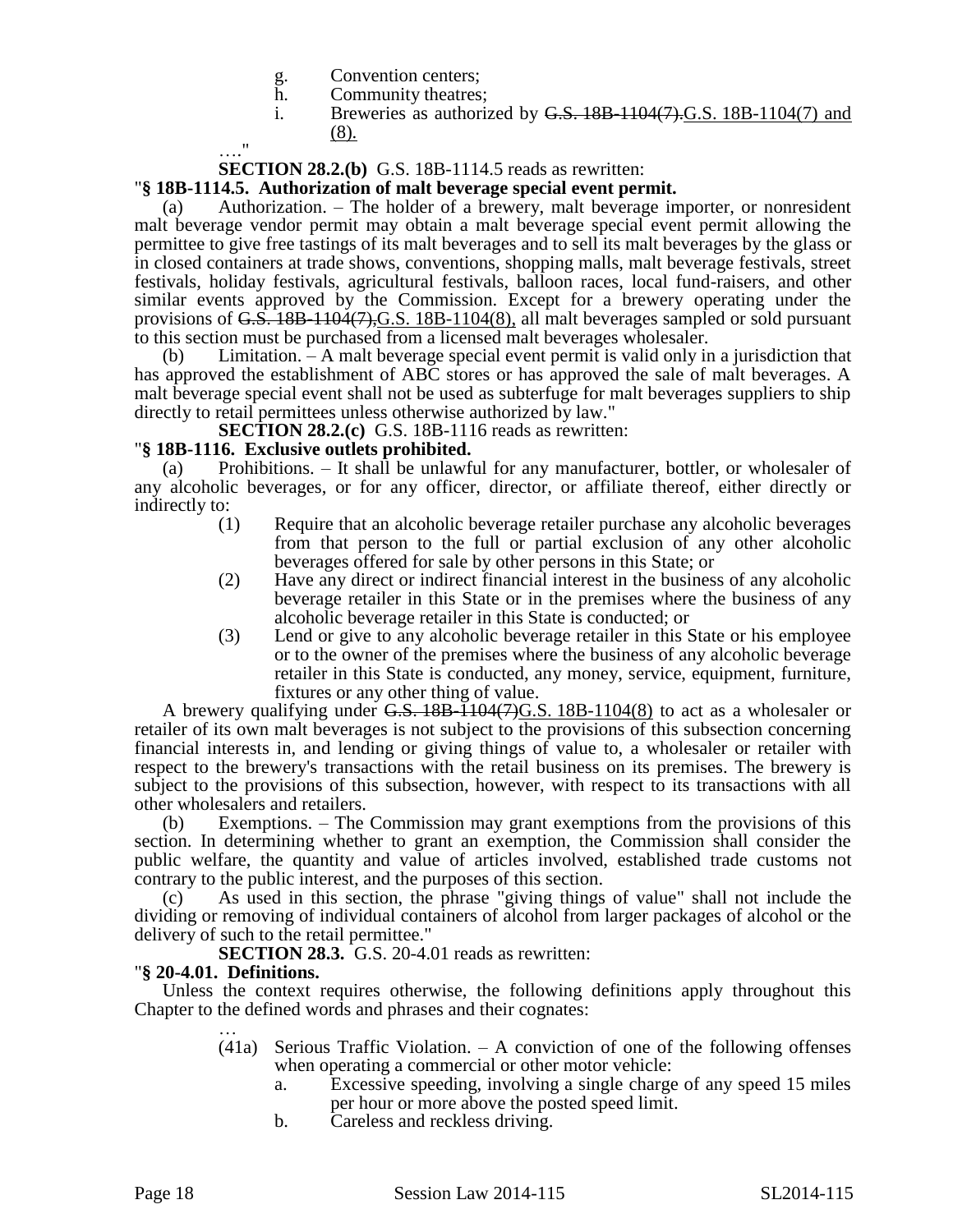- c. A violation of any State or local law relating to motor vehicle traffic control, other than a parking violation, arising in connection with a fatal accident.
- d. Improper or erratic lane changes.
- e. Following the vehicle ahead too closely.
- f. Driving a commercial motor vehicle without obtaining a commercial drivers license.
- g. Driving a commercial motor vehicle without a commercial drivers license in the driver's possession.
- h. Driving a commercial motor vehicle without the proper class of commercial drivers license or endorsements for the specific vehicle group being operated or for the passenger or type of cargo being transported.
- i. Unlawful use of a mobile telephone under G.S. 20-137.4A or Part 390 or Part 392 of Title 49 of the Code of Federal Regulations while operating a commercial motor vehicle.

 $\mathbb{R}^{\frac{1}{2}}$ **SECTION 28.5.(a)** G.S. 20-37.13(a) reads as rewritten:

"(a) No person shall be issued a commercial drivers license unless the person:person meets all of the following requirements:

- (1) Is a resident of this State;State.
- (2) Is 21 years of  $\frac{1}{2}$  is 21 years of  $\frac{1}{2}$  is a knowledge.
- Has passed a knowledge test and a skills test for driving a commercial motor vehicle that comply with minimum federal standards established by federal regulation enumerated in 49 C.F.R., Part 383, Subparts F, G and H; and Subparts F, G, and H.
- (4) Has satisfied all other requirements of the Commercial Motor Vehicle Safety Act in addition to other requirements of this Chapter or federal regulation.
- (5) Has held a commercial learner's permit for a minimum of 14 days.

For the purpose of skills testing and determining commercial drivers license classification, only the manufacturer's GVWR shall be used.

The tests shall be prescribed and conducted by the Division. Provided, a person who is at least 18 years of age may be issued a commercial drivers license if the person is exempt from, or not subject to, the age requirements of the federal Motor Carrier Safety Regulations contained in 49 C.F.R., Part 391, as adopted by the Division."

**SECTION 28.5.(b)** G.S. 20-37.13 is amended by adding two new subsections to read:

"(g) The issuance of a commercial driver learner's permit is a precondition to the initial issuance of a commercial drivers license. The issuance of a commercial driver learner's permit is also a precondition to the upgrade of a commercial drivers license if the upgrade requires a skills test.

(h) The Division shall promptly notify any driver who fails to meet the medical certification requirements in accordance with 49 C.F.R. § 383.71. The Division shall give the driver 60 days to provide the required documentation. If the driver fails to provide the required commercial drivers license medical certification documentation within the period allowed, the Division shall automatically downgrade a commercial drivers license to a class C regular drivers license.'

**SECTION 29.(a)** G.S. 20-58.4A(a) reads as rewritten:

"(a) Implementation. – No later than  $J_{\text{u}}/J_{\text{u}}$ ,  $2014$ , January 1, 2015, the Division shall implement a statewide electronic lien system to process the notification, release, and maintenance of security interests and certificate of title data where a lien is notated, through electronic means instead of paper documents otherwise required by this Chapter. The Division may contract with a qualified vendor or vendors to develop and implement this statewide electronic lien system, or the Division may develop and make available to qualified service providers a well-defined set of information services that will enable secure access to the data and internal application components necessary to facilitate the creation of an electronic lien system."

**SECTION 29.(b)** G.S. 20-58.4A(i) reads as rewritten: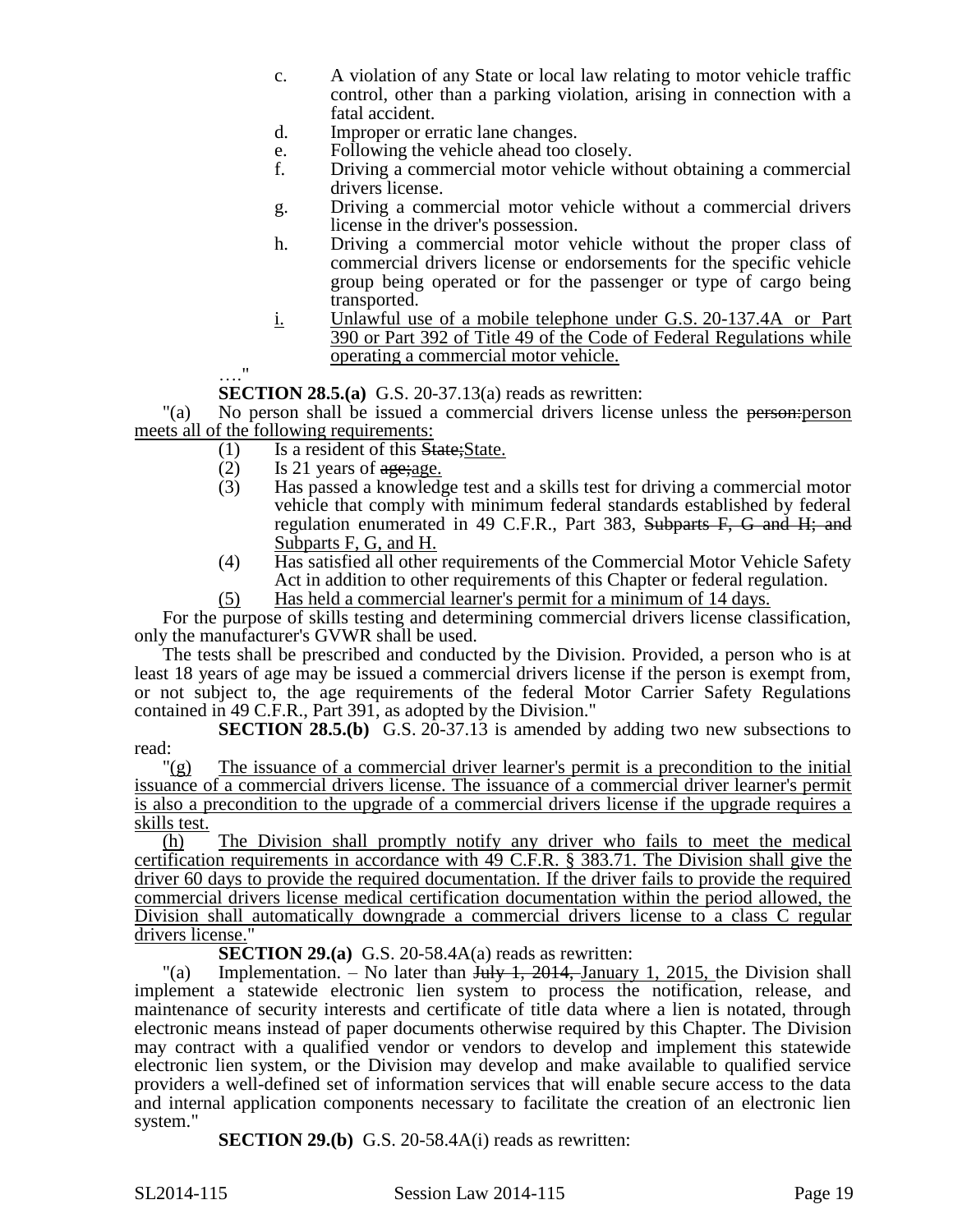"(i) Mandatory Participation. – Beginning  $J_{\text{u}} + J_{\text{u}} + 2015$ , January 1, 2016, all individuals and lienholders who are normally engaged in the business or practice of financing motor vehicles, and who conduct at least five transactions annually, shall utilize the electronic lien system implemented in subsection (a) of this section to record information concerning the perfection and release of a security interest in a vehicle."

**SECTION 30.** Reserved.

**SECTION 31.** G.S. 24-1.1A(e) reads as rewritten:

"(e) The term "home loan" shall mean a loan, other than an open-end credit plan, where the principal amount is less than three hundred thousand dollars (\$300,000) secured by a first mortgage or first deed of trust on real estate upon which there is located or there is to be located one or more single-family dwellings or dwelling units-units or secured by an equivalent first security interest in a manufactured home."

### **SECTION 32.** Reserved.

**SECTION 32.5.** G.S. 28A-21-2.2(a)(2) reads as rewritten:

"(2) The date by which an action for recovery of a rejected claim must be commenced under G.S. 28A-19-6.G.S. 28A-19-16."

**SECTION 33.(a)** Article 2 of Chapter 39 of the General Statutes is amended by adding a new section to read:

## "**§ 39-13.7. Tenancy by the entireties trusts in real property.**

Any real property held by a husband and wife as a tenancy by the entireties and conveyed to their joint revocable or irrevocable trust, or to their separate revocable or irrevocable trusts, shall have the same immunity from the claims of the spouses' separate creditors as would exist if the spouses had continued to hold the property as a tenancy by the entireties, so long as (i) the spouses remain husband and wife, (ii) the real property continues to be held in the trust or trusts, and (iii) the spouses remain the beneficial owners of the real property."

**SECTION 33.(b)** This section becomes effective January 1, 2015, and applies to real property transferred to a trust on or after that date.

**SECTION 34.** Reserved.

**SECTION 35.(a)** G.S. 44A-11.1(a) reads as rewritten:

"**§ 44A-11.1. Lien agent; designation and duties.**

With regard to any improvements to real property to which this Article is applicable for which the costs of the undertaking are thirty thousand dollars (\$30,000) or more, either at the time that the original building permit is issued or, in cases in which no building permit is required, at the time the contract for the improvements is entered into with the owner, the owner shall designate a lien agent no later than the time the owner first contracts with any person to improve the real property. Provided, however, that the owner is not required to designate a lien agent for improvements to an existing single-family residential dwelling unit as defined in G.S. 87-15.5(7) that is occupied by the owner as a residence, or for the addition of an accessory building or accessory structure as defined in the North Carolina Uniform Residential Building Code, the use of which is incidental to that residence. The owner shall deliver written notice of designation to its designated lien agent by any method authorized in G.S. 44A-11.2(f), and shall include in its notice the street address, tax map lot and block number, reference to recorded instrument, or any other description that reasonably identifies the real property for the improvements to which the lien agent has been designated, and the owner's contact information. Designation of a lien agent pursuant to this section does not make the lien agent an agent of the owner for purposes of receiving a Claim of Lien on Real Property, a Notice of Claim of Lien upon Funds-Funds, a Notice of Subcontract, or for any purpose other than the receipt of notices to the lien agent required under G.S. 44A-11.2. …."

## **SECTION 35.(b)** G.S. 44A-11.2 reads as rewritten:

## "**§ 44A-11.2. Identification of lien agent; notice to lien agent; effect of notice.**

…  $(i)$  The form of the notice to be given under this section shall be legible, shall include the following information unless designated as "if available," and shall be substantially as follows:

## NOTICE TO LIEN AGENT

(1) Potential lien claimant's name, mailing address, telephone number, fax number (if available), and electronic mailing address (if available):

Page 20 Session Law 2014-115 SL2014-115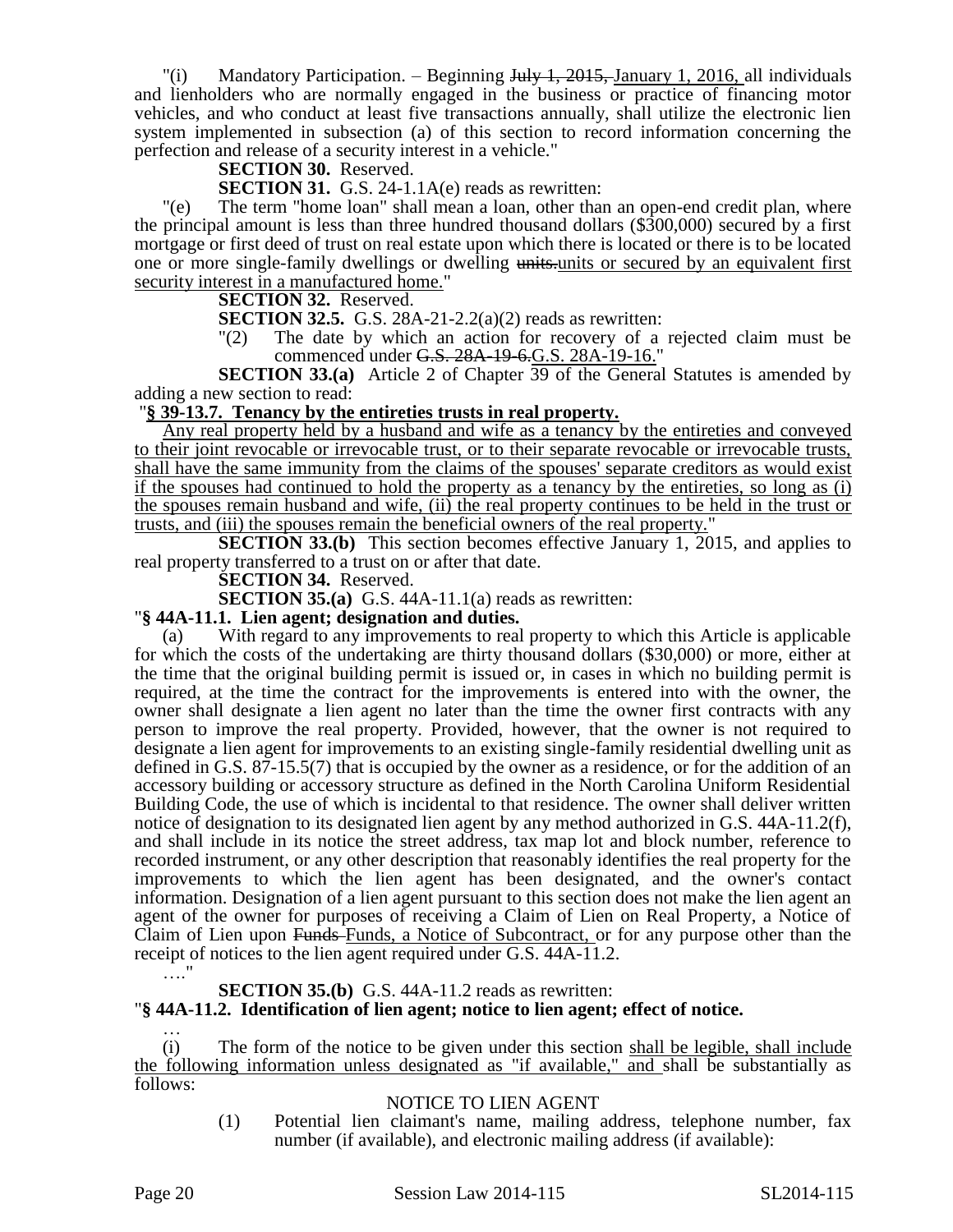- (2) Name of the party with whom the potential lien claimant has contracted to improve the real property described below:
- (3) A description of the real property sufficient to identify the real property, such as the name of the project, if applicable, the physical address as shown on the building permit or notice received from the owner:
- (4) I give notice of my right subsequently to pursue a claim of lien for improvements to the real property described in this notice. Dated:

### \_\_\_\_\_\_\_\_\_\_\_\_\_\_\_ Potential Lien Claimant

(j) The service of the Notice to Lien Agent does not satisfy the service or filing requirements applicable to a Notice of Subcontract under Part 2 of Article 2 of this Chapter, a Notice of Claim of Lien upon Funds under Part 2 of Article 2 of this Chapter Chapter, or a Claim of Lien on Real Property under Part 1 or Part 2 of Article 2 of this Chapter. A Notice to Lien Agent shall not be combined with or make reference to a Notice of Subcontract or Notice of Claim of Lien upon Funds as described in this subsection.

…."

# **SECTION 36.** G.S. 45A-4(a) reads as rewritten:

"(a) The settlement agent shall cause recordation of the deed, if any, the deed of trust or mortgage, or other loan documents required to be recorded at settlement. The settlement agent shall not disburse any of the closing funds prior to the recordation of any deeds or loan documents required to be filed by the lender, if applicable, and verification that the closing funds used to fund disbursement are deposited in the settlement agent's trust or escrow account in one or more forms prescribed by this Chapter. A settlement agent may disburse funds from the settlement agent's trust or escrow account (to either the applicable register of deeds or directly to a private company authorized to electronically record documents with the office of the register of deeds) as necessary to record any deeds, deeds of trust, and any other documents required to be filed in connection with the closing, including excise tax (revenue stamps) and recording fees, but the settlement agent may not disburse any other funds from its trust or escrow account until the deeds, deeds of trust, and other required loan documents have been recorded in the office of the register of deeds. Unless otherwise provided in this Chapter, a settlement agent shall not cause a disbursement of settlement proceeds unless those settlement proceeds are collected funds. Notwithstanding that a deposit made by a settlement agent to its trust or escrow account does not constitute collected funds, the settlement agent may cause a disbursement of settlement proceeds from its trust or escrow account in reliance on that deposit if the deposit is in one or more of the following forms:

- (1) A certified check;
- (2) A check issued by the State, the United States, a political subdivision of the State, or an agency or instrumentality of the United States, including an agricultural credit association;
- (3) A cashier's check, teller's check, or official bank check drawn on or issued by a financial institution insured by the Federal Deposit Insurance Corporation or a comparable agency of the federal or state government;
- (4) A check drawn on the trust account of an attorney licensed to practice in the State of North Carolina;
- (5) A check or checks drawn on the trust or escrow account of a real estate broker licensed under Chapter 93A of the General Statutes;
- (6) A personal or commercial check or checks in an aggregate amount not exceeding five thousand dollars (\$5,000) per closing if the settlement agent making the deposit has reasonable and prudent grounds to believe that the deposit will be irrevocably credited to the settlement agent's trust or escrow account;
- (7) A check drawn on the account of or issued by a mortgage banker licensed under Article 19A of Chapter 53 of the General Statutes that has posted with the Commissioner of Banks a surety bond in the amount of at least three hundred thousand dollars (\$300,000). The surety bond shall be in a form satisfactory to the Commissioner and shall run to the State for the benefit of any settlement agent with a claim against the licensee for a dishonored check."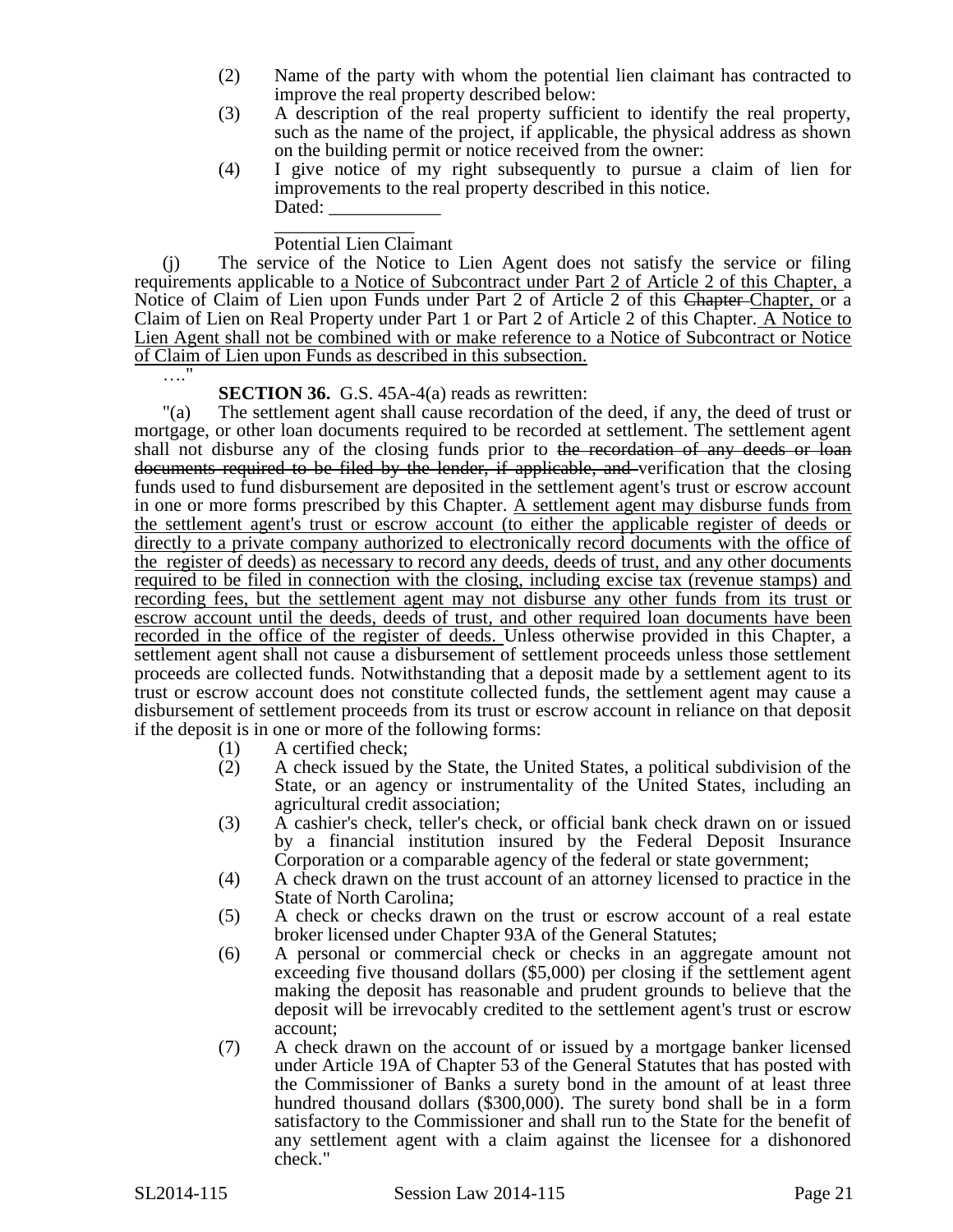## **SECTION 37.** G.S. 50-13.4(c1) reads as rewritten:

"(c1) Effective July 1, 1990, the Conference of Chief District Judges shall prescribe uniform statewide presumptive guidelines for the computation of child support obligations of each parent as provided in Chapter 50 or elsewhere in the General Statutes and shall develop criteria for determining when, in a particular case, application of the guidelines would be unjust or inappropriate. Prior to May 1, 1990 these guidelines and criteria shall be reported to the General Assembly by the Administrative Office of the Courts by delivering copies to the President Pro Tempore of the Senate and the Speaker of the House of Representatives. The purpose of the guidelines and criteria shall be to ensure that payments ordered for the support of a minor child are in such amount as to meet the reasonable needs of the child for health, education, and maintenance, having due regard to the estates, earnings, conditions, accustomed standard of living of the child and the parties, the child care and homemaker contributions of each party, and other facts of the particular case. The guidelines shall include a procedure for setting child support, if any, in a joint or shared custody arrangement which shall reflect the other statutory requirements herein.

Periodically, but at least once every four years, the Conference of Chief District Judges shall review the guidelines to determine whether their application results in appropriate child support award amounts. The Conference may modify the guidelines accordingly. The Conference shall give the Department of Health and Human Services, the Administrative Office of the Courts, and the general public an opportunity to provide the Conference with information relevant to the development and review of the guidelines. Any modifications of the guidelines or criteria shall be reported to the General Assembly by the Administrative Office of the Courts before they become effective by delivering copies to the President Pro Tempore of the Senate and the Speaker of the House of Representatives. The guidelines, when adopted or modified, shall be provided to the Department of Health and Human Services and the Administrative Office of the Courts, which shall disseminate them to the public through local IV-D offices, clerks of court, and the media.

Until July 1, 1990, the advisory guidelines adopted by the Conference of Chief District Judges pursuant to this subsection as formerly written shall operate as presumptive guidelines and the factors adopted by the Conference of Chief District Judges pursuant to this subsection as formerly written shall constitute criteria for varying from the amount of support determined by the guidelines."

**SECTION 38.(a)** G.S. 50A-370(a) reads as rewritten:

"(a) After a deploying parent receives notice of deployment and during the deployment, a court may issue a temporary order granting custodial responsibility unless prohibited by the Servicemembers Civil Relief Act, 50 U.S.C. app. §§ 521-522. A court may not issue a permanent order granting custodial responsibility in the absence of the deploying parent without the consent of the deploying parent."

**SECTION 38.(b)** G.S. 50A-379(a) reads as rewritten:

"(a) Except for an order in accordance with G.S. 50A-373 or as otherwise provided in subsection (b) of this section, and consistent with the Servicemembers Civil Relief Act, 50 U.S.C. app. §§ 521-522, on motion of a deploying or other parent or any nonparent to whom caretaking authority, decision-making authority, or limited contact has been granted, the court may modify or terminate a grant of caretaking authority, decision-making authority, or limited contact made pursuant to this Article if the modification or termination is consistent with this Part and the court finds it is in the best interest of the child. Any modification shall be temporary and terminates following the conclusion of deployment of the deployed parent according to the procedures under Part 4 of this Article, unless the grant has been terminated before that time by court order."

**SECTION 38.(c)** G.S. 50A-385(c) reads as rewritten:

In the absence of an agreement to terminate, the temporary agreement granting custodial responsibility terminates 60 days from the date of one of the following:

- (1) The date the deploying parent gives notice to the other parent that the deploying parent has returned from deployment.
- $(2)$  The date stated in an order terminating the temporary grant of custodial responsibility.

(3) The death of the deploying parent.the deploying parent gives notice to the other parent that the deploying parent has returned from deployment, unless earlier terminated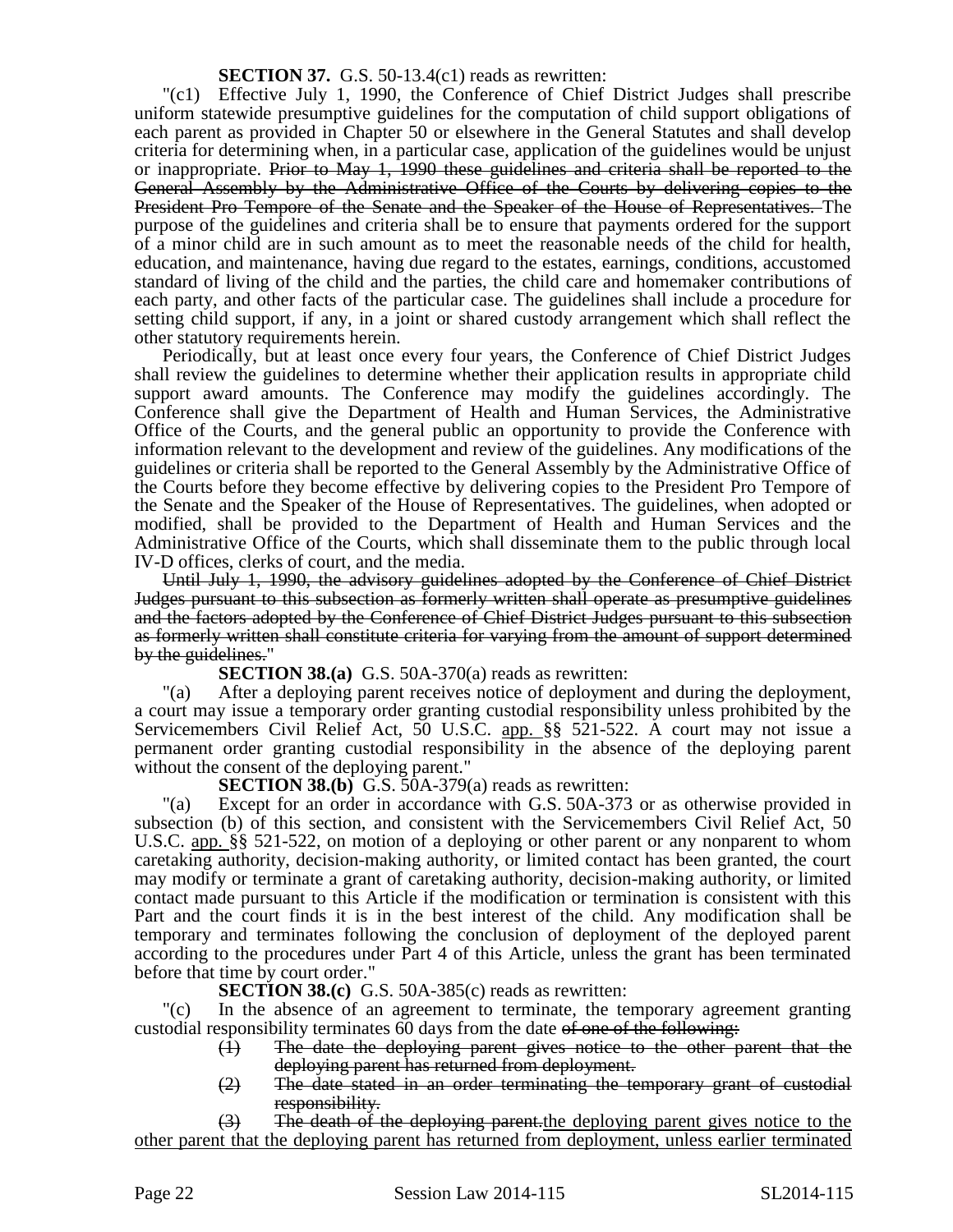upon the date stated in an order terminating the temporary grant of custodial responsibility or the death of the deploying parent."

**SECTION 38.(d)** G.S. 50A-388(a) reads as rewritten:

"(a) A temporary order for custodial responsibility issued under Part 3 of this Article shall terminate, if no agreement between the parties to terminate a temporary order for custodial responsibility has been filed, 60 days from  $\leftrightarrow$  the date the deploying parent gives notice of having returned from deployment to the other parent or and any nonparent granted custodial responsibility responsibility, when applicable, or  $(i)$  upon the death of the deploying parent.parent, whichever occurs first."

**SECTION 39.** G.S. 53-244.050(b)(1a) reads as rewritten:

- "(1a) Each individual applicant for licensure as a transitional mortgage loan originator shall:
	- a. Be at least 18 years of age;
	- b. Have an active license to originate mortgage loans pursuant to the laws of any state or territory of the United States other than North Carolina;Carolina or be a registered loan originator;
	- c. Have a valid unique identifier, registration, and fingerprints on file with the Nationwide Mortgage Licensing System and Registry;
	- d. Have been employed for a period of no less than two years as a mortgage loan originator; and
	- e. Have provided certification of employment with a mortgage lender or mortgage broker licensed under this Article, including an attestation by the employer that the applicant is in his or her employ."

**SECTION 39.2.** G.S. 58-2-46(4) is repealed.

**SECTION 39.3.(a)** G.S. 65-47 is amended by adding a new subsection to read:

"(e) A columbarium built in compliance with the requirements of former subsection (d) of this section is not subject to the provisions of Article 9 of this Chapter on or after January 23, 2015, as long as the columbarium (i) continues to exist on the grounds of a private, self-contained retirement community and (ii) continues to be reserved exclusively for the residents of that community."

**SECTION 39.3.(b)** This section becomes effective January 23, 2015. **SECTION 39.4.** G.S. 66-58(b) reads as rewritten:

- "(b) The provisions of subsection (a) of this section shall not apply to:
	- … (8b) North Carolina Center for the Advancement of Teaching (NCCAT) with regard to:
		- a. Agreements for the use of NCCAT's facilities, equipment, services, and staff, for meetings and educational programs provided by State agencies, the constituent institutions of The University of North Carolina and the North Carolina Community College System, public schools, units of local government, and nonprofit corporations.
		- b. The provision of housing and meals to participants in these meetings and programs.

…." **SECTION 39.7.** G.S. 86A-15(b) reads as rewritten:

# "**§ 86A-15. Sanitary rules and regulations; inspections.**

"(b) All barbershops, barber schools and colleges, and any other place where barber service is rendered, shall be open for inspection at all times during business hours to any members of the Board of Barber Examiners or its agents or assistants. Initial inspections conducted by the Board pursuant to this Chapter shall not be delayed if the sole reason for delay is the lack of a certificate of occupancy by a unit of local government. A copy of the sanitary rules and regulations set out in this section shall be furnished by the Board to the owner or manager of each barbershop or barber school, or any other place where barber service is rendered in the State, and that copy shall be posted in a conspicuous place in each barbershop or barber school. The Board shall have the right to make additional rules and regulations governing barbers and barbershops and barber schools for the proper administration and enforcement of this section, but no such additional rules or regulations shall be in effect until those rules and regulations have been furnished to each barbershop within the State."

**SECTION 40.** G.S. 90-85.15B reads as rewritten: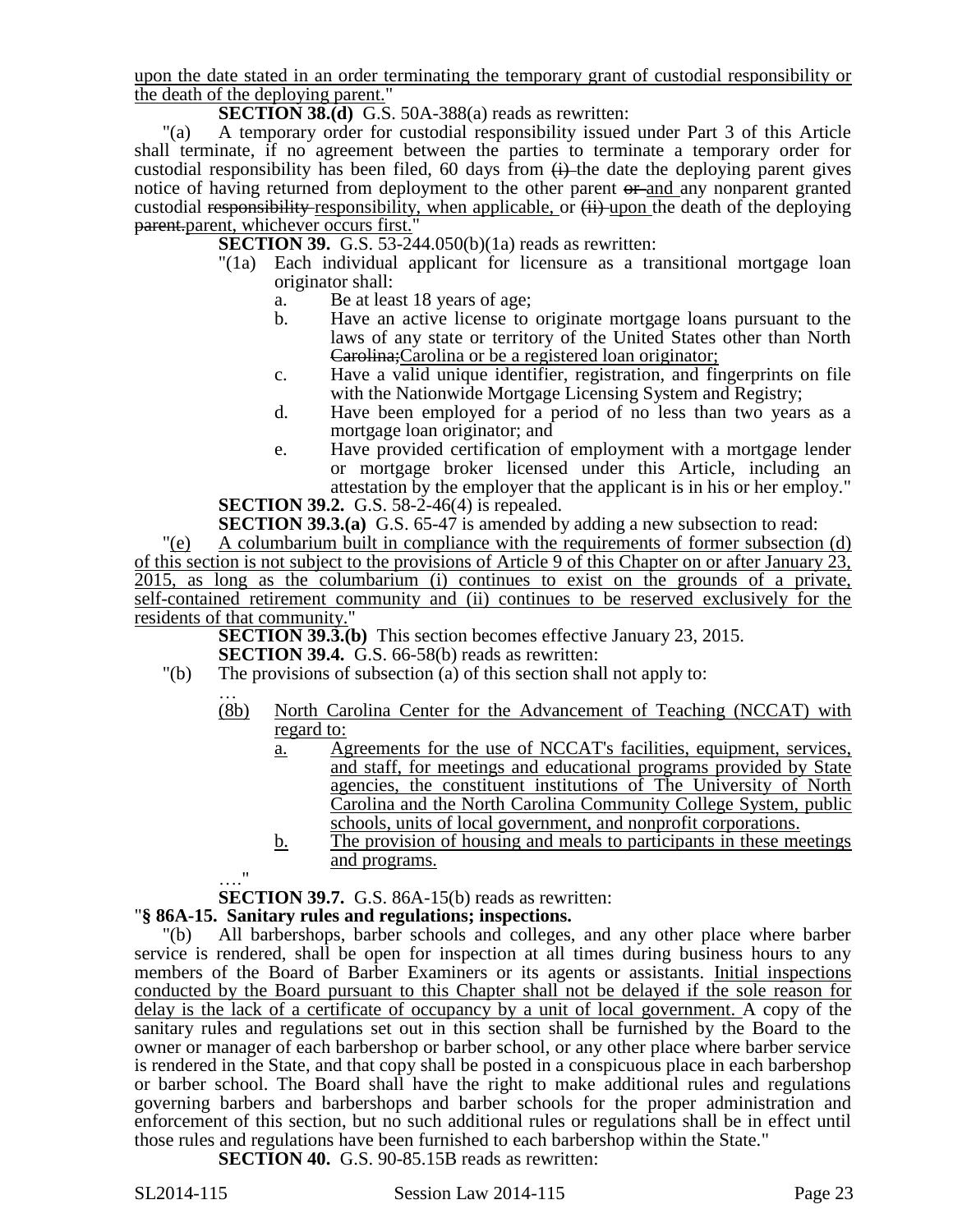## "**§ 90-85.15B. Immunizing pharmacists.**

(a) Except as provided in subsection (b) and (c) of this section, an immunizing pharmacist may administer vaccinations or immunizations only if the vaccinations or immunizations are recommended or required by the Centers for Disease Control and Prevention and administered to persons at least 18 years of age pursuant to a specific prescription order.

(b) An immunizing pharmacist may administer the vaccinations or immunizations listed in subdivisions (1) through (5) of this subsection to persons at least 18 years of age if the vaccinations or immunizations are administered under written protocols as defined in 21 NCAC 46 .2507(b)(12) and 21 NCAC 32U .0101(b)(12) and in accordance with the supervising physician's responsibilities as defined in 21 NCAC 46 .2507(e) and 21 NCAC 32U .0101(e), and the physician is licensed in and has a practice physically located in North Carolina:

- (1) Pneumococcal polysaccharide or pneumococcal conjugate vaccines.
- (2) Herpes zoster vaccine.<br>(3) Hepatitis B vaccine.
- Hepatitis B vaccine.
- (4) Meningococcal polysaccharide or meningococcal conjugate vaccines.<br>(5) Tetanus-diphtheria, tetanus and diphtheria toxoids and pertussis, tetan
- (5) Tetanus-diphtheria, tetanus and diphtheria toxoids and pertussis, tetanus and diphtheria toxoids and acellular pertussis, or tetanus toxoid vaccines. However, a pharmacist shall not administer any of these vaccines if the patient discloses that the patient has an open wound, puncture, or tissue tear.

(c) An immunizing pharmacist may administer the influenza vaccine to persons at least 14 years of age pursuant to 21 NCAC 46 .2507 and 21 NCAC 32U .0101.

(d) An immunizing pharmacist who administers a vaccine or immunization to any patient pursuant to this section shall do all of the following:

- (1) Maintain a record of any vaccine or immunization administered to the patient in a patient profile.
- (2) Within 72 hours after administration of the vaccine or immunization, notify any primary care provider identified by the patient. If the patient does not identify a primary care provider, the immunizing pharmacist shall direct the patient to information describing the benefits to a patient of having a primary care physician, prepared by any of the following: North Carolina Medical Board, North Carolina Academy of Family Physicians, North Carolina Medical Society, or Community Care of North Carolina.
- (3) Except for influenza vaccines administered under  $\overline{G.S. 90\cdot 85.15B(b)(6)}$ , G.S. 90-85.15B(c), access the North Carolina Immunization Registry prior to administering the vaccine or immunization and record any vaccine or immunization administered to the patient in the registry within 72 hours after the administration. In the event the registry is not operable, an immunizing pharmacist shall report as soon as reasonably possible."
- 
- **SECTION 41.(a)** G.S. 90-95(d1) reads as rewritten:<br>
"(d1) (1) Except as authorized by this Article, it is unlar Except as authorized by this Article, it is unlawful for any person to:
	- a. Possess an immediate precursor chemical with intent to manufacture a controlled substance; or
	- b. Possess or distribute an immediate precursor chemical knowing, or having reasonable cause to believe, that the immediate precursor chemical will be used to manufacture a controlled substance;  $\overline{\text{for}}$  or
	- c. Possess a pseudoephedrine product if the person has a prior conviction for the possession or manufacture of methamphetamine.

Any Except where the conduct is covered under subdivision (2) of this subsection, any person who violates this subsection subdivision shall be punished as a Class H felon, unless the immediate precursor is one that can be used to manufacture methamphetamine. felon.

- (2) Except as authorized by this Article, it is unlawful for any person to:
	- a. Possess an immediate precursor chemical with intent to manufacture methamphetamine; or
	- b. Possess or distribute an immediate precursor chemical knowing, or having reasonable cause to believe, that the immediate precursor chemical will be used to manufacture methamphetamine.

Any person who violates this subdivision shall be punished as a Class F felon."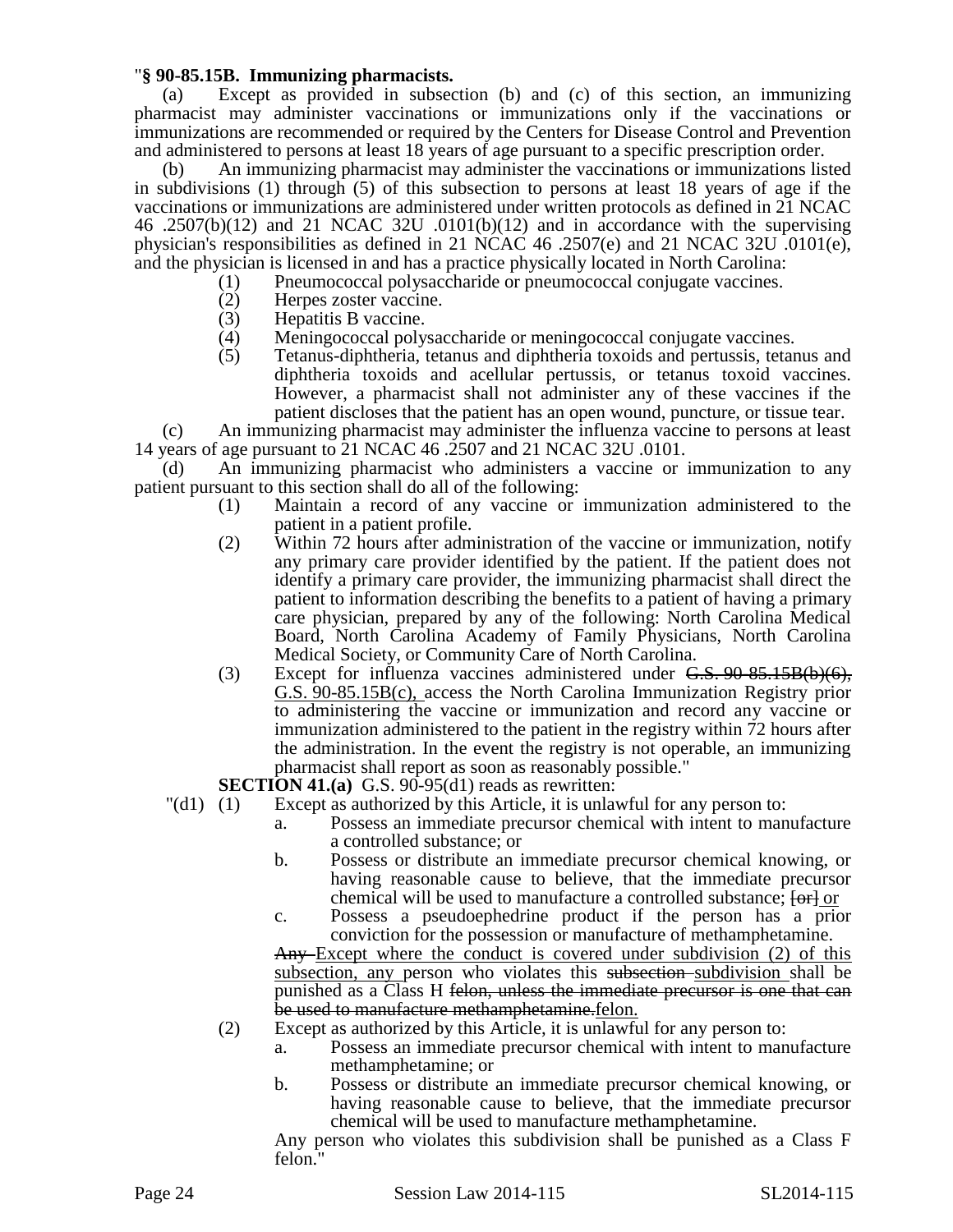**SECTION 41.(b)** This section becomes effective October 1, 2014, and applies to offenses committed on or after that date.<br>SECTION 41.5. G.S. 90-

G.S. 90-113.73 is amended by adding the following new subsection to read:

### "**§ 90-113.73. Requirements for controlled substances reporting system.**

… (d) A dispenser shall not be required to report instances in which a Schedule V non-narcotic, non-anorectic Schedule  $\overline{V}$  controlled substance is provided directly to the ultimate user for the purpose of assessing a therapeutic response when prescribed according to indications approved by the United States Food and Drug Administration."

**SECTION 42.(a)** G.S. 90D-5(b)(6) reads as rewritten:

"(b) Composition and Terms. – The Board shall consist of nine members who shall serve staggered terms. The initial Board members shall be selected on or before July 1, 2003, as follows:

… (6) A member of Self Help for Hard of Hearing (SHHH) the Hearing Loss Association of America-North Carolina State Association (HLAA-NC) with knowledge of the interpreting process and deafness. This member shall be appointed by the General Assembly, upon recommendation of the President Pro Tempore of the Senate, and serve for a term of three years."

**SECTION 42.(b)** G.S. 90D-7 reads as rewritten:

#### "**§ 90D-7. Requirements for licensure.**

(a) Upon application to the Board and the payment of the required fees, an applicant may be licensed as an interpreter or transliterator if the applicant meets all of the following qualifications:

- (1) Is 18 years of age or older.
- (2) Is of good moral character as determined by the Board.
- (3) Meets one of the following criteria:
	- a. Holds a valid National Association of the Deaf (NAD), level 4 or 5 certification.
	- b. Is nationally certified by the Registry of Interpreters for the Deaf, Inc., (RID).
	- c. Has a national certification recognized by the National Cued Speech Association (NCSA). Holds a valid Testing, Evaluation and Certification Unit, Inc., (TECUnit) national certification in cued language transliteration.
	- d. Holds a quality assurance North Carolina Interpreter Classification System (NCICS) level A or B classification in effect on January 1, 2000.
	- e. Holds a current Cued Language Transliterator State Level Assessment (CLTSLA) level 3 or above classification.

(b) Effective July 1, 2008, any person who applies for initial licensure as an interpreter or transliterator shall hold at least a two-year degree from a regionally accredited institution.

(c) The Department of Justice may provide a criminal record check to the Board for a person who has applied for a new, provisional, or renewal license through the Board. The Board shall provide to the Department of Justice, along with the request, the fingerprints of the applicant, any additional information required by the Department of Justice, and a form signed by the applicant consenting to the check of the criminal record and to the use of the fingerprints and other identifying information required by the State or national repositories. The applicant's fingerprints shall be forwarded to the State Bureau of Investigation for a search of the State's criminal history record file, and the State Bureau of Investigation shall forward a set of the fingerprints to the Federal Bureau of Investigation for a national criminal history check. The Board shall keep all information pursuant to this subdivision privileged, in accordance with applicable State law and federal guidelines, and the information shall be confidential and shall not be a public record under Chapter 132 of the General Statutes.

The Department of Justice may charge each applicant a fee for conducting the checks of criminal history records authorized by this subsection."

**SECTION 42.(c)** G.S. 90D-8 reads as rewritten:

"**§ 90D-8. Provisional license.**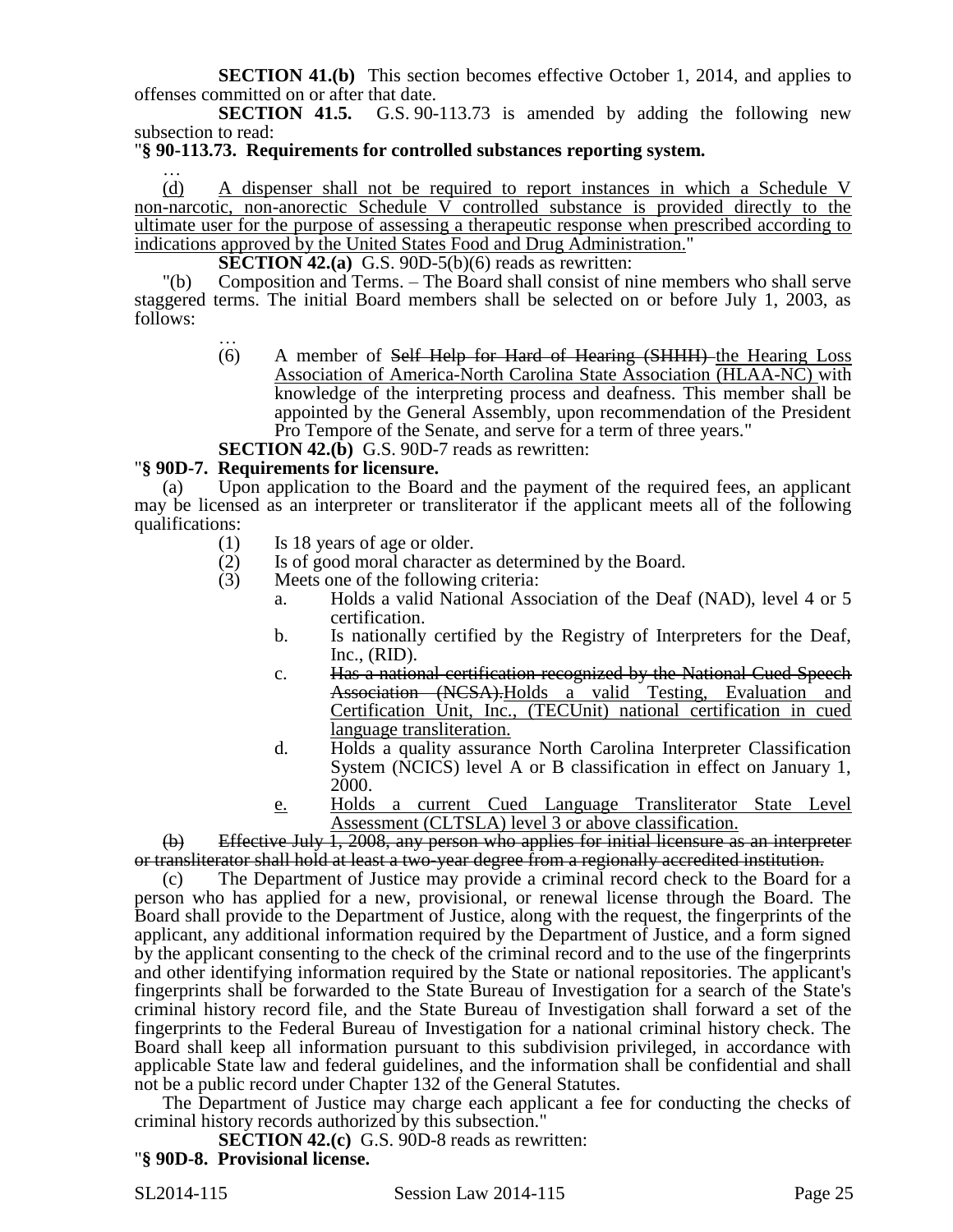(a) Upon application to the Board and the payment of the required fees, an applicant may be issued a one-time provisional license as an interpreter or transliterator if the applicant meets all of the following qualifications:

- (1) Is at least 18 years of age.
- (2) Is of good moral character as determined by the Board.
- (3) Completes two continuing education units approved by the Board. These units must be completed for each renewable year.
- (4) Satisfies one of the following:
	- a. Holds a quality assurance North Carolina Interpreter Classification System (NCICS) level C classification.
	- b. Holds a valid National Association of the Deaf (NAD) level 2 or 3 certification.
	- c. Holds a current Educational Interpreter Performance Assessment (EIPA) level 3 or above classification.
	- d. Repealed by Session Laws 2005-299, s. 2, effective August 22, 2005.
	- e. Holds at least a two-year interpreting degree from a regionally accredited institution.

(a1) Upon application to the Board, payment of the required fees, and meeting the requirements for a provisional license under subdivisions (1) and (2) of subsection (a) of this section, the Board may also issue a provisional license to any of the following categories of persons seeking a provisional license:

- (1) A certified deaf interpreter (CDI) who completes 30 hours of training, including "Role and Function", "Code of Ethics", and interpreting professional studies coursework.A deaf interpreter who completes 16 hours of training in interpreting coursework or workshops, including role and function or ethics, and 20 hours in the 12 months immediately preceding the date of application in the provision of interpreting services.
- (2) An oral interpreter who completes a total of 40 hours of training in interpreting coursework or workshops related to oral interpreting.
- (3) A person providing cued speech interpreting or transliterating services who completes a total of 40 hours of training in interpreting coursework or workshops related to cued speech.A cued language transliterator who holds a current Cued Language Transliterator State Level Assessment (CLTSLA) level 2 classification.
- (4) A person providing interpreting or transliterating services who has a recognized credential from another state in the field of interpreting or transliterating.
- (5) An interpreter or transliterator who has accumulated 200 hours per year in the provision of interpreting or transliterating services, in this State or another state, totaling 400 hours for the two years immediately preceding the date of application.

(b) A provisional license issued under this section shall be valid for one year. Upon expiration, a provisional license may be renewed for an additional one-year period in the discretion of the Board. However, a provisional license shall not be renewed more than three times. The Board may, in its discretion, grant an extension after the third time the provisional license has been renewed under circumstances to be established in rules adopted by the Board.

(c) Effective July 1, 2008, any person who applies for initial licensure on a provisional basis as an interpreter or transliterator shall hold at least a two year degree from a regionally accredited institution."

**SECTION 42.3.(a)** G.S. 93D-1.1 reads as rewritten:

# "**§ 93D-1.1. Hearing aid specialist; scope of practice.**

The scope of practice of a hearing aid specialist regulated pursuant to this Chapter shall include the following activities: …

- (12) Taking Making ear impressions, and preparing, designing, and modifying ear molds.
- …  $(14)$  Providing supervision and in-service training for those entering the hearing aid dispensing profession. apprentices in fitting and selling hearing aids.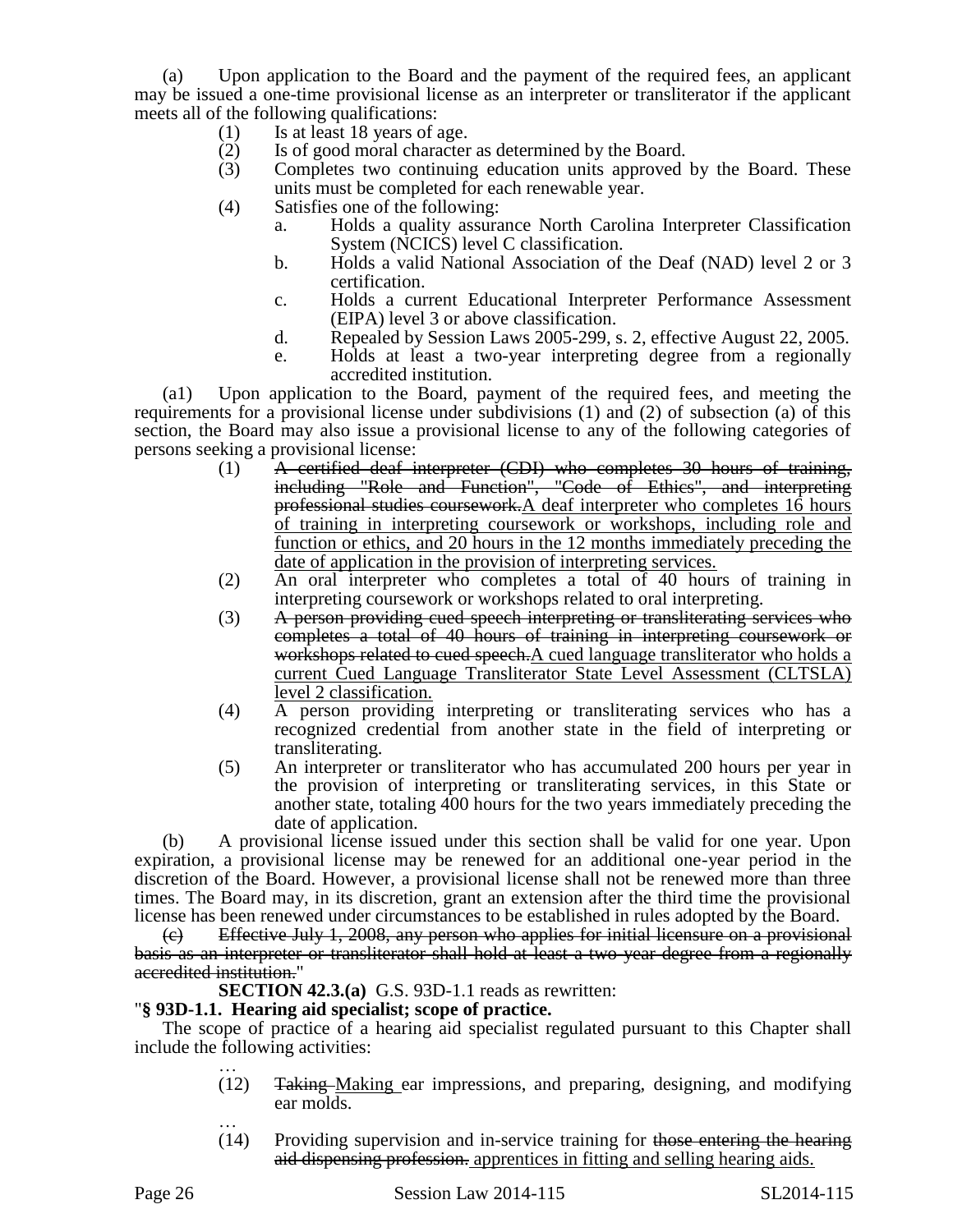- (15) Providing hearing health education.
- (16) Providing community services for individuals with hearing loss and the deaf."

**SECTION 42.3.(b)** G.S. 93D-3(d) reads as rewritten:

"(d) Members of the Board shall be entitled to travel, per diem, and other expenses authorized by G.S. 93B-5. The expenses shall be paid from the fees and assessments received by the Board under the provisions of this Chapter. No part of these expenses or any other expenses of the Board, in any manner whatsoever, shall be paid out of the State treasury. All moneys received in excess of expense allowance and mileage, as above provided, shall be held by the secretary-treasurer as a special fund for meeting other expenses of the Board and carrying out the provisions of this Chapter.

(e) The Board shall make an annual report of its proceedings in accordance with G.S. 93B-2."

**SECTION 42.3.(c)** G.S. 93D-15 reads as rewritten:

## "**§ 93D-15. Violation of Chapter.**

Any person who violates any of the provisions of this Chapter and any person who holds himself out to the public as a hearing aid specialist without having first obtained a license or apprenticeship registration as provided for herein shall be deemed is guilty of a Class 2 misdemeanor."

**SECTION 42.7.(a)** G.S. 106-568.43 reads as rewritten:

### "**§ 106-568.43. Referendum.**

(a) The Association may conduct among tobacco growers a referendum upon the question of whether an assessment shall be levied on tobacco sold-produced in this State.

(b) The Association shall determine the amount of the proposed assessment and the date by which the referendum ballot must be returned by mail as provided in this section.

(c) The amount of the proposed assessment shall be stated on the referendum ballot. The amount may not exceed fifteen cents  $(15¢)$  for each hundred pounds of tobacco <del>marketed</del> produced in this State. If the assessment is approved in the referendum, the Association may set the assessment at an amount equal to or less than the amount stated on the ballot. If the Association sets a lower amount than the amount approved by referendum, it may increase the amount annually without a referendum by no more than one cent  $(1\psi)$  for each hundred pounds of tobacco marketed.produced in this State. The increased rate may not exceed the amount approved by referendum and may not exceed the maximum allowable rate of fifteen cents  $(15¢)$ for each hundred pounds.

(d) The Association shall mail a referendum ballot to all known tobacco growers in the State for whom the Association has a current and valid mailing address at least three months prior to the date the ballot must be returned. Additionally, the Association must, for the greater of three months or 90 days before the date the ballot must be returned, (i) provide a printable referendum ballot on the Association's official Web site and (ii) make hard copies of the referendum ballot available at all county North Carolina Cooperative Extension Service offices. The ballots shall be returned to the Commissioner of Agriculture by the date set by the Association. The Department shall be responsible for counting the votes and reporting the results of the referendum to the Association.

(e) All tobacco growers may vote in the referendum. Any dispute over eligibility to vote or any other matter relating to the referendum shall be determined by the Association. The Association shall make reasonable efforts to provide tobacco growers with notice of the referendum and an opportunity to vote."

**SECTION 42.7.(b)** G.S. 106-568.44 reads as rewritten:

## "**§ 106-568.44. Payment and collection of assessment.**

(a) The assessment shall not be collected unless more than two-thirds of the votes cast in the referendum are in favor of the assessment. If more than two-thirds of the votes cast in the referendum are in favor of the assessment, then the Association shall notify the Department of the amount of the assessment and the effective date of the assessment. The Department shall notify all tobacco buyers of the assessment.

(b) Each tobacco producer grower shall pay the assessment on all tobacco produced in this State and sold to a buyer.

(c) A buyer shall collect the assessment when buying tobacco produced in this State by deducting the assessment from the price paid to the producer-grower. The buyer shall remit collected assessments to the Department no later than the 10th day of the following month. The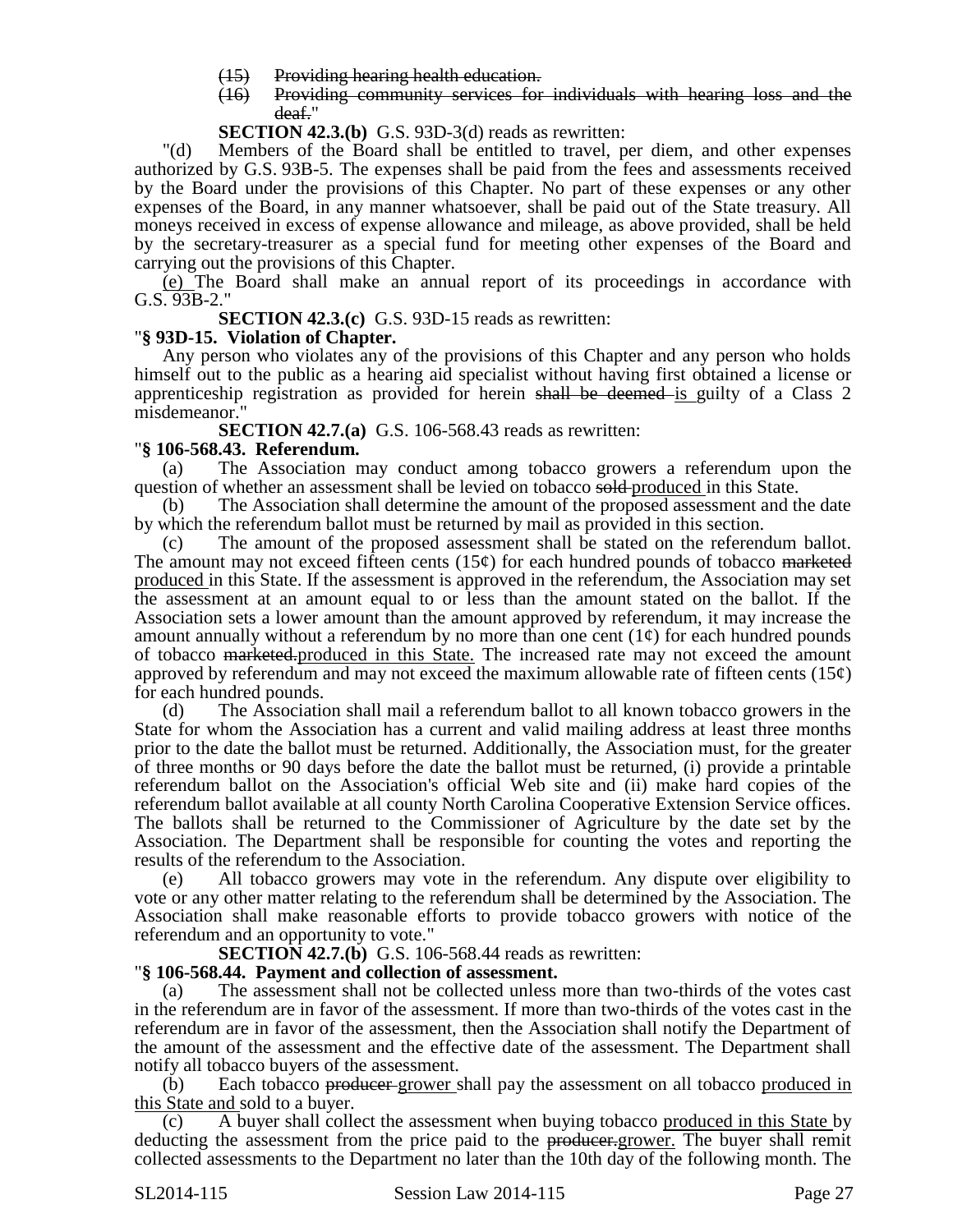Department shall provide forms to buyers for reporting the assessment. If the total assessments collected by a buyer in a month are less than twenty-five dollars (\$25.00), the buyer may keep the assessments until the total amount due is at least twenty-five dollars (\$25.00) or the end of the calendar quarter, whichever comes first. All buyers shall file at least one report in each calendar quarter in which they purchase tobacco from a producer, grower, regardless of the amount due.

(d) A buyer shall keep records of the amount of tobacco purchased and the date purchased. All information or records regarding purchases of tobacco by individual buyers shall be kept confidential by employees or agents of the Department and the Association and shall not be disclosed except by court order.

(e) The Association may bring an action to recover any unpaid assessments, plus the reasonable costs, including attorneys' fees, incurred in the action."

**SECTION 43.** Article 68 of Chapter 106 of the General Statutes is repealed.

**SECTION 44.(a)** G.S. 108A-116 reads as rewritten:

## "**§ 108A-116. Production of customers' financial records in cases of suspected financial exploitation; immunity; records may not be used against account owner.**

(a) An investigating entity may, under the conditions specified in this section, obtain petition the district court to issue a subpoena directing a financial institution to provide to the investigating entity the financial records of a disabled adult or older adult customer. The petition shall be filed in the county of residence of the disabled adult or older adult customer whose financial records are being subpoenaed. The court shall hear the case within two business days after the filing of the petition. The court shall issue the subpoena may be issued by any judge of the superior court, judge of the district court, or magistrate in the county of residence of the disabled adult or older adult customer whose financial records are being subpoenaed, upon finding that all of the following conditions are met:

- (1) The investigating entity is investigating, pursuant to the investigating entity's statutory authority, a credible report that the disabled adult or older adult is being or has been financially exploited.
- (2) The disabled adult's or older adult's financial records are needed in order to substantiate or evaluate the report.
- (3) Time is of the essence in order to prevent further exploitation of that disabled adult or older adult.

(b) Delivery of the subpoena may be effected by hand, via certified mail, return receipt requested, or through a designated delivery service authorized pursuant to 26 U.S.C. §  $7502(f)(2)$  and may be addressed to the financial institution's local branch or office vice president, its local branch or office manager or assistant branch or office manager, or the agent for service of process listed by the financial institution with the North Carolina Secretary of State or, if there is none, with the agent for service of process listed by the financial institution in any state in which it is domiciled.

(b1) A financial institution may challenge the subpoena by filing a motion to quash or modify the subpoena within ten days after receipt of delivery of the subpoena pursuant to subsection (b) of this section. The subpoena may be challenged only for the following reasons:

- 
- (1) There is a procedural defect with the subpoena.<br>(2) The subpoena contains insufficient informat The subpoena contains insufficient information to identify the records subject to the subpoena.
- (3) The financial institution is otherwise prevented from promptly complying with the subpoena.
- (4) The petition was filed or subpoena requested for an improper purpose or based upon insufficient grounds.
- (5) The subpoena subjects the financial institution to an undue burden or is otherwise unreasonable or oppressive.

Within two business days after the motion is filed, the court shall hear the motion and issue an order upholding, modifying, or quashing the subpoena.

(c) AUpon receipt of a subpoena delivered pursuant to subsection (b) of this section identifying the disabled adult or older adult customer or, if the subpoena is challenged pursuant to subsection (b1) of this section, entry of a court order upholding or modifying a subpoena, a financial institution shall promptly provide to the head of an investigating entity, or his or her designated agent, the financial records of a disabled adult or older adult customer upon receipt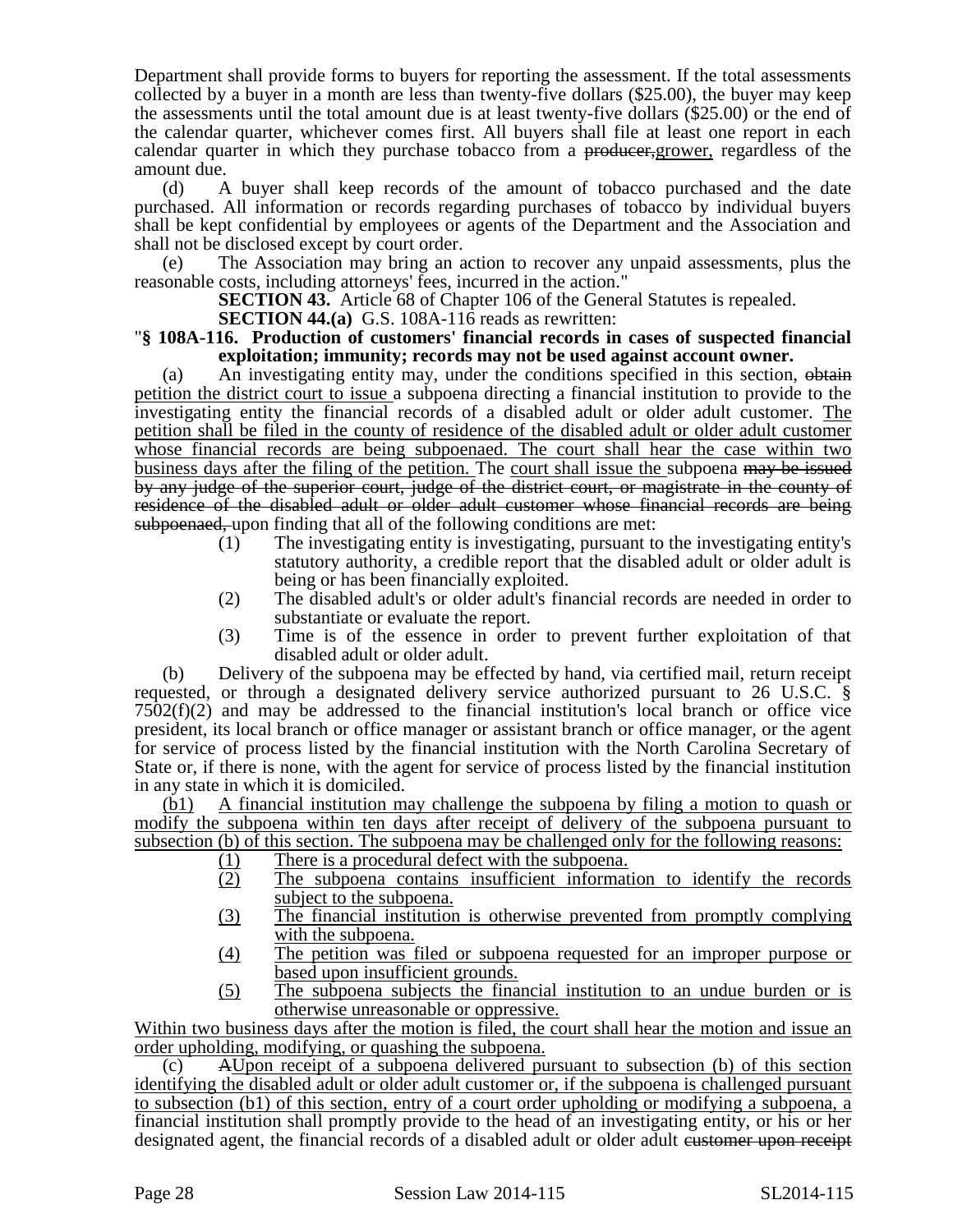of a subpoena delivered pursuant to subsection (b) of this section identifying the disabled adult or older adult customer.

(d) All produced copies of the disabled adult's or older adult's financial records, as well as any information obtained pursuant to the duty to report found in G.S. 108A-115, shall be kept confidential by the investigating entity unless required by court rulesorder to be disclosed to a party to a court proceeding or introduced and admitted into evidence in an open court proceeding.

(e) No financial institution or investigating entity, or officer or employee thereof, who acts in good faith in providing, seeking, or obtaining financial records or any other information in accordance with this section, or in providing testimony in any judicial proceeding based upon the contents thereof, may be held liable in any action for doing so.

(f) No customer may be subject to indictment, criminal prosecution, criminal punishment, or criminal penalty by reason of or on account of anything disclosed by a financial institution pursuant to this section, nor may any information obtained through such disclosure be used as evidence against the customer in any criminal or civil proceeding. Notwithstanding the foregoing, information obtained may be used against a person who is a joint account owner accused of financial exploitation of a disabled adult or older adult joint account holder, but solely for criminal or civil proceedings directly related to the alleged financial exploitation of the disabled adult or older adult joint account holder.

(g) The petition and the court's entire record of the proceedings under this section is not a matter of public record. Records qualifying under this subsection shall be maintained separately from other records, shall be withheld from public inspection, and may be examined only by order of the court."

**SECTION 44.(b)** G.S. 108A-117 reads as rewritten:

## "**§ 108A-117. Notice to customer; delayed notice.**

(a) Upon the issuance of a subpoena pursuant to G.S. 108A-116, the investigating entity shall immediately provide the customer with written notice of its action by first-class mail to the customer's last known address, unless an order for delayed notice is obtained pursuant to subsection (b) of this section. The notice shall be sufficient to inform the customer of the name of the investigating entity that has obtained the subpoena, the financial records subject to production pursuant to the subpoena, and the purpose of the investigation.

(b) An investigating entity may include in its application for a subpoena pursuant to G.S. 108A-116 a request for an order delaying the customer notice required pursuant to subsection (a) of this section. The judge or magistrate court issuing the subpoena may order a delayed notice in accordance with subsection (c) of this section if it finds, based on affidavit or oral testimony under oath or affirmation before the issuing-judge or magistrate court, that all of the following conditions are met:

- (1) The investigating entity is investigating a credible report that the adult is being or has been financially exploited.
- (2) There is reason to believe that the notice will result in at least one of the following:
	- a. Endangering the life or physical safety of any person.
	- b. Flight from prosecution.
	- c. Destruction of or tampering with evidence.<br>d. Intimidation of potential witnesses.
	- Intimidation of potential witnesses.
	- e. Serious jeopardy to an investigation or official proceeding.
	- f. Undue delay of a trial or official proceeding.

 $(c)$  Upon making the findings required in subsection (b) of this section, the judge or magistrate court shall enter an ex parte order granting the requested delay for a period not to exceed 30 days. If the court finds there is reason to believe that the notice may endanger the life or physical safety of any person, the court may order that the delay be for a period not to exceed 180 days. An order delaying notice shall direct that:

- (1) The financial institution not disclose to any person the existence of the investigation, of the subpoena, or of the fact that the customer's financial records have been provided to the investigating entity for the duration of the period of delay authorized in the order;
- (2) The investigating entity deliver a copy of the order to the financial institution along with the subpoena that is delivered pursuant to G.S. 108-116(b); and
- (3) The order be sealed until otherwise ordered by the judge or magistrate. court.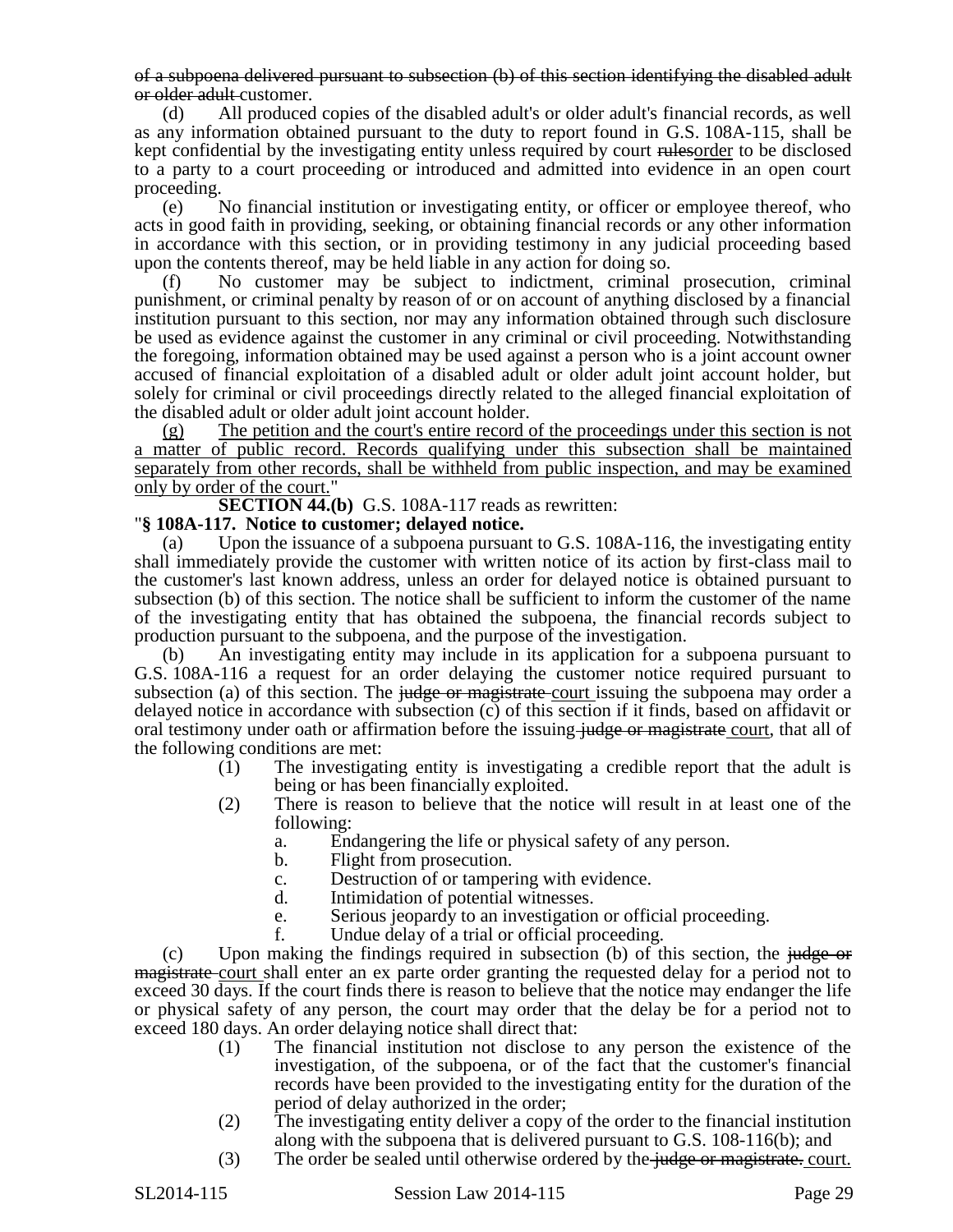(d) Upon application by the investigating entity, further extensions of the delay of notice may be granted by order of a judge or magistrate-court in the county of residence of the disabled adult or older adult customer whose financial records are being subpoenaed, upon a finding of the continued existence of the conditions set forth in subdivisions (1) and (2) of subsection (b) of this section, and subject to the requirements of subsection (c) of this section. If the initial delay was granted for a period not to exceed 30 days, the delay may be extended by additional periods of up to 30 days each and the total delay in notice granted under this section shall not exceed 90 days. If the initial delay was granted for a period not to exceed 180 days, the delay may be extended by additional periods of up to 180 days each and may continue to be extended until the court finds the notice would no longer endanger the life or physical safety of any person.

(e) Upon the expiration of the period of delay of notice granted under this section, including any extensions thereof, the customer shall be served with a copy of the notice required by subsection (a) of this section."

**SECTION 44.(c)** G.S. 7A-246 reads as rewritten:

## "**§ 7A-246. Special proceedings; exceptions; guardianship and trust administration.**

The superior court division is the proper division, without regard to the amount in controversy, for the hearing and trial of all special proceedings except proceedings under the Protection of the Abused, Neglected or Exploited Disabled Adult Act (Chapter 108A, Article 6, of the General Statutes),(Article 6 of Chapter 108A of the General Statutes), proceedings for the protection of disabled and older adults from financial exploitation (Article 6A of Chapter 108A of the General Statutes), proceedings for involuntary commitment to treatment facilities (Chapter 122C, Article 5,(Article 5 of Chapter 122C of the General Statutes), adoption proceedings (Chapter 48 of the General Statutes) Statutes), and of all proceedings involving the appointment of guardians and the administration by legal guardians and trustees of express trusts of the estates of their wards and beneficiaries, according to the practice and procedure provided by law for the particular proceeding."

**SECTION 44.(d)** The Administrative Office of the Courts shall develop the appropriate forms and procedures to implement the processes provided under G.S. 108A-116 and G.S. 108A-117.

**SECTION 44.(e)** This section is effective when it becomes law and applies to petitions for a subpoena filed on or after that date.

**SECTION 44.5.** G.S. 110-136.3(a) reads as rewritten:

"(a) Required Contents of Support Orders. All child support orders, civil or criminal, entered or modified in the State in IV-D cases shall include a provision ordering income withholding to take effect immediately. All child support orders, civil or criminal, initially entered in the State in non-IV-D cases on or after January 1, 1994, shall include a provision ordering income withholding to take effect immediately as provided in G.S. 110-136.5(c1), unless one of the exceptions specified in G.S. 110-136.5(c1) applies. A non-IV-D child support order that contains an income withholding requirement and a IV-D child support order shall:shall comply with each of the following:

- (1) Require the obligor to keep the clerk of court or IV-D agency informed of the obligor's current residence and mailing address;address.
- (2),(2a) Repealed by Session Laws 1993, c. 517, s. 1.
- (3) Require the obligor to cooperate fully with the initiating party in the verification of the amount of the obligor's disposable income; income.
- (4) Require the custodial party to keep the obligor informed of  $\leftrightarrow$  the custodial party's disposable income and the amount and effective date of any substantial change in this disposable income and (ii) income.
- (4a) Include the current residence and mailing address of the child, unless custodial parent, or the address of the child if the address of the custodial parent and the address of the child are different. However, there is no requirement that the child support order contain the address of the custodial parent or the child if (i) there is an existing order prohibiting disclosure of the custodial parent's or child's address to the obligor or (ii) the court has determined that notice to the obligor is inappropriate because the obligor has made verbal or physical threats that constitute domestic violence under Chapter 50B of the General Statutes; and Statutes.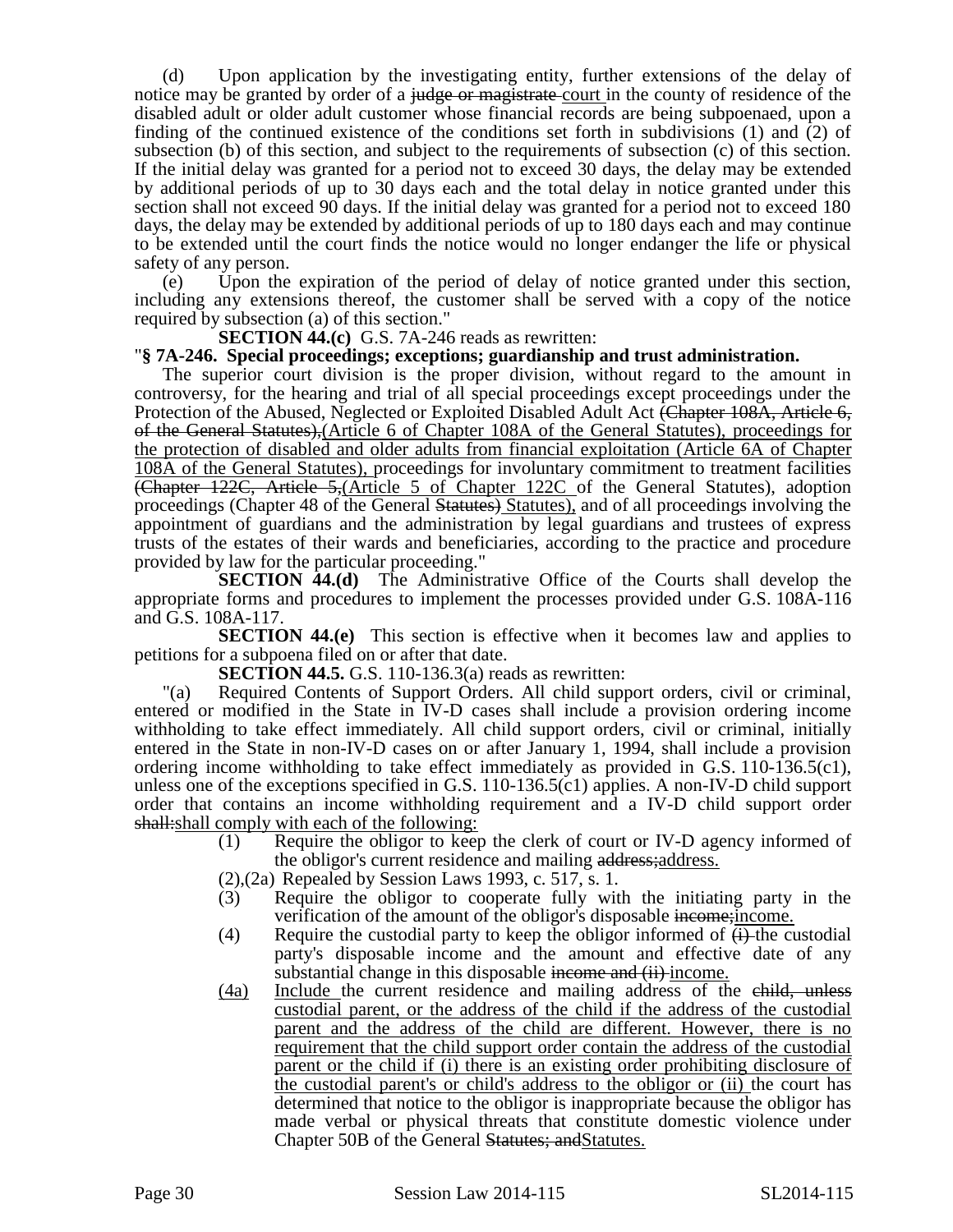(5) Require the obligor to keep the initiating party informed of the name and address of any payor of the obligor's disposable income and of the amount and effective date of any substantial change in this disposable income."

**SECTION 45.(a)** G.S. 114-15.1 reads as rewritten:

### "**§ 114-15.1. Department heads to report possible violations of criminal statutes involving misuse of State property to State Bureau of Investigation.**

Any person employed by the State of North Carolina, its agencies or institutions, who receives any information or evidence of an attempted arson, or arson, damage of, theft from, or theft of, or embezzlement from, or embezzlement of, or misuse of, any state-owned personal property, buildings or other real property, shall as soon as possible, but not later than three days from receipt of the information or evidence, report such information or evidence to his immediate supervisor, who shall in turn report such information or evidence to the head of the respective department, agency, or institution. The head of any department, agency, or institution receiving such information or evidence shall, within a reasonable time but no later than 10 days from receipt thereof, report such information information, excluding damage or loss resulting from motor vehicle accidents or unintentional loss of property, in writing to the Director of the State Bureau of Investigation.

Upon receipt of notification and information as provided for in this section, the State Bureau of Investigation shall, if appropriate, conduct an investigation.

The employees of all State departments, agencies and institutions are hereby required to cooperate with the State Bureau of Investigation, its officers and agents, as far as may be possible, in aid of such investigation.

If such investigation reveals a possible violation of the criminal laws, the results thereof shall be reported by the State Bureau of Investigation to the district attorney of any district if the same concerns persons or offenses in his district."

**SECTION 45.(b)** This section becomes effective June 30, 2014.

**SECTION 46.** G.S. 114-61 reads as rewritten:

### "**§ 114-61. Forensic Science Advisory Board.**

(a) Creation and Membership. – The North Carolina Forensic Science Advisory Board (Board) is hereby established as an advisory board within the Department of Justice. The Board shall consist of  $\overline{1615}$  members, consisting of the State Crime Laboratory Director, and  $\overline{1514}$ members appointed by the Attorney General as follows:

- (1) A forensic scientist or any other person with an advanced degree who has received substantial education, training, or experience in the subject of laboratory standards or quality assurance regulation and monitoring.
- (2) The Chief Medical Examiner of the State.
- (3) A forensic scientist with an advanced degree who has received substantial education, training, or experience in the discipline of molecular biology.
- (4) A forensic scientist with an advanced degree who has experience in the discipline of population genetics.
- (5) A scientist with an advanced degree who has experience in the discipline of forensic chemistry.
- (6) A scientist with an advanced degree who has experience in the discipline of forensic biology.
- (7) A forensic scientist or any other person with an advanced degree who has received substantial education, training, or experience in the discipline of trace evidence.
- (8) A scientist with a doctoral an advanced degree who has experience in the discipline of forensic toxicology and is certified by the American Board of Forensic Toxicologists. toxicology.
- (9) A member of the International Association for Identification.
- (10) A member of the Association of Firearms and Toolmark Tool Mark Examiners.
- (11) A member of the International Association for Chemical Testing.
- (12) A director of a private or federal forensic laboratory located in the State.
- (13) A member of the American Society of Crime Laboratory Directors.
- (14) A member of the Academy of Forensic Sciences.
- (15) A member of the American Statistical Association.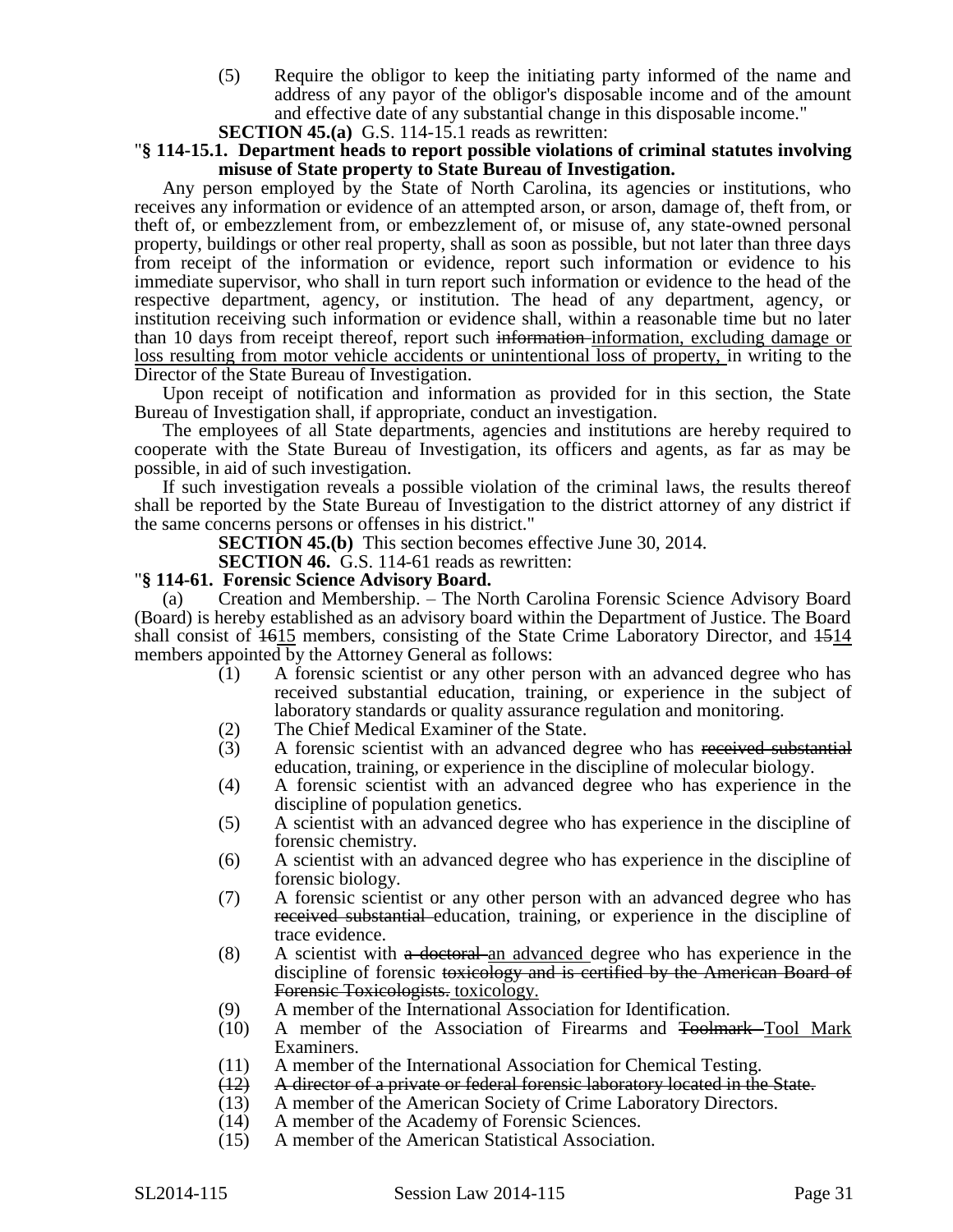A chairman shall be elected from among the members appointed, and staff shall be provided by the Department of Justice.

(b) Meetings. – The Board shall meet quarterly biannually and at such other times and places as it determines. Members of the Board cannot designate a proxy to vote in their absence.

(c) Terms. – Members of the Board initially appointed shall serve the following terms: five members shall serve a term of two years; five members shall serve a term of three years; and five members shall serve a term of four years. Thereafter, all appointments shall be for a term of four years. A vacancy other than by expiration of term shall be filled by the Attorney General for the unexpired term. Members of the Board cannot designate a proxy to vote in their absence.

(d) Terms. – Expenses. – Members of the Board shall be paid reasonable and necessary expenses incurred in the performance of their duties. Members of the Board who are State officers or employees shall receive no compensation for serving on the Board but may be reimbursed for their expenses in accordance with G.S. 138-6. Members of the Board who are full-time salaried public officers or employees other than State officers or employees shall receive no compensation for serving on the Board but may be reimbursed for their expenses in accordance with G.S. 138-5(b). All other members of the Board may receive compensation and reimbursement for expenses in accordance with G.S. 138-5.

(e) Functions. – The Board may review State Crime Laboratory operations and make recommendations concerning the services furnished to user agencies. The Board shall review and make recommendations as necessary to the Laboratory Director concerning any of the following:

- (1) New scientific programs, protocols, and methods of testing.
- (2) Plans for the implementation of new programs; sustaining existing programs and improving upon them where possible; and the elimination of programs which are no longer needed.
- (3) Protocols for testing and examination methods and guidelines for the presentation of results in court.
- (4) Qualification standards for the various forensic scientists of the Laboratory.

(f) Review Process. – Upon request of the Laboratory Director, the Board shall review analytical work, reports, and conclusions of scientists employed by the Laboratory. Records reviewed by this Board retain their confidential status and continue to be considered records of a criminal investigation as defined in G.S. 132-1.4. These records shall be reviewed only in a closed session meeting pursuant to G.S. 143-318.11 of the Board, and each member of the Board shall, prior to receiving any documents to review, sign a confidentiality agreement agreeing to maintain the confidentiality of and not to disclose the documents nor the contents of the documents reviewed. The Board shall recommend to the Laboratory a review process to use when there is a request that the Laboratory retest or reexamine evidence that has been previously examined by the Laboratory."

**SECTION 47.** G.S. 114-70(b) reads as rewritten:

- "(b) Membership. The Commission shall consist of 12 members as follows:
	- (1) The President Pro Tempore of the Senate shall appoint one representative from each of the following:
		- a. The public at large.
		- b. A county sheriff's office.
		- c. A city or town police department.
		- d. Legal Aid of North Carolina.
	- (2) The Speaker of the House of Representatives shall appoint one representative from each of the following:
		- a. The public at large.
		- b. North Carolina Coalition Against Human Trafficking.
		- c. A faith-based shelter or benefits organization providing services to victims of human trafficking.
		- d. A district attorney attorney or an assistant district attorney.

office

- (3) The Governor shall appoint one representative from each of the following:
	- a. The Department of Labor.
	- b. The Department of Justice.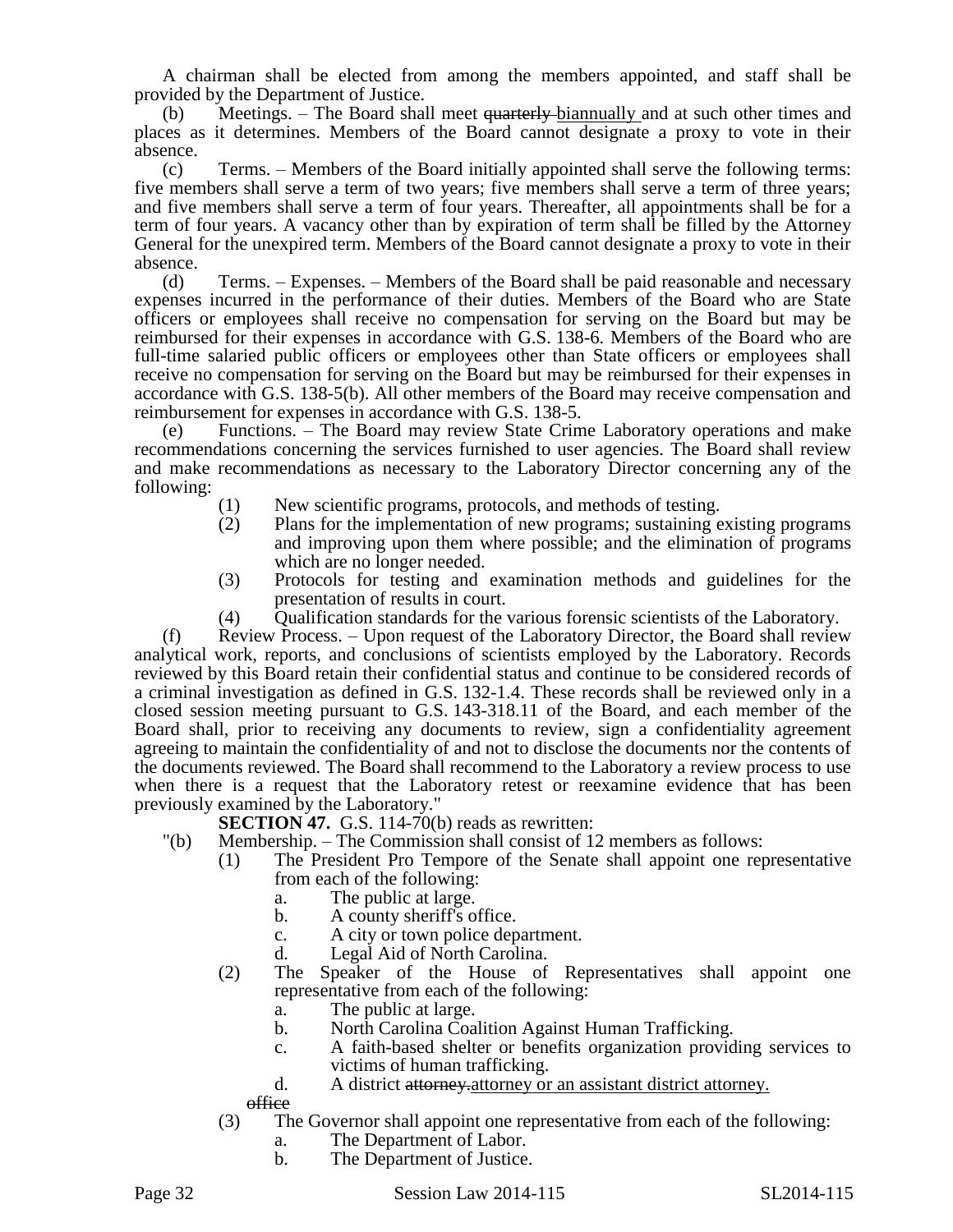c. The Department of Public Safety.

d. A health care representative."

**SECTION 48.** G.S. 115C-64.16(e) reads as rewritten:

"(e) Grants. – Any grants awarded by the Commission may be spent over a five-year period from the initial award. Grants may be awarded for new or existing projects."

**SECTION 49.** Reserved.

**SECTION 49.2.** G.S. 115C-174.13 reads as rewritten:

# "**§ 115C-174.13. Public records exemption.**

Until the State Board of Education designates that a test is released, any test developed, adopted, or provided by the State Board of Education, as provided in this Article, is not a public record within the meaning of G.S. 132-1. The State Board of Education may develop rules to allow inspection of a test prior to release, but shall require that individuals inspecting the test meet the same standards for confidentiality required for employees of local boards of education in test administration. As used in this section, the term "test" includes both the test and related test materials.

(b) Any written material containing the identifiable scores of individual students on any test taken pursuant to the provisions of this Article is not a public record within the meaning of G.S. 132-1 and shall not be made public by any person, except as permitted under the provisions of the Family Educational and Privacy Rights Act of 1974, 20 U.S.C. 1232g."

**SECTION 49.5.** G.S. 115C-174.26, as recodified by Section 12 of S.L. 2014-5, reads as rewritten: "…

(h) Beginning October 1, 2014,November 15, 2014, the State Board of Education shall report annually to the Joint Legislative Education Oversight Committee on advanced courses in North Carolina. The report shall include, at a minimum, the following information:

- (1) The North Carolina Advanced Placement Partnership's report to the Department of Public Instruction as required by subsection (g) of this section and the State Board's assessment of that report.
- (2) Number of students enrolled in advanced courses and participating in advanced course examinations, including demographic information by gender, race, and free and reduced-price lunch status.
- (3) Student performance on advanced course examinations, including information by course, local school administrative unit, and school.
- (4) Number of students participating in 10th grade PSAT/NMSQT testing.
- (5) Number of teachers attending summer institutes offered by the North Carolina Advanced Placement Partnership.
- (6) Distribution of funding appropriated for advanced course testing fees and professional development by local school administrative unit and school.
- (7) Status and efforts of the North Carolina Advanced Placement Partnership.<br>
(8) Other trends in advanced courses and examinations."
- Other trends in advanced courses and examinations."

**SECTION 49.7.** G.S. 115C-296(b1) reads as rewritten:

"(b1) The State Board of Education shall require teacher education programs, master's degree programs in education, and master's degree programs in school administration to submit annual performance reports. The performance reports shall provide the State Board of Education with a focused review of the programs and the current process of accrediting these programs in order to ensure that the programs produce graduates that are well prepared to teach [, as follows]:teach, as follows: …

(4) Annual State Board of Education report. – The educator preparation program report cards shall be submitted to the Joint Legislative Education Oversight Committee on an annual basis by October 1. November 15.  $^{\bullet}$ 

# **SECTION 50.** Reserved.

**SECTION 51.(a)** G.S. 115D-12(a) reads as rewritten:

## "**§ 115D-12. Each institution to have board of trustees; selection of trustees.**

Each community college established or operated pursuant to this Chapter shall be governed by a board of trustees consisting of 13 members, or of additional members if selected according to the special procedure prescribed by the third paragraph of this subsection, who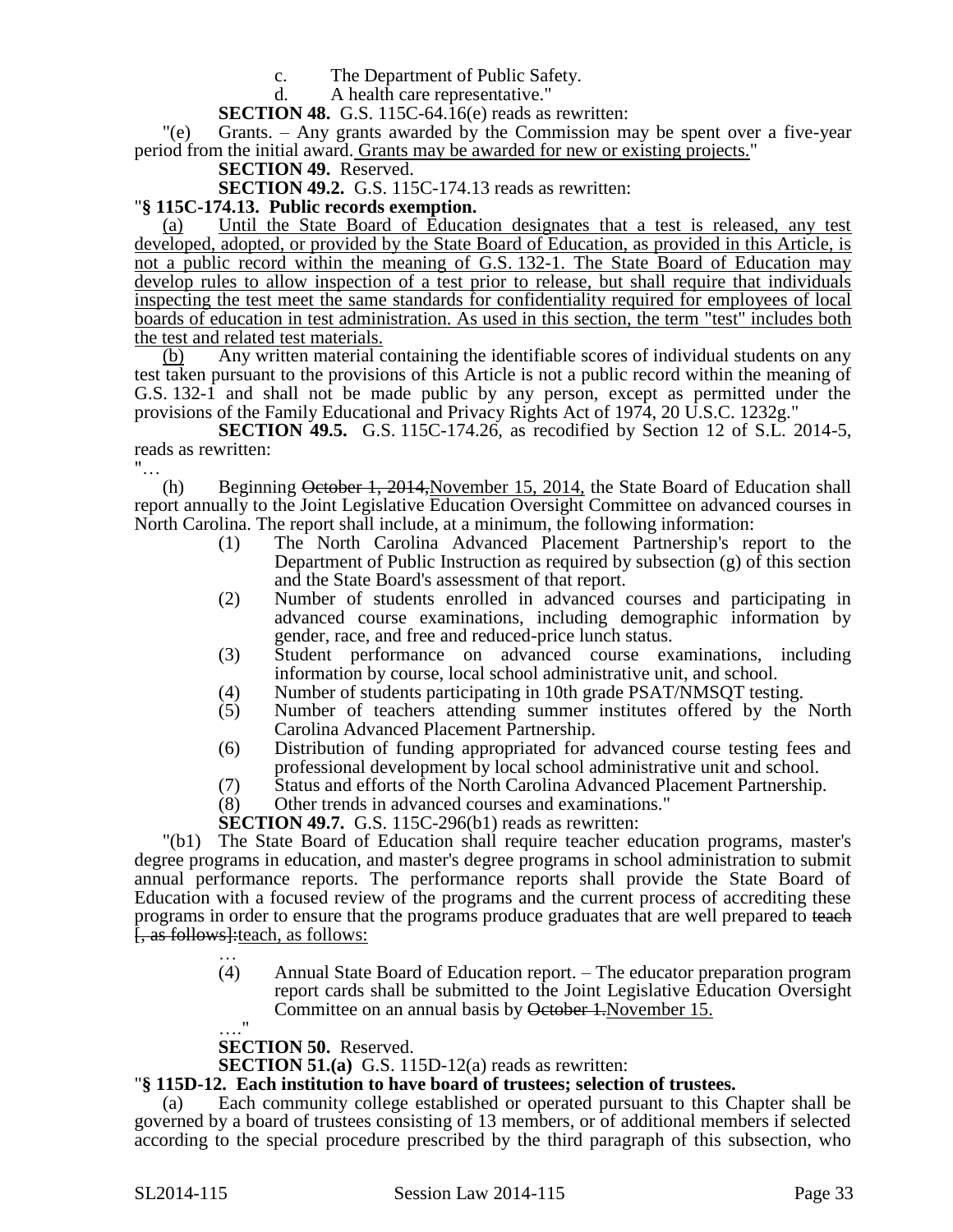shall be selected by the following agencies. No member of the General Assembly may be appointed to a local board of trustees for a community college.

Group One – four trustees, elected by the board of education of the public school administrative unit located in the administrative area of the institution. If there are two or more public school administrative units, whether city or county units, or both, located within the administrative area, the trustees shall be elected jointly by all of the boards of education of those units, each board having one vote in the election of each trustee, except as provided in G.S. 115D-59. No board of education shall elect a member of the board of education or any person employed by the board of education to serve as a trustee, however, any such person currently serving on a board of trustees shall be permitted to fulfill the unexpired portion of the trustee's current term.

Group Two – four trustees, elected by the board of commissioners of the county in which the institution is located. Provided, however, if the administrative area of the institution is composed of two or more counties, the trustees shall be elected jointly by the boards of commissioners of all those counties, each board having one vote in the election of each trustee. Provided, also, the county commissioners of the county in which the community college has established a satellite campus may elect an additional two members if the board of trustees of the community college agrees. No more than one trustee from Group Two may be a member of a each appointing board of county commissioners. Should the boards of education or the boards of commissioners involved be unable to agree on one or more trustees the senior resident superior court judge in the superior court district or set of districts as defined in G.S. 7A-41.1 where the institution is located shall fill the position or positions by appointment.

Group Three – four trustees, appointed by the Governor.

Group Four – the president of the student government or the chairman of the executive board of the student body of each community college established pursuant to this Chapter shall be an ex officio nonvoting member of the board of trustees of each said institution."

**SECTION 51.(b)** This section applies only to the Boards of Trustees of Central Carolina Community College.

**SECTION 51.(c)** This section is effective when it becomes law and applies to appointments made on or after that date.

**SECTION 51.5.** G.S. 115D-15(a) reads as rewritten:

"(a) The board of trustees of any institution organized under this Chapter may, with the prior approval of the North Carolina Community Colleges System Office, convey a right-of-way or easement for highway construction or for utility installations or modifications. When in the opinion of the board of trustees the use of any other real property owned or held by the board of trustees is unnecessary or undesirable for the purposes of the institution, the board of trustees, subject to prior approval of the State Board of Community Colleges, may sell, exchange, or lease the property. sell or dispose of the property. For purposes of this section, "dispose" means "lease, exchange, or demolish." The board of trustees may dispose of any personal property owned or held by the board of trustees without approval of the State Board of Community Colleges. Personal property titled to the State Board of Community Colleges consistent with G.S. 115D-14 and G.S. 115D-58.5 may be transferred to another community college at no cost and without the approval of the Department of Administration, Division of Surplus Property.

Article 12 of Chapter 160A of the General Statutes shall apply to the disposal or sale of any real or personal property under this subsection. Personal property also may be disposed of under procedures adopted by the North Carolina Department of Administration. The proceeds of any sale or lease shall be used for capital outlay purposes, except as provided in subsection (b) of this section."

**SECTION 52.** Part 5 of Article 1 of Chapter 116 of the General Statutes is amended by adding a new section to read:

### "**§ 116-43.17. Confidentiality of research data, records, and information of a proprietary nature.**

Research data, records, or information of a proprietary nature, produced or collected by or for state institutions of higher learning in the conduct of commercial, scientific, or technical research where the data, records, or information has not been patented, published, or copyrighted are not public records as defined by G.S. 132-1."

**SECTION 53.(a)** G.S. 120-31 is amended by adding a new subsection to read: "(c1) Six members of the Commission constitute a quorum."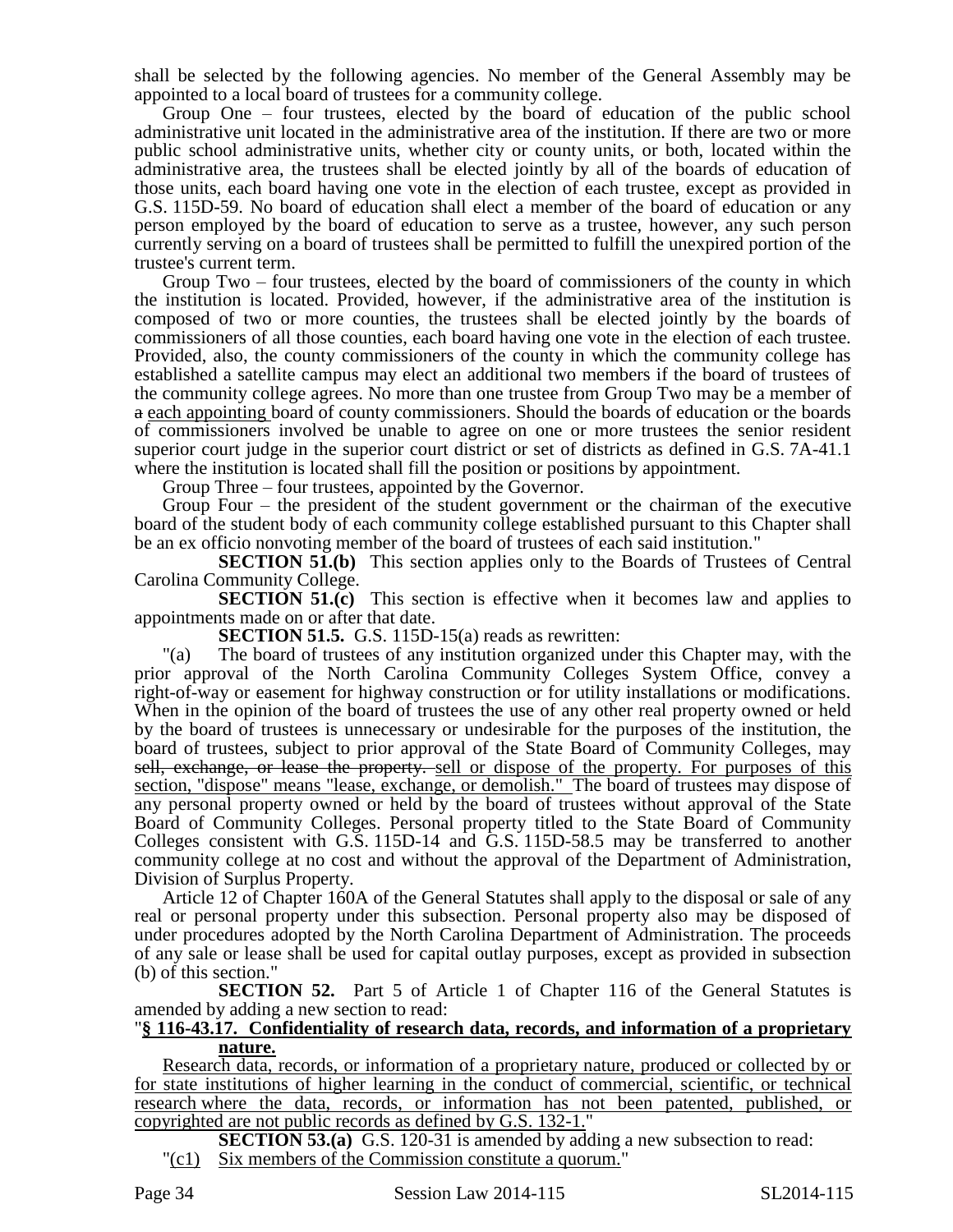**SECTION 53.(b)** G.S. 120-31(f) reads as rewritten:

"(f) In any case where any provision of law or any rule of the Legislative Services Commission required requires approval of any action by the Legislative Services Commission, approval of that action by the President Pro Tempore of the Senate and by the Speaker of the House of Representatives constitutes approval of the Commission."

**SECTION 54.** Reserved.

**SECTION 55.(a)** G.S. 122A-5.10, 122A-5.11, and 122A-5.12 are repealed.

**SECTION 55.(b)** This section becomes effective January 1, 2015.

**SECTION 55.2.** G.S. 124-18 reads as rewritten:

### "**§ 124-18. Dividends required of State-owned railroad company.**

Any State-owned railroad company that has trackage in more than two counties shall issue an annual cash dividend to the State. The amount of the annual dividend is twenty-five percent (25%) of the company's income from the prior year's trackage rights agreements. The dividend is due by January February 15 of each year, and interest shall accrue at the annual rate of prime plus one percent (1%) if the payment is not paid by the due date. The Directors of any State-owned railroad company who vote for or assent to the dividend required under this section shall not be held liable under G.S. 55-8-33."

**SECTION 55.3.(a)** G.S. 126-5(e) reads as rewritten:

"(e) An exempt employee may be transferred, demoted, or separated from his or her position by the department head authorized to designate the exempt position except: except as follows:

- (1) When an employee who has the minimum service requirements described in G.S. 126-1.1 but less than 10 years of cumulative service in subject positions prior to placement in an exempt position is removed from an exempt position, for reasons other than just cause, the employee shall have priority to any position that becomes available for which the employee is qualified, according to rules and regulations regulating and defining priority as promulgated by the State Human Resources Commission; orCommission.
- (2) When an employee who has 10 years or more cumulative service, including the immediately preceding 12 months, in subject positions prior to placement in an exempt position is removed from an exempt position, for reasons other than just cause, the employee shall be reassigned to a subject position within the same department or agency, or if necessary within another agency, and within a 35 mile radius of the exempt position, at the same grade and salary, including all across-the-board increases since placement in the position designated as exempt, as his or her most recent subject position.
- (3) When a career State employee as defined by G.S. 126-1.1 who has more than two but less than 10 years or more of cumulative service in a subject position moves from one exempt position covered by this subsection to another position covered by this subsection without a break in service and that employee is later removed from the last exempt position, for reasons other than just cause, the employee shall have priority to any position that becomes available for which the employee is qualified, according to the rules regulating and defining priority as adopted by the State Human Resources Commission.
- (4) When a career State employee as defined by G.S. 126-1.1 who has 10 years or more of cumulative service moves from one exempt position covered by this subsection to another position covered by this subsection without a break in service and that employee is later removed from the last exempt position, for reasons other than just cause, the employee shall be reassigned to a subject position within the same department or agency, or if necessary, within another department or agency. The employee shall be paid at the same grade and salary as the employee's most recent subject position, including all across-the-board legislative increases awarded since the employee's placement in the position that was designated as exempt."

**SECTION 55.3.(b)** G.S. 126-14.2(c) reads as rewritten:

(c) It is a violation of this section giving rise to the remedies set forth in G.S. 126-14.4 if: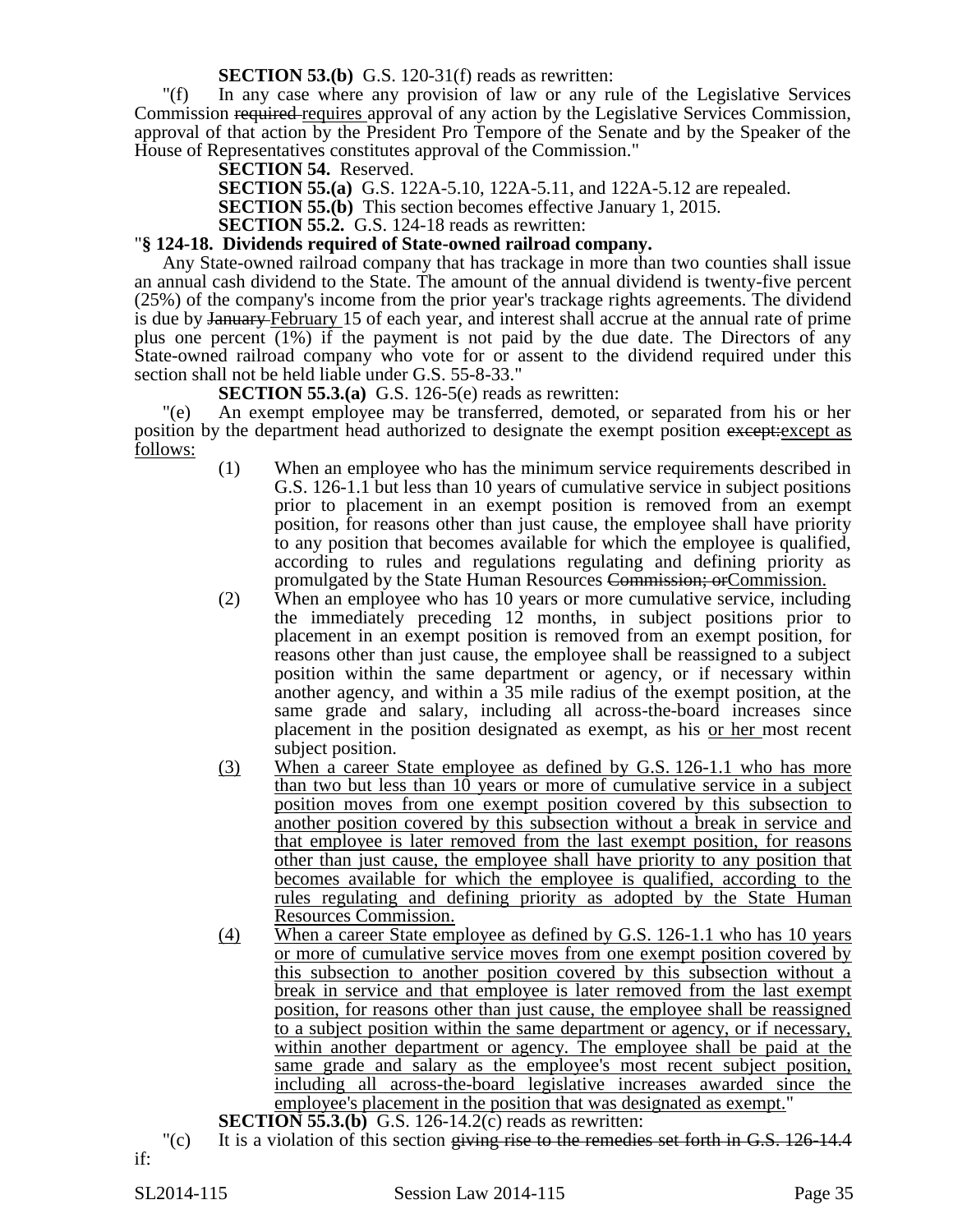…."

**SECTION 55.3.(c)** G.S. 126-25(b) reads as rewritten:

"(b) An employee, former employee, or applicant for employment who objects to material in the employee's file because he or she considers it inaccurate or misleading may seek the removal of such material from the file in accordance with a grievance procedure established by that department. approved by the State Human Resources Commission. If the agency determines that material in the employee's file is inaccurate or misleading, the agency shall remove or amend the inaccurate material to ensure that the file is accurate. Nothing in this subsection shall be construed to permit an employee to appeal the contents of a performance appraisal or written disciplinary action."

**SECTION 55.3.(d)** G.S. 126-34.02(b)(5) reads as rewritten:

"(5) Failure to post or give priority consideration. – An applicant for State employment or a State employee may allege that he or she was denied hiring or promotion because a position was not posted in accordance with this Chapter Chapter; or a career State employee may allege that because he or she was denied hiring or a promotion as a result of a failure to give priority consideration for promotion or reemployment as required by G.S. 126-7.1. G.S. 126-7.1; or a career State employee may allege that he or she was denied hiring as a result of the failure to give him or her a reduction-in-force priority."

**SECTION 55.3.(e)** G.S. 126-82(d) reads as rewritten:

"(d) Any eligible veteran who has reason to believe that he or she did not receive a veteran's preference in accordance with the provisions of this Article or rules adopted under it may appeal directly to the State Human Resources Commission.that denial as provided by G.S. 126-34.01 and G.S. 126-34.02."

**SECTION 55.3.(f)** G.S. 135-4(ff)(1) reads as rewritten:

"(ff) Retroactive Membership Service. – A member who is reinstated to service as an employee as defined in G.S.  $135-1(10)$  or as a teacher as defined in G.S.  $135-1(25)$ retroactively to the date of prior involuntary termination with back pay, as defined by the State Human Resources Commission, and associated benefits may be allowed membership service, after submitting clear and convincing evidence of the reinstatement, payment of back pay, and restoration of associated benefits, as follows:

- (1) When the reinstatement to service is by court order, final decision of an Administrative Law Judge, or decision of the State Human Resources Commission,with the approval of the Office of State Human Resources Director, and is:
	- a. Within 90 days of the involuntary termination, by the payment of employee and employer contributions that would have been paid; or
	- b. After 90 days of the involuntary termination, by the payment of the employee and employer contributions that would have been paid plus interest compounded annually at a rate equal to the greater of the average yield on the pension accumulation fund for the preceding calendar year or the actuarial investment rate-of-return assumption, as adopted by the Board of Trustees."

**SECTION 55.3.(g)** Section 8.3 of S.L. 2013-382 reads as rewritten:

**"SECTION 8.3.** This Part is effective when it becomes law and expires June 30, 2014. June 30, 2015. The Office of State Personnel and the Office of State Budget and Management shall report to the Joint Legislative Commission on Governmental Operations on January 31, 2014, April 30, 2014, and September 1, 2014.September 1, 2014, January 31, 2015, April 30, 2015, and September 1, 2015."

**SECTION 55.3.(h)** The Codifier of Rules shall make all necessary changes in nomenclature in Title 25 of the North Carolina Administrative Rules as follows:

- (1) To change the name of the Office of State Personnel to the Office of State Human Resources.
- (2) To change the name of the State Personnel Commission to the State Human Resources Commission.
- (3) To change the name of the Director of the Office of State Personnel to the Director of the Office of State Human Resources.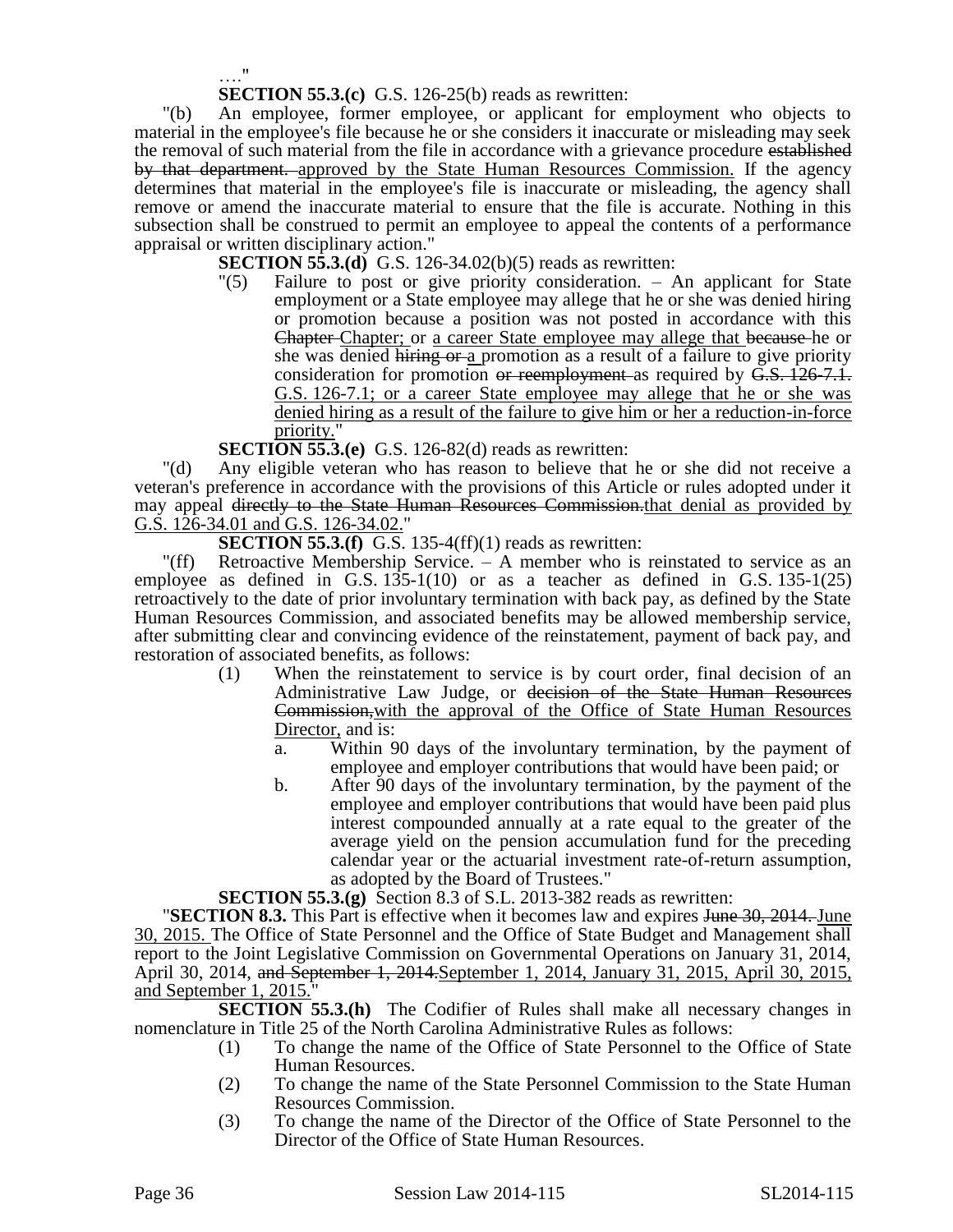- (4) To change the name of the Office of State Personnel Director to the Office of State Human Resources Director.
- (5) Any other change consistent with this section.

**SECTION 55.4.(a)** The Revisor of Statutes is authorized to change in the General Statutes the title of Chapter 126 of the General Statutes to read "North Carolina Human Resources Act," consistent with the title change in Section 9.1 of S.L. 2013-382.

**SECTION 55.4.(b)** G.S. 115C-2 $\overline{1}(a)(1)$  reads as rewritten:

"(1) To organize and establish a Department of Public Instruction which shall include such divisions and departments as the State Board considers necessary for supervision and administration of the public school system. All appointments of administrative and supervisory personnel to the staff of the Department of Public Instruction are subject to the approval of the State Board of Education, which may terminate these appointments for cause in conformity with Chapter 126 of the General Statutes, the State Personnel System.North Carolina Human Resources Act."

**SECTION 55.4.(c)** Except as otherwise provided in this section, the General Statutes are amended by deleting the phrase "State Personnel System" wherever it appears and substituting "State Human Resources system". The Revisor of Statutes is authorized to make the substitutions enacted in this subsection and to capitalize the word "system" in "State Human Resources system" if the phrase appears in a title.

**SECTION 55.5.** G.S. 130A-320, as amended by S.L. 2014-41, reads as rewritten:

# "**§ 130A-320. Sanitation of watersheds; rules; inspections; local source protection planning.**

(a) The Commission shall adopt rules governing the sanitation of watersheds from which public drinking water supplies are obtained. In adopting these rules the Commission is authorized to consider the different classes of watersheds, taking into account general topography, nature of watershed development, density of population and need for frequency of sampling of raw water. The rules shall govern the keeping of livestock, operation of recreational areas, maintenance of residences and places of business, disposal of sewage, establishment of cemeteries or burying grounds, and any other factors which would endanger the public water supply.

(b) Any supplier of water operating a public water system and furnishing water from unfiltered surface supplies shall inspect the watershed area at least quarterly, and more often when the Department determines that more frequent inspections are necessary.

Every supplier of water operating a public water system treating and furnishing water from unfiltered surface supplies shall create and implement a source water protection plan (SWPP). The Commission shall adopt rules that provide all of the following:

- (1) A standardized format for use by suppliers of water in creating their SWPP. The Commission may create different formats and required plan elements for public water systems based on the system type, source type, watershed classification, population served, source susceptibility to contamination, proximity of potential contamination sources to the intake, lack of water supply alternatives, or other characteristics the Commission finds to be relevant.
- (2) Schedules for creating a SWPP, implementing mandatory provisions of the SWPP, and for review and update of the SWPP by suppliers of water.
- (3) Reporting requirements sufficient for the Department to monitor the creation, implementation, and revision by suppliers of water. The Commission may provide different reporting requirements based on the public water system characteristics set forth in subdivision (1) of this subsection."

**SECTION 56.(a)** G.S. 131E-6(3) reads as rewritten:

- "(3) "Corporation, foreign or domestic, authorized to do business in North Carolina" means ameans any of the following:
	- $\underline{a}$ .  $\underline{A}$  corporation for profit or having a capital stock which is created and organized under Chapter 55 of the General Statutes or any other general or special act of this State, or aState.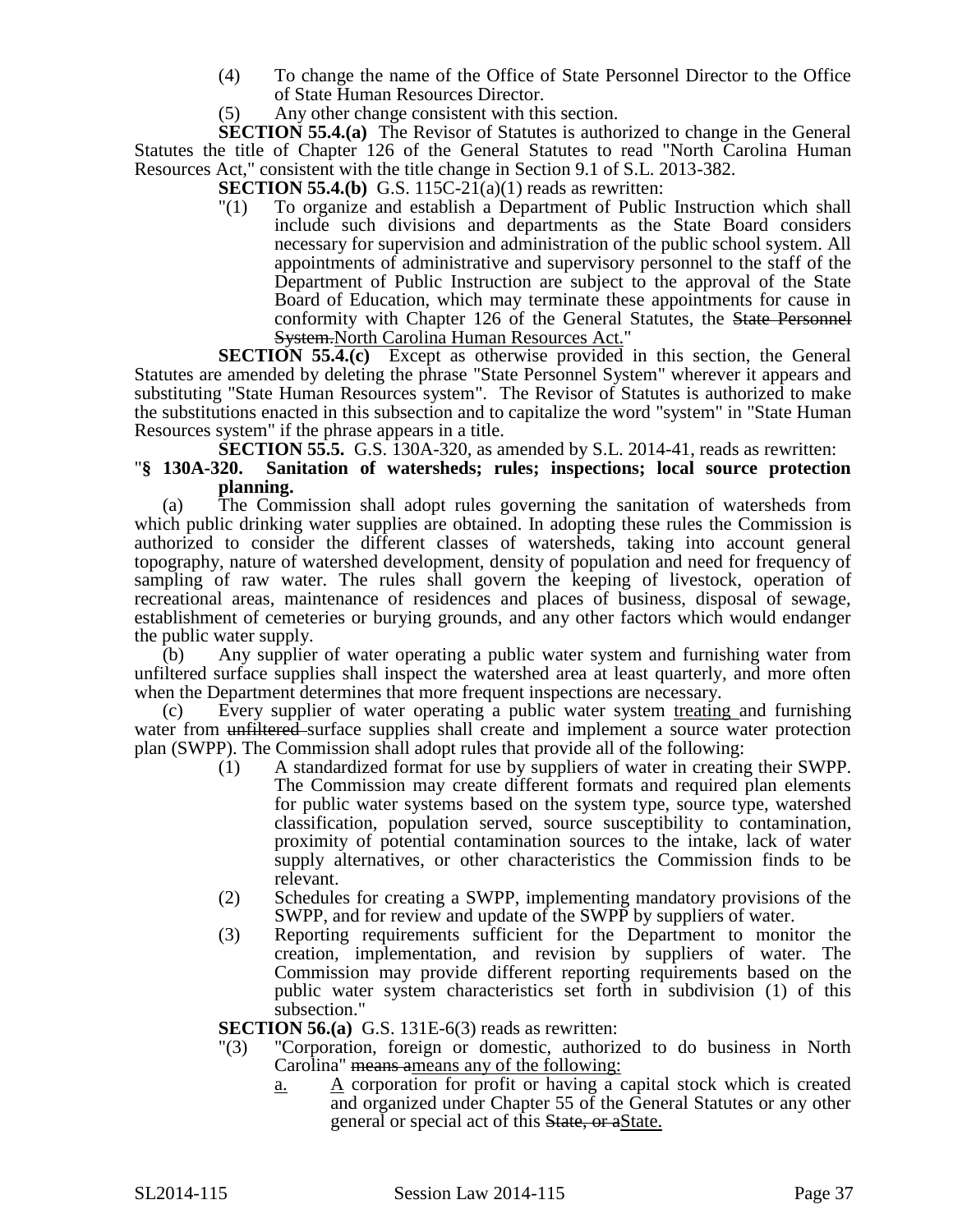- b. A foreign corporation which has procured a certificate of authority to transact business in this State pursuant to Article 10 of Chapter 55 of the General Statutes.
- c. A limited liability company formed under Chapter 57D of the General Statutes.
- d. A foreign limited liability company that has procured a certificate of authority to transact business in this State pursuant to Article 7 of Chapter 57D of the General Statutes."

**SECTION 56.(b)** This section becomes effective October 1, 2014.

**SECTION 56.1.** G.S. 132-6(d), as enacted by S.L. 2014-18, reads as rewritten:

"(d) Notwithstanding the provisions of subsections (a) and (b) of this section, public records relating to the proposed expansion or location of specific business or industrial projects may be withheld so long as their inspection, examination or copying would frustrate the purpose for which such public records were created; provided, however, that nothing herein shall be construed to permit the withholding of public records relating to general economic development policies or activities. Once the State, a local government, or the specific business has announced a commitment by the business to expand or locate a specific project in this State or the business has made a final decision not to do so, of which the State or local government agency involved with the project knows or should know,and that the business will receive a discretionary incentive for the project pursuant to Chapter 143B of the General Statutes, the provisions of this subsection allowing public records to be withheld by the agency no longer apply. If the specific business has requested discretionary incentives for the project pursuant to Chapter 143B of the General Statutes, but decides to not expand or locate the project in this State or does not receive such discretionary incentives, then the only records that are subject to disclosure pursuant to this Chapter are the records submitted to the Department of Commerce by the nonprofit corporation with which the Department contracts pursuant to G.S. 143B-431A. If a business decides to expand or locate a specific project in this State, but the nonprofit corporation with which the Department contracts pursuant to G.S. 143B-431A does not submit any documentation to the Department regarding a request for any discretionary incentives by the State pursuant to Chapter 143B of the General Statutes, and the business does not receive any such discretionary incentives, then any records regarding such project are not subject to disclosure pursuant to this Chapter. Once the provisions of this subsection no longer apply, the agency shall disclose as soon as practicable, and within 25 business days, public records requested for the announced project that are not otherwise made confidential by law. An announcement that a business or industrial project has committed to expand or locate in the State shall not require disclosure of local government records relating to the project if the business has not selected a specific location within the State for the project. Once a specific location for the project has been determined, local government records must be disclosed, upon request, in accordance with the provisions of this section. For purposes of this section, "local government records" include records maintained by the State that relate to a local government's efforts to attract the project.

Records relating to the proposed expansion or location of specific business or industrial projects that are in the custody of the Department of Commerce or an entity with which the Department contracts pursuant to G.S. 143B-431A shall be treated as follows:

- (1) Unless controlled by another subdivision of this subsection, the records may be withheld if their inspection, examination, or copying would frustrate the purpose for which the records were created.
- (2) If no discretionary incentives pursuant to Chapter 143B of the General Statutes are requested for a project and if the specific business decides to expand or locate the project in the State, then the records relating to the project shall not be disclosed.
- (3) If the specific business has requested discretionary incentives for a project pursuant to Chapter 143B of the General Statutes and if either the business decides not to expand or locate the project in the State or the project does not receive the discretionary incentives, then the only records relating to the project that may be disclosed are the requests for discretionary incentives pursuant to Chapter 143B of the General Statutes and any information submitted to the Department by the contracted entity.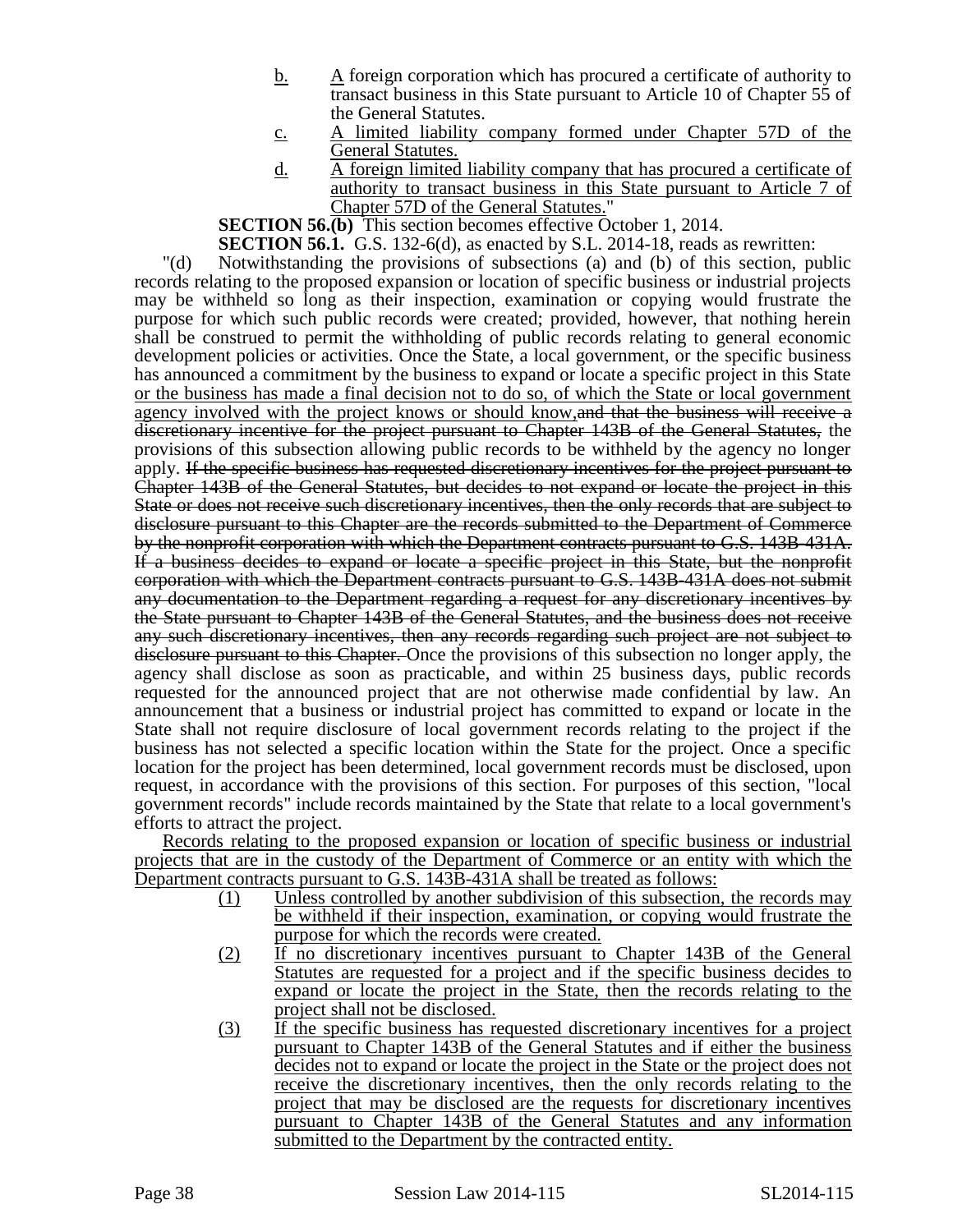(4) If the specific business receives a discretionary incentive for a project pursuant to Chapter 143B of the General Statutes and the State or the specific business announces a commitment to expand or locate the project in this State, all records requested for the announced project, not otherwise made confidential by law, shall be disclosed as soon as practicable and within 25 days from the date of announcement."

**SECTION 56.2.** G.S. 136-18(37) reads as rewritten:

# " **§ 136-18. Powers of Department of Transportation.**

… (37) To permit private use of and encroachment upon the right-of-way of a State highway or road for the purpose of construction and maintenance of a privately owned bridge for pedestrians or motor vehicles, bridge owned by a private or public entity, if the bridge shall not unreasonably interfere with or obstruct the public use of the right-of-way. Any agreement for an encroachment authorized by this subdivision shall be approved by the Board of Transportation, upon a finding that the encroachment is necessary and appropriate, in the sole discretion of the Board. Locations, plans, and specifications for any pedestrian or vehicular bridge authorized by the Board for construction pursuant to this subdivision shall be approved by the Department of Transportation. For any bridge subject to this subdivision, the Department shall retain the right to reject any plans, specifications, or materials used or proposed to be used, inspect and approve all materials to be used, inspect the construction, maintenance, or repair, and require the replacement, reconstruction, repair, or demolition of any partially or wholly completed bridge that, in the sole discretion of the Department, is unsafe or substandard in design or construction. An encroachment agreement authorized by this subdivision may include a requirement to purchase and maintain liability insurance in an amount determined by the Department of Transportation. The Department shall ensure that any bridge constructed pursuant to this subdivision is regularly inspected for safety. The owner shall have the bridge inspected every two years by a qualified private engineering firm based on National Bridge Inspection Standards and shall provide the Department copies of the Bridge Inspection Reports where they shall be kept on file. Any bridge authorized and constructed pursuant to this subdivision shall be subject to all other rules and conditions of the Department of Transportation for encroachments."

**SECTION 56.5.** G.S. 136-82(d) reads as rewritten:

"(d) Use of Toll Proceeds. – The Department of Transportation shall credit the proceeds from tolls collected on North Carolina Ferry System routes and receipts generated under subsection  $(\Theta)(f)$  of this section to reserve accounts within the Highway Fund for each of the Highway Divisions in which system terminals are located and fares are earned. For the purposes of this subsection, fares are earned based on the terminals from which a passenger trip originates and terminates. Commuter pass receipts shall be credited proportionately to each reserve account based on the distribution of trips originating and terminating in each Highway Division. The proceeds credited to each reserve account shall be used exclusively for prioritized North Carolina Ferry System ferry passenger vessel replacement projects in the Division in which the proceeds are earned. Proceeds may be used to fund ferry passenger vessel replacement projects or supplement funds allocated for ferry passenger vessel replacement projects approved in the Transportation Improvement Program."

**SECTION 56.6.** G.S. 136-189.11(e)(1) reads as rewritten:

"(1) Limitation on variance. – The Department, in obligating funds in accordance with this section, shall ensure that the percentage amount obligated to Statewide Strategic Mobility Projects, Regional Impact Projects, and Division Need Projects does not vary by more than  $\overline{f_{\mathcal{H}}}$  percent  $(5%)$  ten percent (10%) over any five-year period from the percentage required to be allocated to each of those categories by this section. Funds obligated among distribution regions or divisions pursuant to this section may vary up to ten percent (10%) over any five-year period."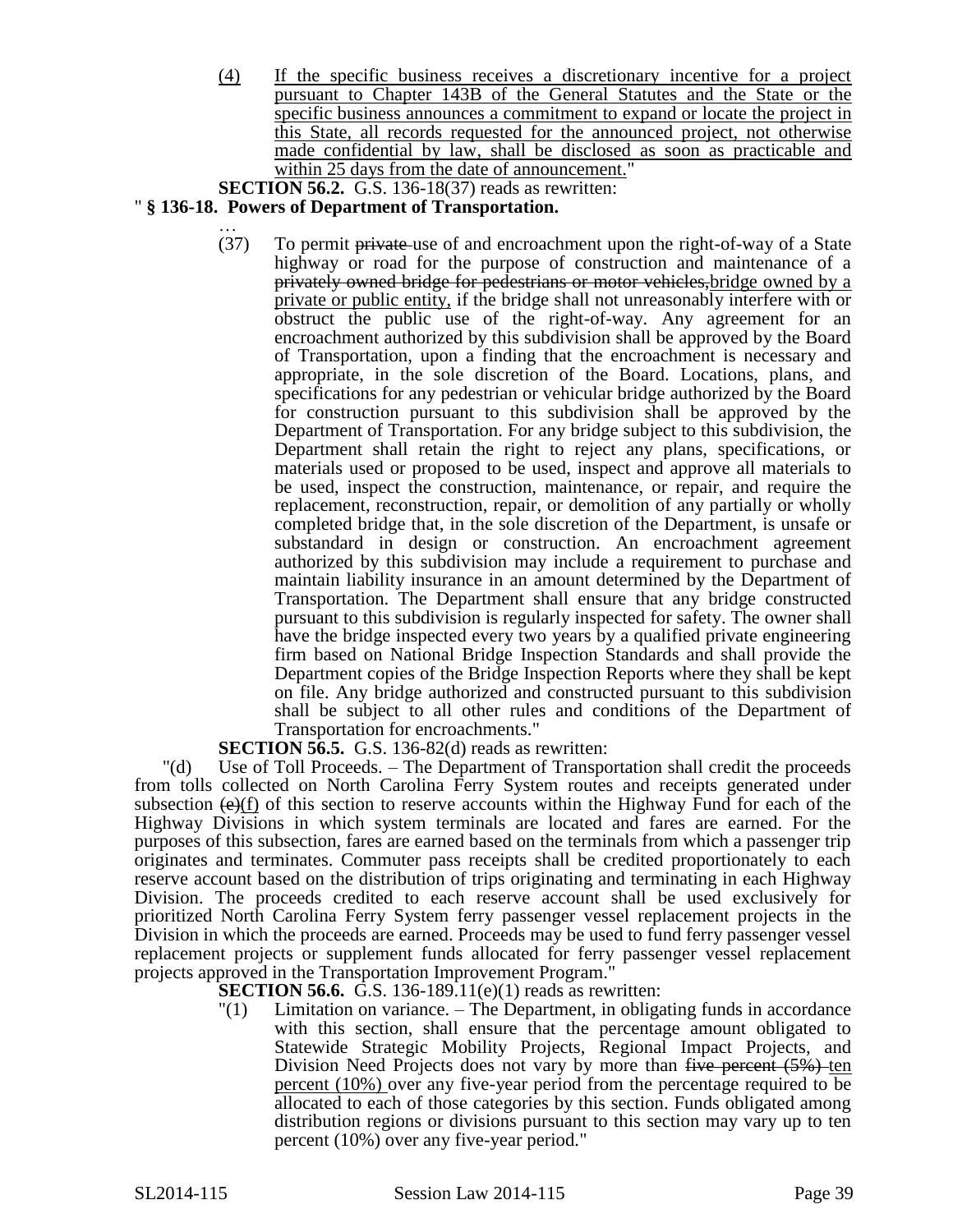**SECTION 56.6A.(a)** G.S. 136-200.2(j), as amended by Section 12(a) of S.L. 2014-58, reads as rewritten:

 $\Gamma(i)$  Violations. – A violation of subdivision (1) of subsection (g) of this section shall be a Class 1 misdemeanor. An MPO member who knowingly conceals or knowingly fails to disclose information that is required to be disclosed on a required filing under subdivisions (3) or (4) of subsection (g) of this section shall be guilty of a Class 1 misdemeanor. An MPO member who provides false information on a required filing under subdivisions (3) or (4) of subsection (g) of this section knowing that the information is false is guilty of a Class H felony. If the State Ethics Commission receives written allegations of violations of this section, the Commission shall report such violations to the Attorney GeneralDirector of the State Bureau of Investigation for investigation and referral to the District Attorney for possible prosecution. All written allegations or related documents are confidential and are not matters of public record."

**SECTION 56.6A.(b)** G.S. 136-211(j), as amended by Section 12(b) of S.L. 2014-58, reads as rewritten:

 $"(i)$  Violations. – A violation of subdivision (1) of subsection (f) of this section shall be a Class 1 misdemeanor. A rural transportation planning organization member who knowingly conceals or knowingly fails to disclose information that is required to be disclosed on a required filing under subdivisions (3) or (4) of subsection (f) of this section shall be guilty of a Class 1 misdemeanor. A rural transportation planning organization member who provides false information on a required filing under subdivisions (3) or (4) of subsection (f) of this section knowing that the information is false is guilty of a Class H felony. If the State Ethics Commission receives written allegations of violations of this section, the Commission shall report such violations to the Attorney GeneralDirector of the State Bureau of Investigation for investigation and referral to the District Attorney for possible prosecution. All written allegations or related documents are confidential and are not matters of public record."

**SECTION 56.6A.(c)** G.S. 138A-25, as amended by Section 12(c) of S.L. 2014-58, reads as rewritten:

# "**§ 138A-25. Failure to file.**

... (d) Within 30 days after the date due under G.S. 138A-22, the Commission shall notify persons who are required to file a Statement of Economic Interest under G.S.  $136-200.2(g)(3)$ or G.S. 136-211(f)(3) of a failure to file the Statement of Economic Interest or the filing of an incomplete Statement of Economic Interest. The Commission shall notify the filing person that if the Statement of Economic Interest is not filed or completed within 30 days of receipt of the notice of failure to file or complete, the filing person shall be fined and referred for prosecution after an additional 30 days, as provided for in this section.

- (1) Any filing person who fails to file a Statement of Economic Interest under G.S. 136-200.2(g)(3) or G.S. 136-211(f)(3) within 30 days of the receipt of the notice required under this section shall be fined two hundred fifty dollars (\$250.00) by the Commission for not filing or filing an incomplete Statement of Economic Interest, except in extenuating circumstances as determined by the Commission.
- (2) Failure by any filing person to file or complete the Statement of Economic Interest within 60 days of the receipt of the notice required under this subsection shall be a Class 1 misdemeanor. The Commission shall report such failure to the Attorney GeneralDirector of the State Bureau of Investigation for investigation and referral to the District Attorney for possible prosecution, unless the Commission determines extenuating circumstances exist.

(e) Within 30 days after the date due under G.S. 138A-22, the Commission shall notify persons who are required to file an additional disclosure under G.S.  $136-200.2(g)(4)$  or G.S. 136-211(f)(4) of a failure to file the additional disclosure or the filing of an incomplete additional disclosure. The Commission shall notify the filing person that if the additional disclosure is not filed or completed within 30 days of receipt of the notice of failure to file or complete, the filing person shall be fined and referred for prosecution after an additional 30 days, as provided for in this section.

(1) Any filing person who fails to file or who files an incomplete additional disclosure within 30 days of the receipt of the notice required under this section shall be fined two hundred fifty dollars (\$250.00) for not filing or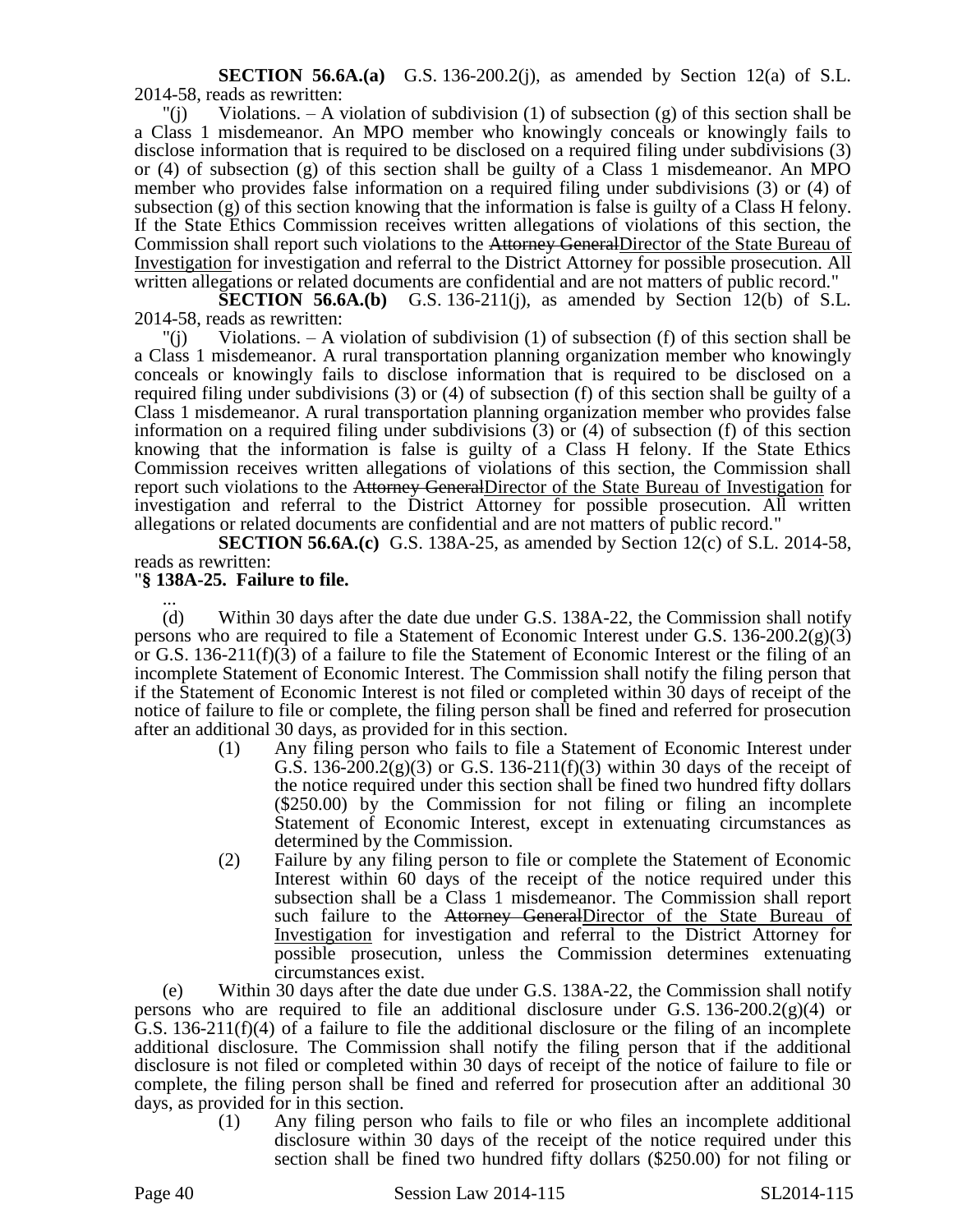filing an incomplete additional disclosure, except in extenuating circumstances as determined by the Commission.

(2) Failure by any filing person to file or complete the additional disclosure within 60 days of the receipt of the notice required under this subsection shall be a Class 1 misdemeanor. The Commission shall report such failure to the Attorney GeneralDirector of the State Bureau of Investigation for investigation and referral to the District Attorney for possible prosecution, unless the Commission determines extenuating circumstances exist."

**SECTION 56.6A.(d)** This section becomes effective October 1, 2014.

**SECTION 56.7.** G.S. 143-64.17B reads as rewritten:

### "**§ 143-64.17B. Guaranteed energy savings contracts.**

(a) A governmental unit may enter into a guaranteed energy savings contract with a qualified provider if all of the following apply:

- (1) The term of the contract does not exceed 20 years from the date of the installation and acceptance by the governmental unit of the energy conservation measures provided for under the contract.
- (2) The governmental unit finds that the energy savings resulting from the performance of the contract will equal or exceed the total cost of the contract.
- (3) The energy conservation measures to be installed under the contract are for an existing building or utility system.system, or utility consuming device or equipment when the utility cost is paid by the governmental unit.

(b) Before entering into a guaranteed energy savings contract, the governmental unit shall provide published notice of the time and place or of the meeting at which it proposes to award the contract, the names of the parties to the proposed contract, and the contract's purpose. The notice must be published at least 15 days before the date of the proposed award or meeting.

(c) A qualified provider entering into a guaranteed energy savings contract under this Part shall provide security to the governmental unit in the form acceptable to the Office of the State Treasurer and in an amount equal to one hundred percent (100%) of the guaranteed savings for the term of the guaranteed energy savings contract to assure the provider's faithful performance. Any bonds required by this subsection shall be subject to the provisions of Article 3 of Chapter 44A of the General Statutes. If the savings resulting from a guaranteed energy savings contract are not as great as projected under the contract and all required shortfall payments to the governmental unit have not been made, the governmental unit may terminate the contract without incurring any additional obligation to the qualified provider.

(d) As used in this section, "total cost" shall include, but not be limited to, costs of construction, costs of financing, and costs of maintenance and training during the term of the contract.contract less the application of the utility company, State, or federal incentives, grants, or rebates. "Total cost" does not include any obligations on termination of the contract before its expiration, provided that those obligations are disclosed when the contract is executed.

(e) A guaranteed energy savings contract may not require the governmental unit to purchase a maintenance contract or other maintenance agreement from the qualified provider who installs energy conservation measures under the contract if the unit of government takes appropriate action to budget for its own forces or another provider to maintain new systems installed and existing systems affected by the guaranteed energy savings contract.

(f) In the case of a State governmental unit, a qualified provider shall, when feasible, after the acceptance of the proposal of the qualified provider by the State governmental unit, conduct an investment grade audit. During this investment grade audit, the qualified provider shall perform in accordance with Part 1 of this Article a life cycle cost analysis of each energy conservation measure in the final proposal. If the results of the audit are not within ten percent (10%) of both the guaranteed savings contained in the proposal and the total proposal amount, either the State governmental unit or the qualified provider may terminate the project without incurring any additional obligation to the other party. However, if the State governmental unit terminates the project after the audit is conducted and the results of the audit are within ten percent (10%) of both the guaranteed savings contained in the proposal and the total proposal amount, the State governmental unit shall reimburse the qualified provider the reasonable cost incurred in conducting the audit, and the results of the audit shall become the property of the State governmental unit.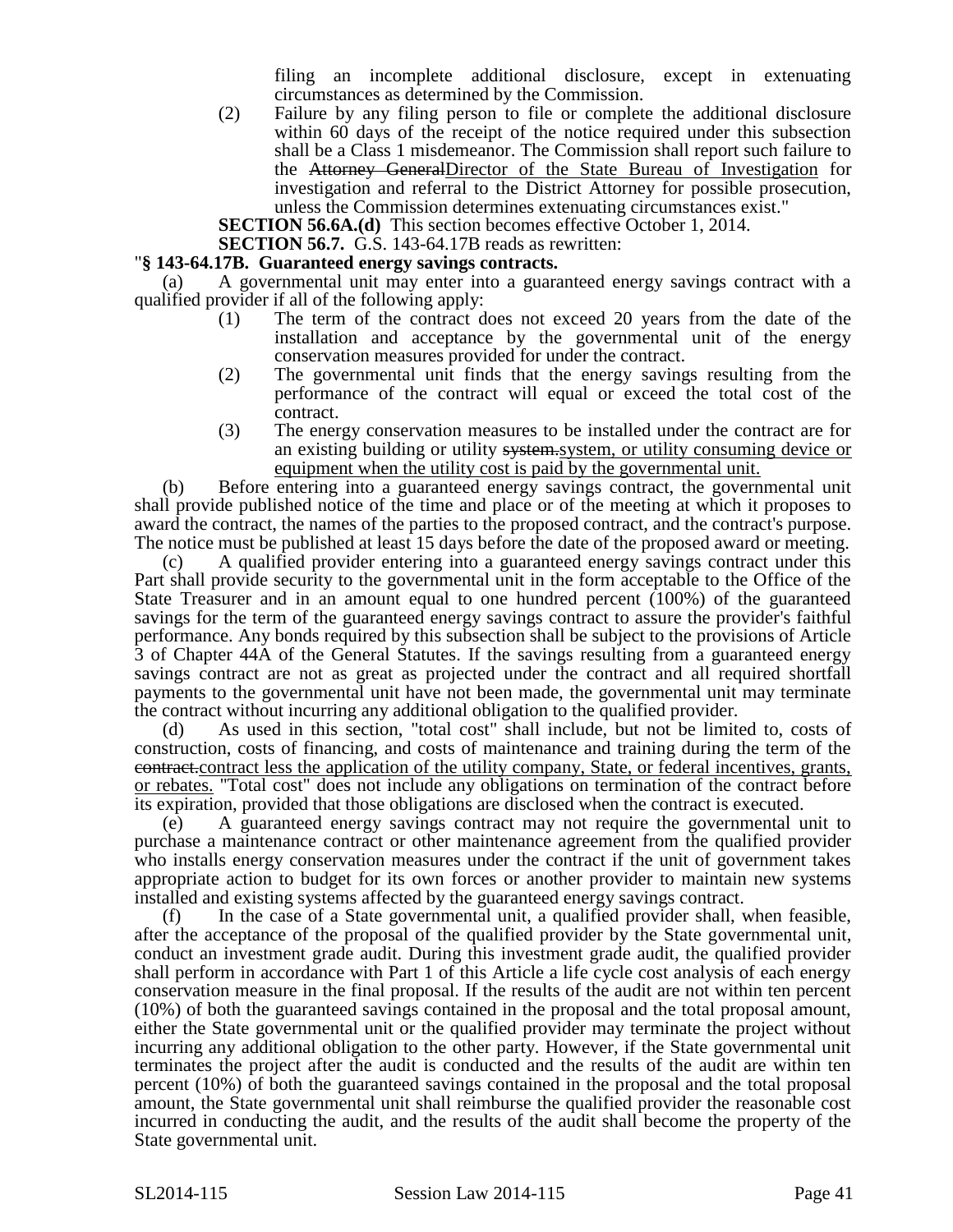(g) A qualified provider shall provide an annual reconciliation statement based upon the results of the measurement and verification review. The statement shall disclose any shortfalls or surplus between guaranteed energy and operational savings specified in the guaranteed energy savings contract and actual, not stipulated, energy and operational savings incurred during a given guarantee year. Any guaranteed energy and operational savings shall be determined by using one of the measurement and verification methodologies listed in the United States Department of Energy's Measurement and Verification Guidelines for Energy Savings Performance Contracting, the International Performance Measurement and Verification Protocol (IPMVP) maintained by the Efficiency Valuation Organization, or Guideline 14-2002 of the American Society of Heating, Refrigerating, and Air-Conditioning Engineers. If due to existing data limitations or the nonconformance of specific project characteristics, none of the three methodologies listed in this subsection is sufficient for measuring guaranteed savings, the qualified provider shall develop an alternate method that is compatible with one of the three methodologies and mutually agreeable to the governmental unit. The guarantee year shall consist of a 12-month term commencing from the time that the energy conservation measures become fully operational. A qualified provider shall pay the governmental unit or its assignee any shortfall in the guaranteed energy and operational savings after the total year savings have been determined. In the case of a governmental unit, a surplus in any one year shall not be carried forward or applied to a shortfall in any other year."

**SECTION 56.7A.** G.S. 143B-373 reads as rewritten:

# "**§ 143B-373. North Carolina Capital Planning Commission – creation; powers and duties.**

(a) There is hereby recreated the North Carolina Capital Planning Commission of the Department of Administration.

- (1) The Commission shall have all of the following powers and duties:
	- a. Compile To obtain and maintain up-to-date building requirements for State governmental agencies in Wake County; County.
	- b. To formulate a Formulate and maintain an up-to-date long-range capital improvement program as required for State central governmental agencies in Wake County and maintain this program up-to-date;County.
	- c. To recommendRecommend the acquisition of land as required; required.
	- d. To recommendRecommend to the Governor the locations for State government buildings, monuments, memorials and improvements in Wake County, except for buildings occupied by the General Assembly; and Assembly.
	- e. To recommend Recommend to the Governor the name for any new State government building or any building hereafter acquired by the State of North Carolina in Wake County, with the exception of buildings comprising a part of the North Carolina State University, the Dorothea Dix Hospital, the General Assembly or the Governor Morehead School; School.
- (2) The Commission is authorized and empowered to adopt such rules and regulations, not inconsistent with the laws of this State, as may be required by the federal government for grants-in-aid for capital improvement purposes which may be made available to the State by the federal government. This section is to be liberally construed in order that the State and its citizens may benefit from such grants-in-aid.
- (3) The Commission shall adopt rules and regulations consistent with the provisions of this Chapter. All rules and regulations not inconsistent with the provisions of this Chapter heretofore adopted by the existing North Carolina Capital Planning Commission shall remain in full force and effect unless and until repealed or superseded by action of the recreated Commission. All rules and regulations adopted by the Commission shall be enforced by the Department of Administration.
- (b) Any:
	- (1) City exercising any jurisdiction in Wake County under Article 19 of Chapter 160A of the General Statutes (or under any local act of similar nature); and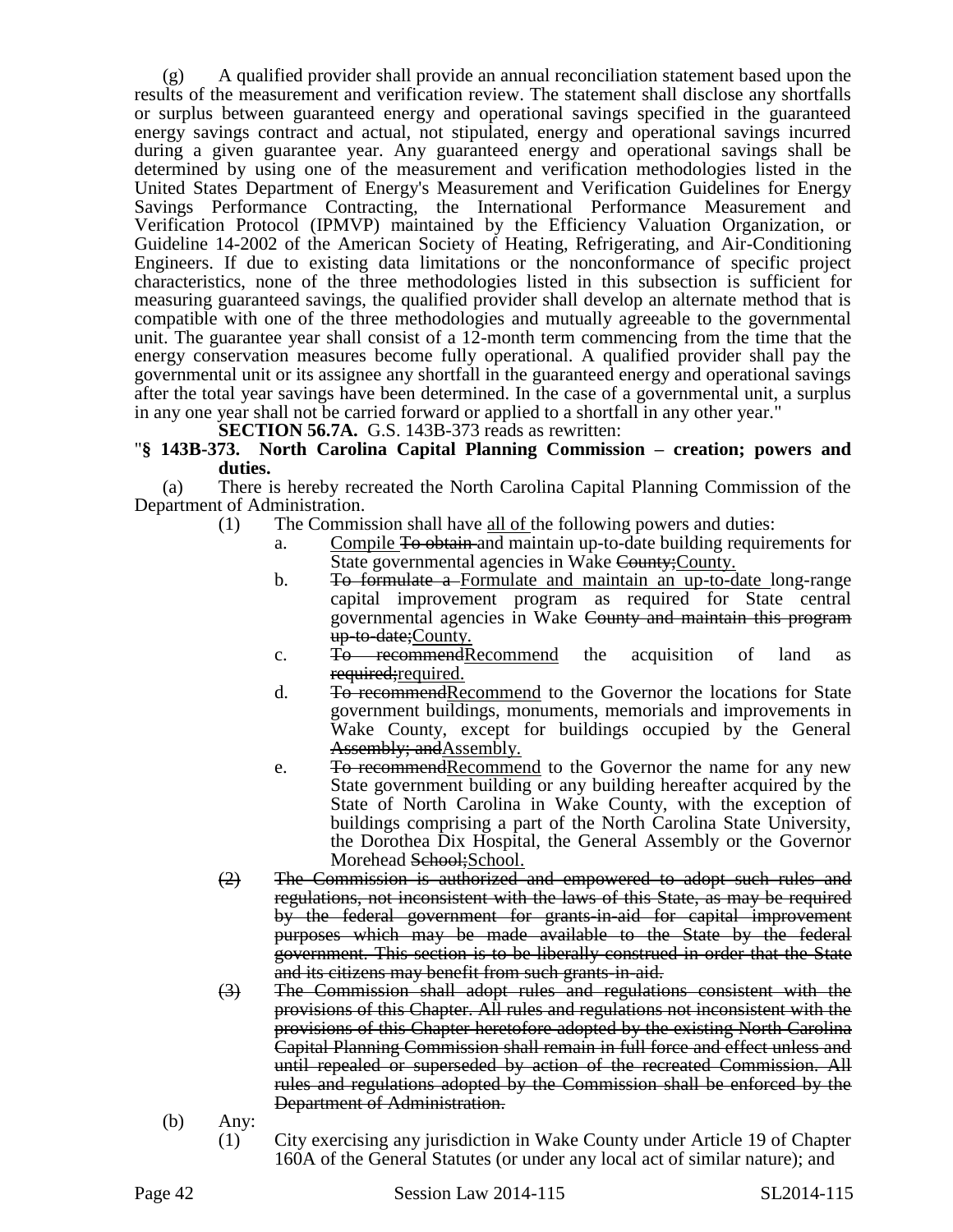(2) County exercising any jurisdiction in Wake County under Article 18 of Chapter 153A of the General Statutes (or under any local act of similar nature)

shall provide to the North Carolina Capital Planning Commission no later than August 1, 1989, a copy of any ordinance adopted under that Article and in effect on July 1, 1989, and shall provide a copy of any additional ordinance adopted or amended under such Article or similar local act after July 1, 1989, within 30 days of adoption; provided that no ordinance adopted under G.S. 160A-441 shall be so provided unless it applies to a structure owned by the State.

- (c) Any:
	- (1) City exercising any jurisdiction in Wake County under Article 19 of Chapter 160A of the General Statutes (or under any local act of similar nature); and
	- (2) County exercising any jurisdiction in Wake County under Article 18 of Chapter 153A of the General Statutes (or under any local act of similar nature)

shall provide to the North Carolina Capital Planning Commission within seven days of first consideration by the governing body any proposal under either of those Articles or local acts which, if adopted would affect property within Wake County owned by the State.

(d) The North Carolina Capital Planning Commission may, by resolution, further define what types of proposals are required to be submitted under subsection (e) of this section, and may define the meaning of "first consideration" differently as to different types of actions, and may require similar notice of proposals before planning boards, boards of adjustment, and planning commissions. The North Carolina Capital Planning Commission may, in lieu of the specific requirements of subsection (c) and this subsection, adopt a different schedule for submission of proposals and ordinances, and the schedule may be different for different jurisdictions, so as to carry out the intent of this section."

**SECTION 56.8.(a)** G.S. 143B-426.38A reads as rewritten:

### "**§ 143B-426.38A. Government Data Analytics Center; State data-sharing requirements.**

(a) State Government Data Analytics. – The State shall initiate across State agencies, departments, and institutions a data integration and data-sharing initiative that is not intended to replace transactional systems but is instead intended to leverage the data from those systems for enterprise-level State business intelligence.intelligence as follows:

- (1) Creation of initiative. In carrying out the purposes of this section, the Office of the State ControllerChief Information Officer (CIO) shall conduct an ongoing, comprehensive evaluation of State data analytics projects and plans in order to identify data integration and business intelligence opportunities that will generate greater efficiencies in, and improved service delivery by, State agencies, departments, and institutions. The State Controller and State CIO shall continue to utilize public-private partnerships and existing data integration and analytics contracts and licenses as appropriate to continue the implementation of the initiative.
- (2) Application to State government. The initiative shall include all State agencies, departments, and institutions, including The University of North Carolina.
- (3) Governance. The State Controller CIO shall lead the initiative established pursuant to this section. The Chief Justice of the North Carolina Supreme Court and the Legislative Services Commission each shall designate an officer or agency to advise and assist the State ControllerCIO with respect to implementation of the initiative in their respective branches of government. The judicial and legislative branches shall fully cooperate in the initiative mandated by this section in the same manner as is required of State agencies.
- (b) Government Data Analytics Center.
	- (1) GDAC established. There is established in the Office of the State Controller CIO the Government Data Analytics Center (GDAC). GDAC shall assume continue the work, purpose, and resources of the currentprevious data integration effort in the Office of the State Controller and shall otherwise advise and assist the State ControllerCIO in the management of the initiative. The State ControllerCIO shall make any organizational changes necessary to maximize the effectiveness and efficiency of GDAC.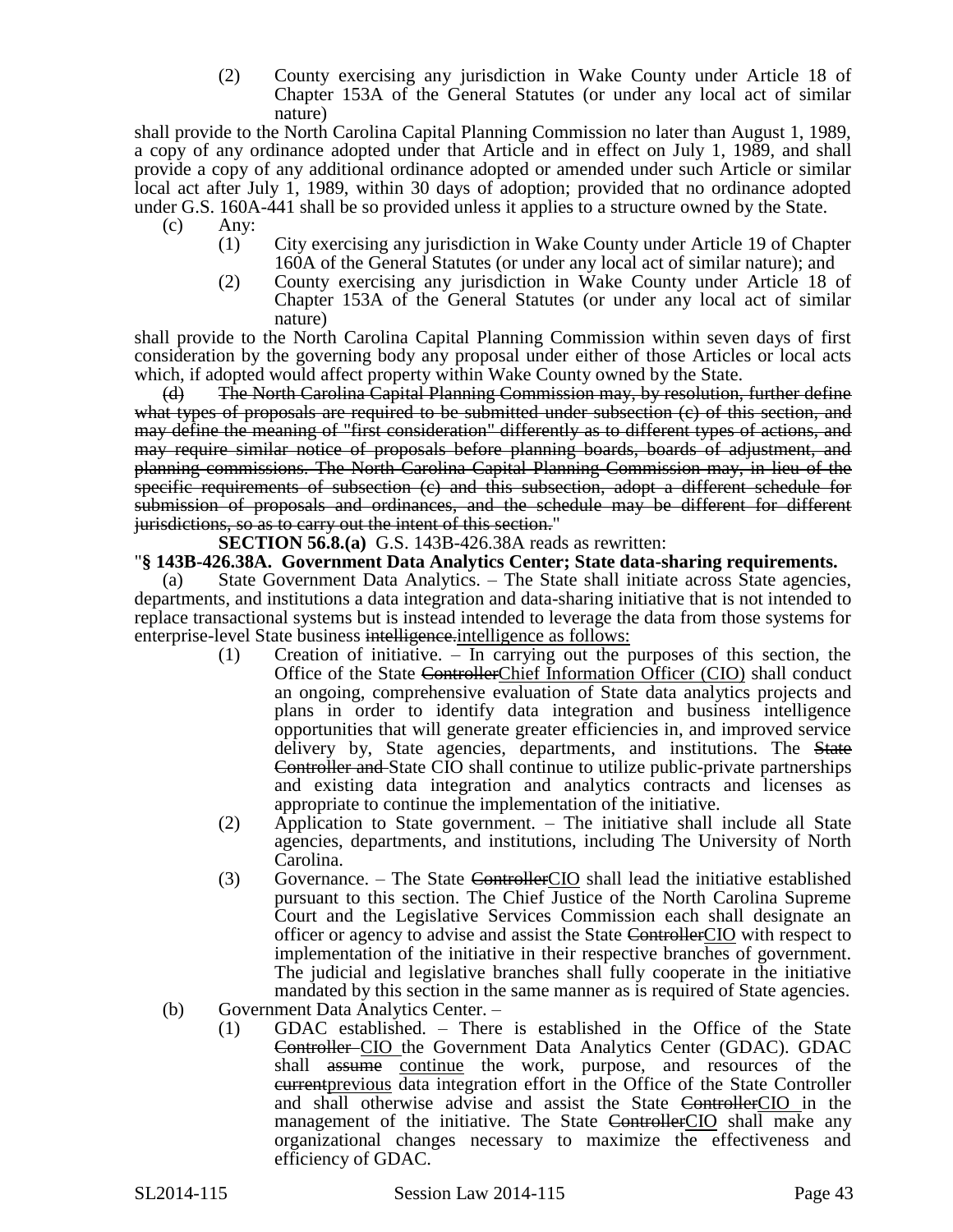- (2) Powers and duties of the GDAC. The State ControllerCIO shall, through the GDAC, do all of the following:
	- a. Continue and coordinate ongoing enterprise data integration efforts, including:
		- 1. The deployment, support, technology improvements, and expansion for the Criminal Justice Law Enforcement Automated Data System (CJLEADS).
		- 2. The pilot and subsequent phase initiative for the North Carolina Financial Accountability and Compliance Technology System (NCFACTS).
		- 3. Individual-level student data and workforce data from all levels of education and the State workforce.
		- 4. Other capabilities developed as part of the initiative.
	- b. Identify technologies currently used in North Carolina that have the capability to support the initiative.
	- c. Identify other technologies, especially those with unique capabilities, that could support the State's business intelligence effort.
	- d. Compare capabilities and costs across State agencies.
	- e. Ensure implementation is properly supported across State agencies.
	- f. Ensure that data integration and sharing is performed in a manner that preserves data privacy and security in transferring, storing, and accessing data, as appropriate.
	- g. Immediately seek any waivers and enter into any written agreements that may be required by State or federal law to effectuate data sharing and to carry out the purposes of this section.
	- h. Coordinate data requirements and usage for State business intelligence applications in a manner that (i) limits impacts on participating State agencies as those agencies provide data and business knowledge expertise and (ii) assists in defining business rules so the data can be properly used.
	- i. Recommend the most cost-effective and reliable long-term hosting solution for enterprise-level State business intelligence as well as data integration, notwithstanding Section 6A.2(f) of S.L. 2011-145.
- (c) Implementation of the Enterprise-Level Business Intelligence Initiative.
	- (1) Phases of the initiative. The initiative shall cycle through these phases on an ongoing basis:basis as follows:
		- a. Phase I requirements. In the first phase, the State ControllerCIO through GDAC shall:
			- 1. Inventory existing State agency business intelligence projects, both completed and under development.
			- 2. Develop a plan of action that does all of the following:
				- I. Defines the program requirements, objectives, and end state of the initiative.
				- II. Prioritizes projects and stages of implementation in a detailed plan and benchmarked time line.
				- III. Includes the effective coordination of all of the State's current data integration initiatives.
				- IV. Utilizes a common approach that establishes standards for business intelligence initiatives for all State agencies and prevents the development of projects that do not meet the established standards.
				- V. Determines costs associated with the development efforts and identifies potential sources of funding.
				- VI. Includes a privacy framework for business intelligence consisting of adequate access controls and end user security requirements.
				- VII. Estimates expected savings.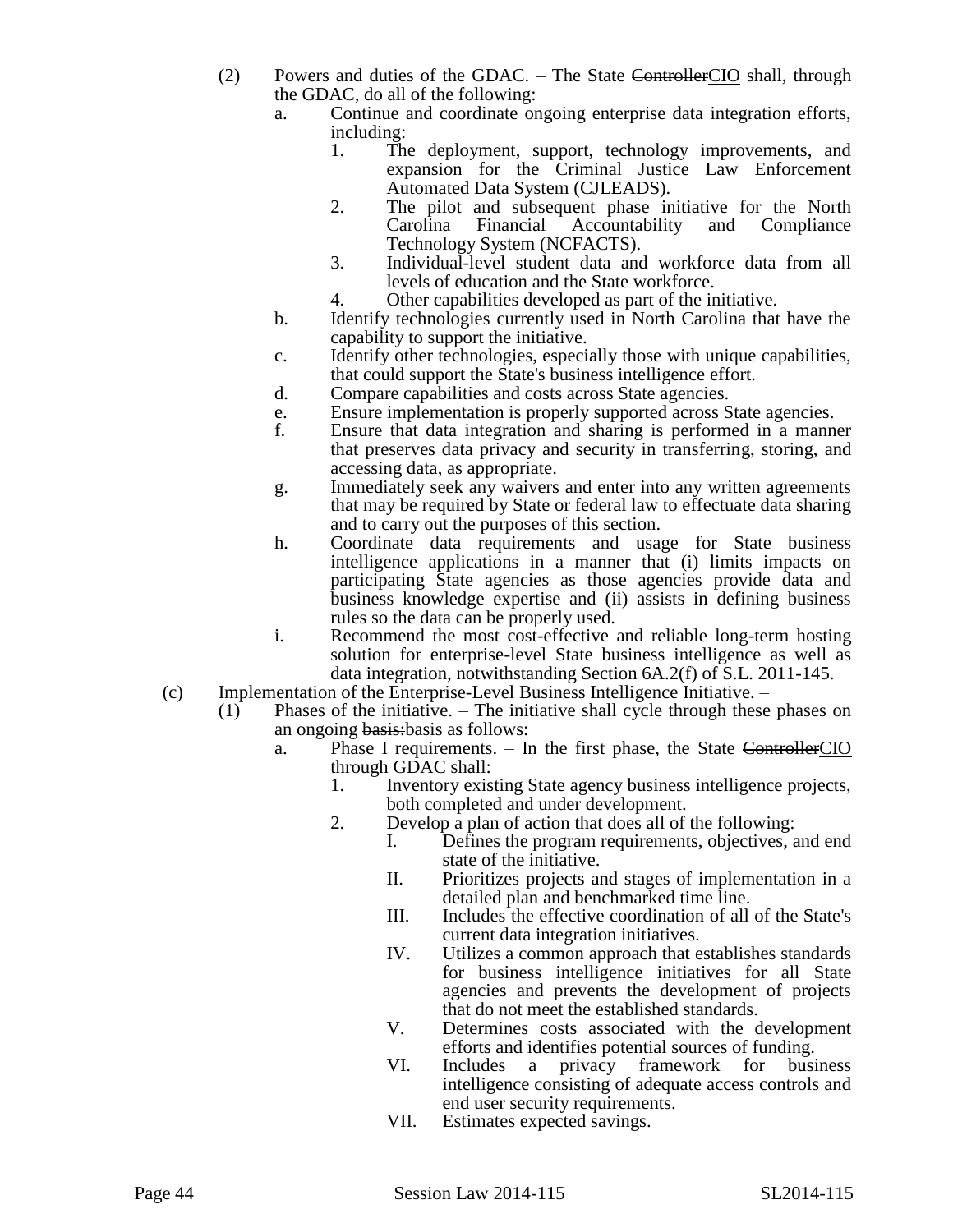- 3. Inventory existing external data sources that are purchased by State agencies to determine whether consolidation of licenses is appropriate for the enterprise.
- 4. Determine whether current, ongoing projects support the enterprise-level objectives.
- 5. Determine whether current applications are scalable or are applicable for multiple State agencies or both.
- b. Phase II requirements. In the second phase, the State Controller CIO through the GDAC shall:
	- 1. Identify redundancies and recommend to the State CIO General Assembly any projects that should be discontinued.
	- 2. Determine where gaps exist in current or potential capabilities.
- c. Phase III requirements. In the third phase:
	- 1. The State ControllerCIO through GDAC shall incorporate or consolidate existing projects, as appropriate.
	- 2. The State ControllerCIO shall, notwithstanding G.S. 147-33.76 or any rules adopted pursuant thereto, eliminate redundant business intelligence projects, applications, software, and licensing.
	- 3. The State ControllerCIO through GDAC shall complete all necessary steps to ensure data integration in a manner that adequately protects privacy.
- (2) Project management. The State CIO shall ensure that all current and new business intelligence/data analytics projects are in compliance with all State laws, policies, and rules pertaining to information technology procurement, project management, and project funding and that they include quantifiable and verifiable savings to the State. The State CIO shall report to the Joint Legislative Oversight Committee on Information Technology on projects that are not achieving projected savings. The report shall include a proposed corrective action plan for the project.

The Office of the State CIO, with the assistance of the Office of State Budget and Management, shall identify potential funding sources for expansion of existing projects or development of new projects. No GDAC project shall be initiated, extended, or expanded:

- a. Without the specific approval of the General Assembly unless the project can be implemented within funds appropriated for GDAC projects.
- b. Without prior consultation to the Joint Legislative Commission on Governmental Operations and a report to the Joint Legislative Oversight Committee on Information Technology if the project can be implemented within funds appropriated for GDAC projects.

(d) Funding.  $-$  The Office of the State Controller, CIO, with the support of the Office of State Budget and Management, shall identify and make all efforts to secure any matching funds or other resources to assist in funding this initiative. Savings resulting from the cancellation of projects, software, and licensing, as well as any other savings from the initiative, shall be returned to the General Fund and shall remain unexpended and unencumbered until appropriated by the General Assembly in a subsequent fiscal year. It is the intent of the General Assembly that expansion of the initiative in subsequent fiscal years be funded with these savings and that the General Assembly appropriate funds for projects in accordance with the priorities identified by the Office of the State ControllerCIO in Phase I of the initiative.

(d1) Appropriations. – Of the funds appropriated to the Information Technology Fund, the sum of three million dollars (\$3,000,000) for the 2013-2014 fiscal year and the sum of four million four hundred seventeen thousand five hundred fifteen dollars (\$4,417,515) for the 2014-2015 fiscal year shall be used to support the GDAC and NCFACTS. Of these funds, the sum of one million four hundred seventeen thousand five hundred fifteen dollars (\$1,417,515) shall be used in each fiscal year of the 2013-2015 biennium for OSC internal costs. For fiscal year 2014-2015, of the funds generated by GDAC and NCFACTS projects and returned to the General Fund, the sum of up to five million dollars (\$5,000,000) is appropriated to fund GDAC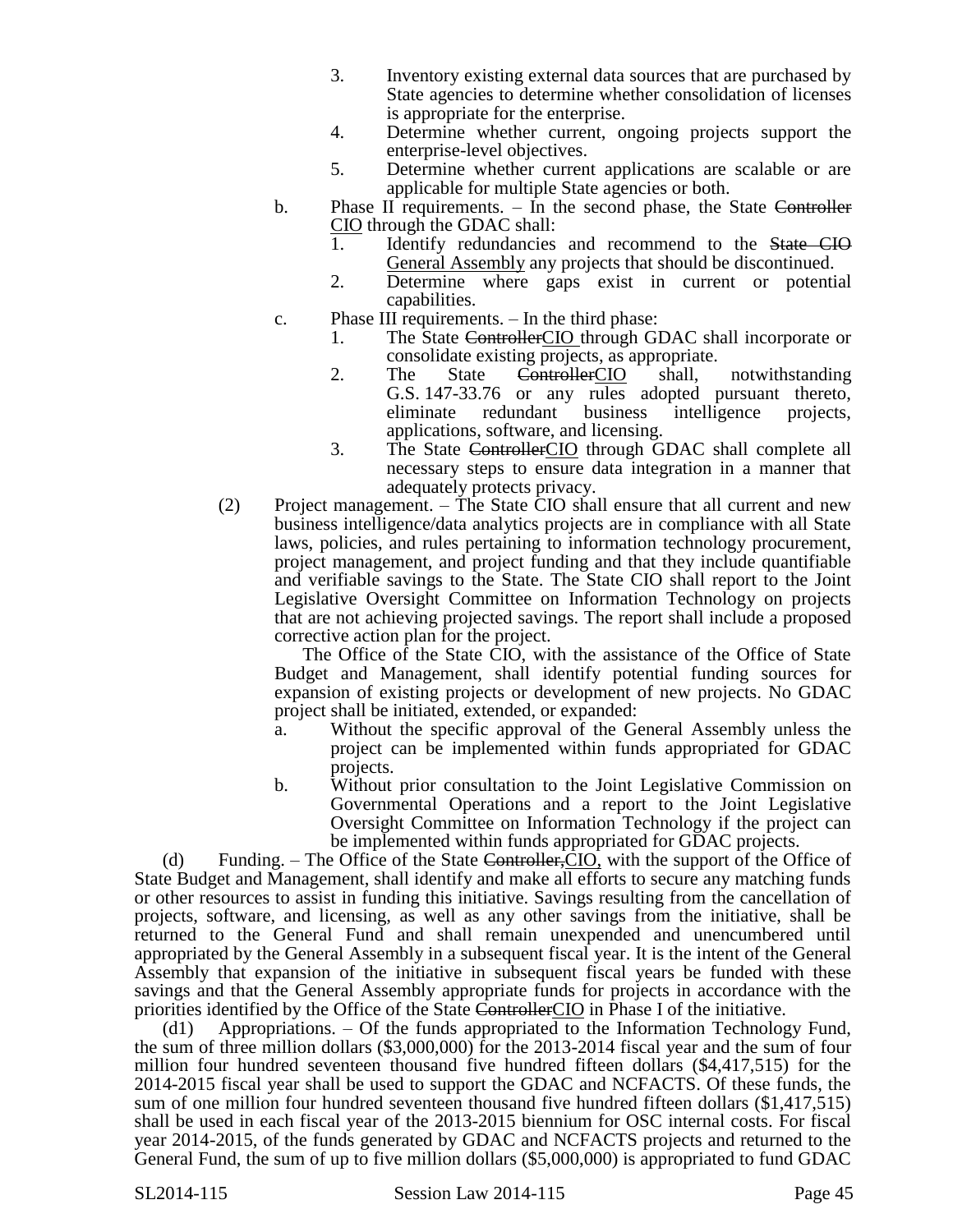and NCFACTS, to include vendor payments. Prioritization for the expenditure of these funds shall be for State costs associated with GDAC first, then vendor costs second. Funds in the 2013-2015 fiscal year budgets for GDAC and NCFACTS shall be used solely to support the continuation for these priority project areas.

- (e) Reporting. The Office of the State Controller CIO shall:
	- (1) Submit and present quarterly reports on the implementation of Phase I of the initiative and the plan developed as part of that phase to the Chairs of the House of Representatives Appropriations and Senate Base Budget/Appropriations Committees, to the Joint Legislative Oversight Committee on Information Technology, and to the Fiscal Research Division of the General Assembly. The State Controller CIO shall submit a report prior to implementing any improvements, expending funding for expansion of existing business intelligence efforts, or establishing other projects as a result of its evaluations, and quarterly thereafter, a written report detailing progress on, and identifying any issues associated with, State business intelligence efforts.
	- (2) Report the following information as needed:
		- a. Any failure of a State agency to provide information requested pursuant to this section. The failure shall be reported to the Joint Legislative Oversight Committee on Information Technology and to the Chairs of the House of Representatives Appropriations and Senate Base Budget/Appropriations Committees.
		- b. Any additional information to the Joint Legislative Commission on Governmental Operations and the Joint Legislative Oversight Committee on Information Technology that is requested by those entities.
- (f) Data Sharing.
	- (1) General duties of all State agencies. Except as limited or prohibited by federal law, the head of each State agency, department, and institution shall do all of the following:
		- a. Grant the Office of the State Controller CIO access to all information required to develop and support State business intelligence applications pursuant to this section. The State Controller-CIO and the GDAC shall take all necessary actions and precautions, including training, certifications, background checks, and governance policy and procedure, to ensure the security, integrity, and privacy of the data in accordance with State and federal law and as may be required by contract.
		- b. Provide complete information on the State agency's information technology, operational, and security requirements.
		- c. Provide information on all of the State agency's information technology activities relevant to the State business intelligence effort.
		- d. Forecast the State agency's projected future business intelligence information technology needs and capabilities.
		- e. Ensure that the State agency's future information technology initiatives coordinate efforts with the GDAC to include planning and development of data interfaces to incorporate data into the initiative and to ensure the ability to leverage analytics capabilities.
		- f. Provide technical and business resources to participate in the initiative by providing, upon request and in a timely and responsive manner, complete and accurate data, business rules and policies, and support.
		- g. Identify potential resources for deploying business intelligence in their respective State agencies and as part of the enterprise-level effort.
		- h. Immediately seek any waivers and enter into any written agreements that may be required by State or federal law to effectuate data sharing and to carry out the purposes of this section, as appropriate.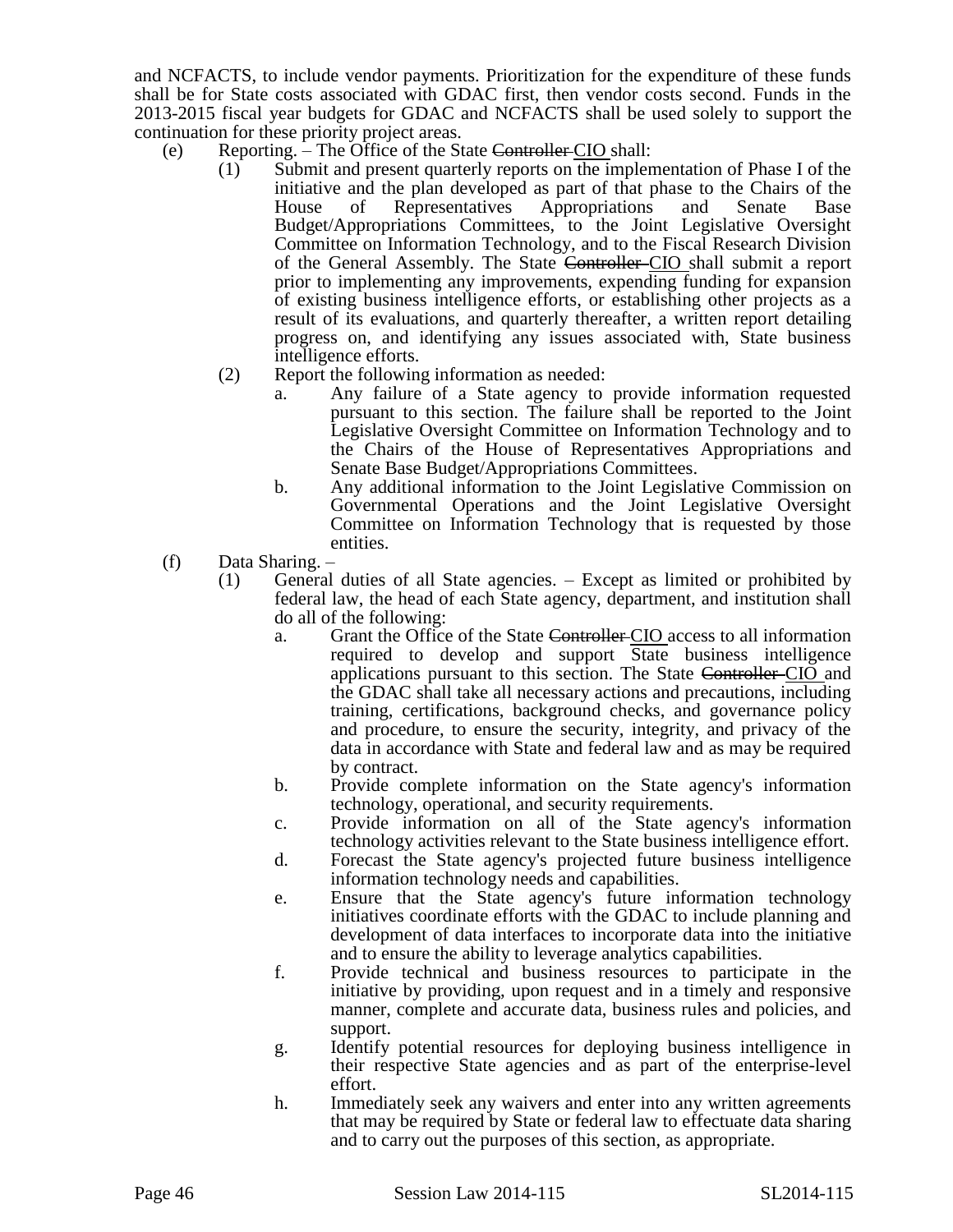(2) Specific requirements. – The State ControllerCIO and the GDAC shall enhance the State's business intelligence through the collection and analysis of data relating to workers' compensation claims for the purpose of preventing and detecting fraud, as follows:

- a. The North Carolina Industrial Commission shall release to GDAC, or otherwise provide electronic access to, all data requested by GDAC relating to workers' compensation insurance coverage, claims, appeals, compliance, and enforcement under Chapter 97 of the General Statutes.
- b. The North Carolina Rate Bureau (Bureau) shall release to GDAC, or otherwise provide electronic access to, all data requested by GDAC relating to workers' compensation insurance coverage, claims, business ratings, and premiums under Chapter 58 of the General Statutes. The Bureau shall be immune from civil liability for releasing information pursuant to this subsection, even if the information is erroneous, provided the Bureau acted in good faith and without malicious or willful intent to harm in releasing the information.
- c. The Department of Commerce, Division of Employment Security (DES), shall release to GDAC, or otherwise provide access to, all data requested by GDAC relating to unemployment insurance coverage, claims, and business reporting under Chapter 96 of the General Statutes.
- d. The Department of Labor shall release to GDAC, or otherwise provide access to, all data requested by GDAC relating to safety inspections, wage and hour complaints, and enforcement activities under Chapter 95 of the General Statutes.
- e. The Department of Revenue shall release to GDAC, or otherwise provide access to, all data requested by GDAC relating to the registration and address information of active businesses, business tax reporting, and aggregate federal tax Form 1099 data for comparison with information from DES, the Rate Bureau, and the Department of the Secretary of State for the evaluation of business reporting. Additionally, the Department of Revenue shall furnish to the GDAC, upon request, other tax information, provided that the information furnished does not impair or violate any information-sharing agreements between the Department and the United States Internal Revenue Service. Notwithstanding any other provision of law, a determination of whether furnishing the information requested by GDAC would impair or violate any information-sharing agreements between the Department of Revenue and the United States Internal Revenue Service shall be within the sole discretion of the State Chief Information Officer. The Department of Revenue and the Office of the State Controller-CIO shall work jointly to assure that the evaluation of tax information pursuant to this subdivision is performed in accordance with applicable federal law.
- (3) All information shared with GDAC and the State Controller-CIO under this subdivision is protected from release and disclosure in the same manner as any other information is protected under this section.
- (g) Provisions on Privacy and Confidentiality of Information.
	- (1) Status with respect to certain information. The State Controller CIO and the GDAC shall be deemed to be all of the following for the purposes of this section:
		- a. With respect to criminal information, and to the extent allowed by federal law, a criminal justice agency (CJA), as defined under Criminal Justice Information Services (CJIS) Security Policy. The State CJIS Systems Agency (CSA) shall ensure that CJLEADS receives access to federal criminal information deemed to be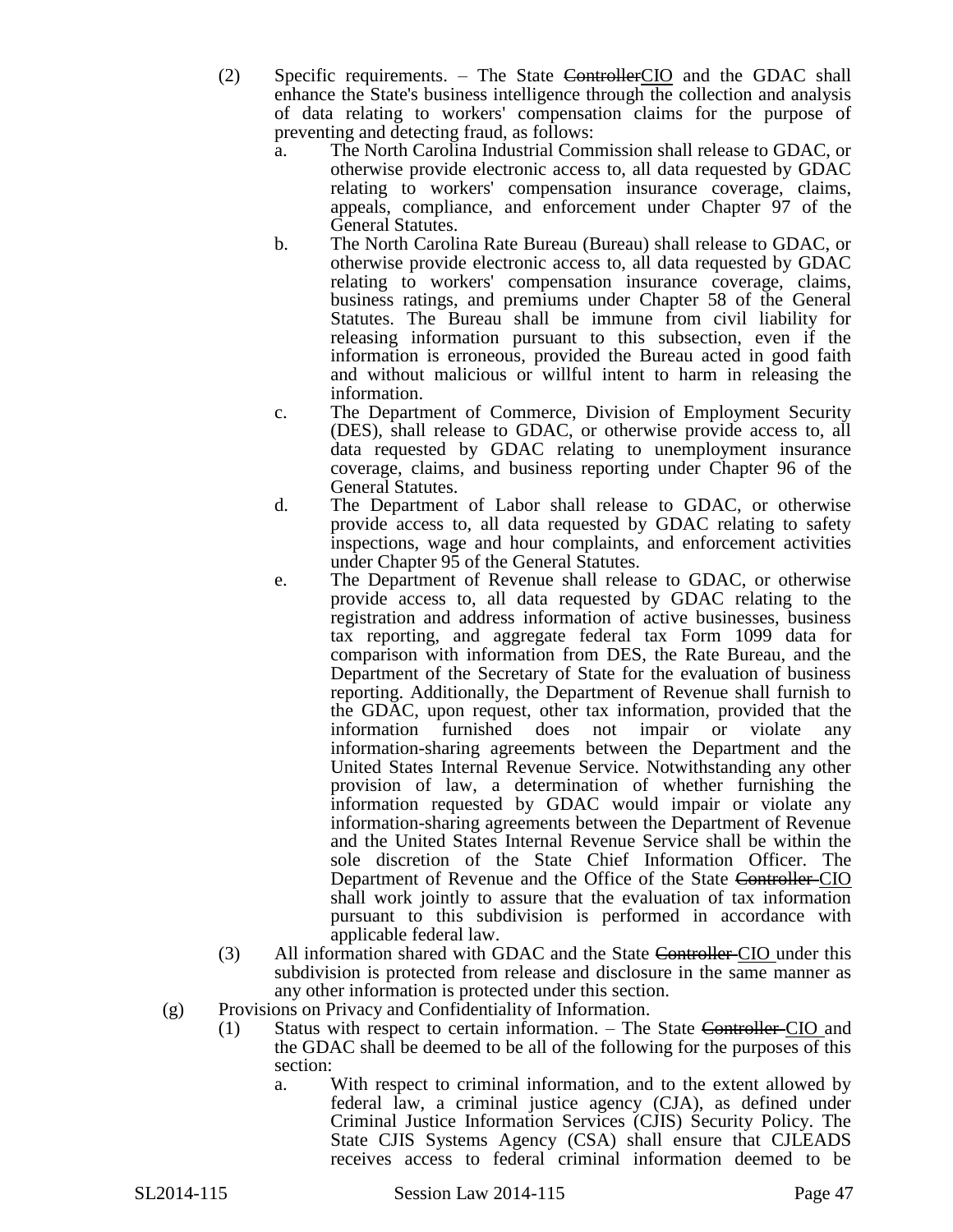essential in managing CJLEADS to support criminal justice professionals.

- b. With respect to health information covered under the Health Insurance Portability and Accountability Act of 1996 (HIPAA), as amended, and to the extent allowed by federal law:
	- 1. A business associate with access to protected health information acting on behalf of the State's covered entities in support of data integration, analysis, and business intelligence.
	- 2. Authorized to access and view individually identifiable health information, provided that the access is essential to the enterprise fraud, waste, and improper payment detection program or required for future initiatives having specific definable need for the data.
- c. Authorized to access all State and federal data, including revenue and labor information, deemed to be essential to the enterprise fraud, waste, and improper payment detection program or future initiatives having specific definable need for the data.
- d. Authorized to develop agreements with the federal government to access data deemed to be essential to the enterprise fraud, waste, and improper payment detection program or future initiatives having specific definable need for such data.
- (2) Release of information. The following limitations apply to (i) the release of information compiled as part of the initiative, (ii) data from State agencies that is incorporated into the initiative, and (iii) data released as part of the implementation of the initiative:
	- a. Information compiled as part of the initiative. Notwithstanding the provisions of Chapter 132 of the General Statutes, information compiled by the State Controller-CIO and the GDAC related to the initiative may be released as a public record only if the State Controller, CIO, in that officer's sole discretion, finds that the release of information is in the best interest of the general public and is not in violation of law or contract.
	- b. Data from State agencies. Any data that is not classified as a public record under G.S. 132-1 shall not be deemed a public record when incorporated into the data resources comprising the initiative. To maintain confidentiality requirements attached to the information provided to the State Controller-CIO and GDAC, each source agency providing data shall be the sole custodian of the data for the purpose of any request for inspection or copies of the data under Chapter 132 of the General Statutes.
	- c. Data released as part of implementation. Information released to persons engaged in implementing the State's business intelligence strategy under this section that is used for purposes other than official State business is not a public record pursuant to Chapter 132 of the General Statutes.
	- d. Data from North Carolina Rate Bureau. Notwithstanding any other provision of this section, any data released by or obtained from the North Carolina Rate Bureau under this initiative relating to workers' compensation insurance claims, business ratings, or premiums are not public records and public disclosure of such data, in whole or in part, by the GDAC or State Controller, CIO, or by any State agency, is prohibited."

**SECTION 56.8.(b)** G.S. 143B-426.39 reads as rewritten:

"**§ 143B-426.39. Powers and duties of the State Controller.**

The State Controller shall:

…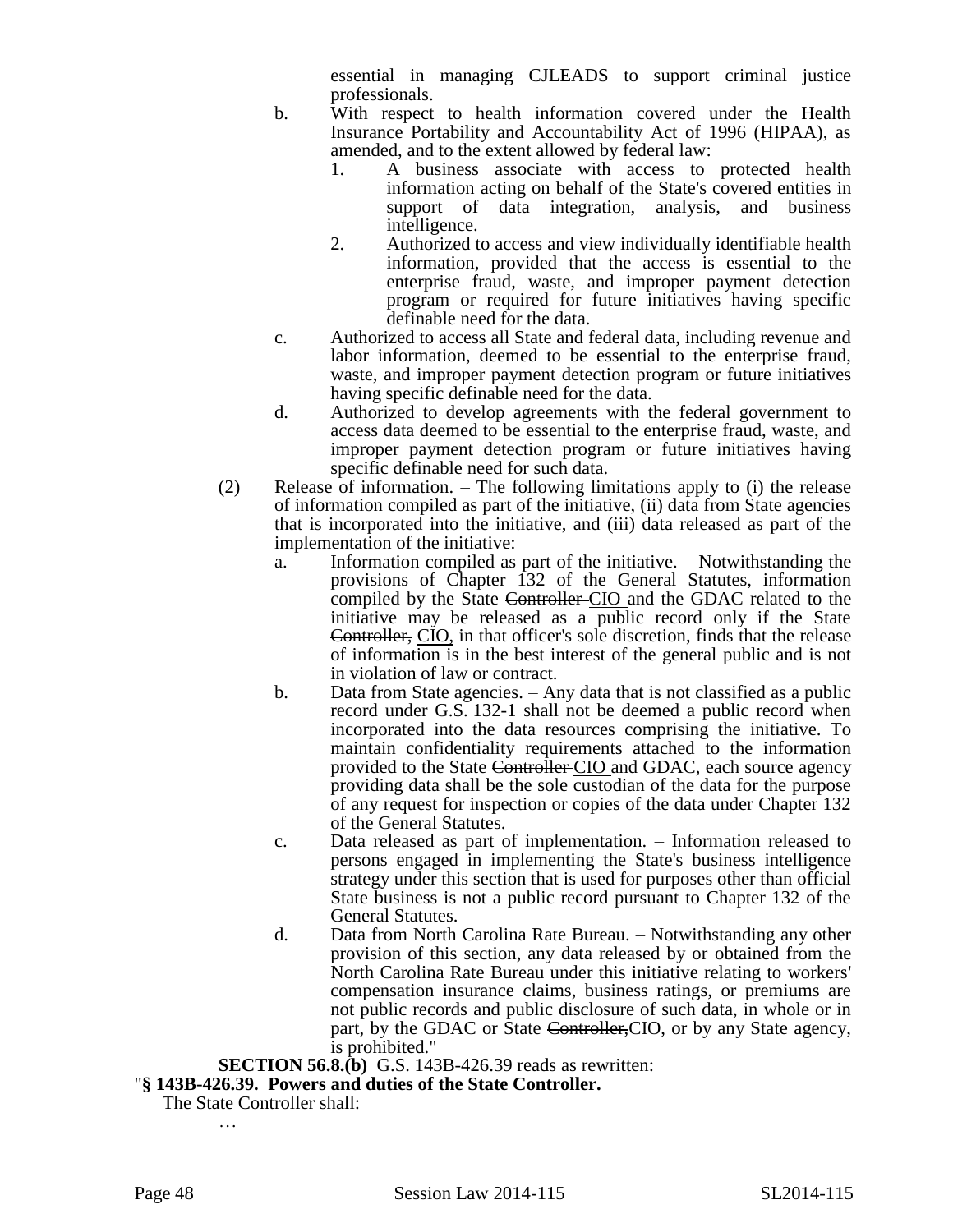- (17) Coordinate data integration and data sharing pursuant to G.S. 143B-426.38A across State agencies, departments, and institutions to support the State's enterprise-level business intelligence initiative."
- **SECTION 56.8.(c)** G.S. 20-7(b2) reads as rewritten:

"(b2) Disclosure of Social Security Number. – The social security number of an applicant is not a public record. The Division may not disclose an applicant's social security number except as allowed under federal law. A violation of the disclosure restrictions is punishable as provided in 42 U.S.C. § 408, and amendments to that law.

In accordance with 42 U.S.C. 405 and 42 U.S.C. 666, and amendments thereto, the Division may disclose a social security number obtained under subsection (b1) of this section only as follows:

- (1) For the purpose of administering the drivers license laws.
- (2) To the Department of Health and Human Services, Child Support Enforcement Program for the purpose of establishing paternity or child support or enforcing a child support order.
- (3) To the Department of Revenue for the purpose of verifying taxpayer identity.
- (4) To the Office of Indigent Defense Services of the Judicial Department for the purpose of verifying the identity of a represented client and enforcing a court order to pay for the legal services rendered.
- (5) To each county jury commission for the purpose of verifying the identity of deceased persons whose names should be removed from jury lists.
- (6) To the Office of the State ControllerChief Information Officer for the purposes of G.S. 143B-426.38A."

**SECTION 56.8.(d)** G.S. 20-43 reads as rewritten:

# "**§ 20-43. Records of Division.**

(a) All records of the Division, other than those declared by law to be confidential for the use of the Division, shall be open to public inspection during office hours in accordance with G.S. 20-43.1. A signature recorded in any format by the Division for a drivers license or a special identification card is confidential and shall not be released except for law enforcement purposes. A photographic image recorded in any format by the Division for a drivers license or a special identification card is confidential and shall not be released except for law enforcement purposes or to the Office of the State ControllerChief Information Officer for the purposes of G.S. 143B-426.38A.

(b) The Commissioner, upon receipt of notification from another state or foreign country that a certificate of title issued by the Division has been surrendered by the owner in conformity with the laws of such other state or foreign country, may cancel and destroy such record of certificate of title."

**SECTION 56.8.(e)** G.S. 105-259(b) reads as rewritten:

## "**§ 105-259. Secrecy required of officials; penalty for violation.**

… (b) Disclosure Prohibited. – An officer, an employee, or an agent of the State who has access to tax information in the course of service to or employment by the State may not disclose the information to any other person except as provided in this subsection. Standards used or to be used for the selection of returns for examination and data used or to be used for determining the standards may not be disclosed for any purpose. All other tax information may be disclosed only if the disclosure is made for one of the following purposes:

> … (45) To furnish tax information to the Office of the State Controller Chief Information Officer under G.S. 143B-426.38A. The use and reporting of individual data may be restricted to only those activities specifically allowed by law when potential fraud or other illegal activity is indicated."

**SECTION 57.** G.S. 143B-431A, as enacted by S.L. 2014-18, reads as rewritten:

### "**§ 143B-431A. Department of Commerce – contracting of functions.** …

(b) Contract. – The Department of Commerce is authorized to contract with a North Carolina nonprofit corporation to perform one or more of the Department's functions, powers, duties, and obligations set forth in G.S. 143B-431, except as provided in this subsection. The contract entered into pursuant to this section between the Department and the Economic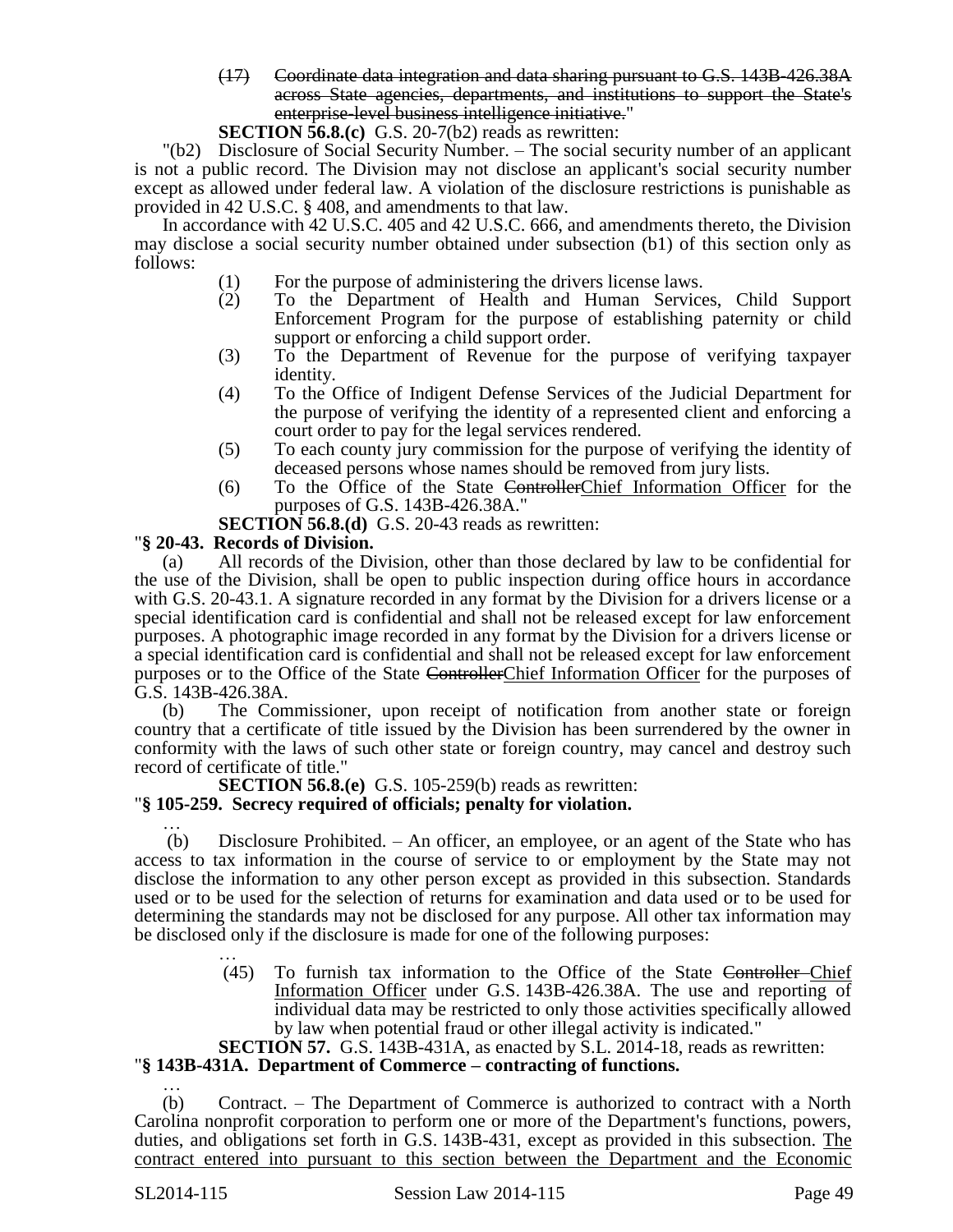Development Partnership of North Carolina is exempt from Articles 3 and 3C of Chapter 143 of the General Statutes. If the Department contracts with a North Carolina nonprofit corporation to promote and grow the travel and tourism industries, then all funds appropriated to the Department for tourism marketing purposes shall be used for a research-based, comprehensive marketing program directed toward consumers in key markets most likely to travel to North Carolina and not for ancillary activities, such as statewide branding and business development marketing. The Department may not contract with a North Carolina nonprofit corporation regarding any of the following:

(1) The obligation or commitment of funds under this Article, such as the One North Carolina Fund, the Job Development Investment Grant Program, the Industrial Development Fund, or the Job Maintenance and Capital Development Fund.

… (c) Oversight. – There is established the Economic Development Accountability  $\&$ Standards Committee, which is a Board as that term is defined in G.S. 138A-3 of the State Government Ethics Act.shall be treated as a board for purposes of Chapter 138A of the General Statutes. The Committee shall consist of seven members as follows: the Secretary of Commerce as Chair of the Committee, the Secretary of Transportation, the Secretary of Environment and Natural Resources, the Secretary of Revenue, one member appointed by the General Assembly upon recommendation of the Speaker of the House of Representatives, one member appointed by the General Assembly upon recommendation of the President Pro Tempore of the Senate, and one member jointly-appointed by the General Assembly upon the joint recommendation of the Speaker of the House of Representatives and the President Pro Tempore of the Senate. Members appointed by the General Assembly shall be appointed for four-year terms beginning July 1 and

The members of the Committee who are appointed by the Speaker of the House of Representatives or by the President Pro Tempore of the Senate may not be members of the General Assembly.

The Committee shall be administratively housed in the Department of Commerce. The Department of Commerce shall provide for the administrative costs of the Committee and shall provide staff to the Committee. The Committee shall meet at least quarterly upon the call of the Chair. The duties of the Committee shall include all of the following:

- (1) Monitoring and oversight of the performance of a contract entered into pursuant to this section by the Department with a North Carolina nonprofit corporation.
- (2) Receiving, reviewing, and referring complaints regarding the contract or the performance of the North Carolina nonprofit corporation, as appropriate.
- (3) Requesting enforcement of the contract by the Attorney General or the Department.
- (4) Auditing, at least biennially, by the Office of State Budget and Management, State Auditor, or internal auditors of the Department, the records of the North Carolina nonprofit corporation with which the Department has contracted pursuant to this section during and after the term of the contract to review financial documents of the corporation, performance of the corporation, and compliance of the corporation with applicable laws.
- (5) Coordination of economic development grant programs of the State between the Department of Commerce, the Department of Transportation, and the Department of Environment and Natural Resources.
- (6) Any other duties deemed necessary by the Committee.

… (h) Applicable Laws. – A North Carolina nonprofit corporation with which the Department contracts pursuant to this section is subject to the requirements of (i) Chapter 132 of the General Statutes and (ii) Article 33C of Chapter 143 of the General Statutes. Officers, employees, and members of the governing board of the corporation are public servants, as defined in G.S. 138A-3, and are subject to the requirements of Chapter 138A of the General Statutes. Officers, members of the governing board, and employees Employees of the corporation whose annual compensation is equal to or greaterless than sixty thousand dollars (\$60,000) are not subject to G.S. 138A-22.

…."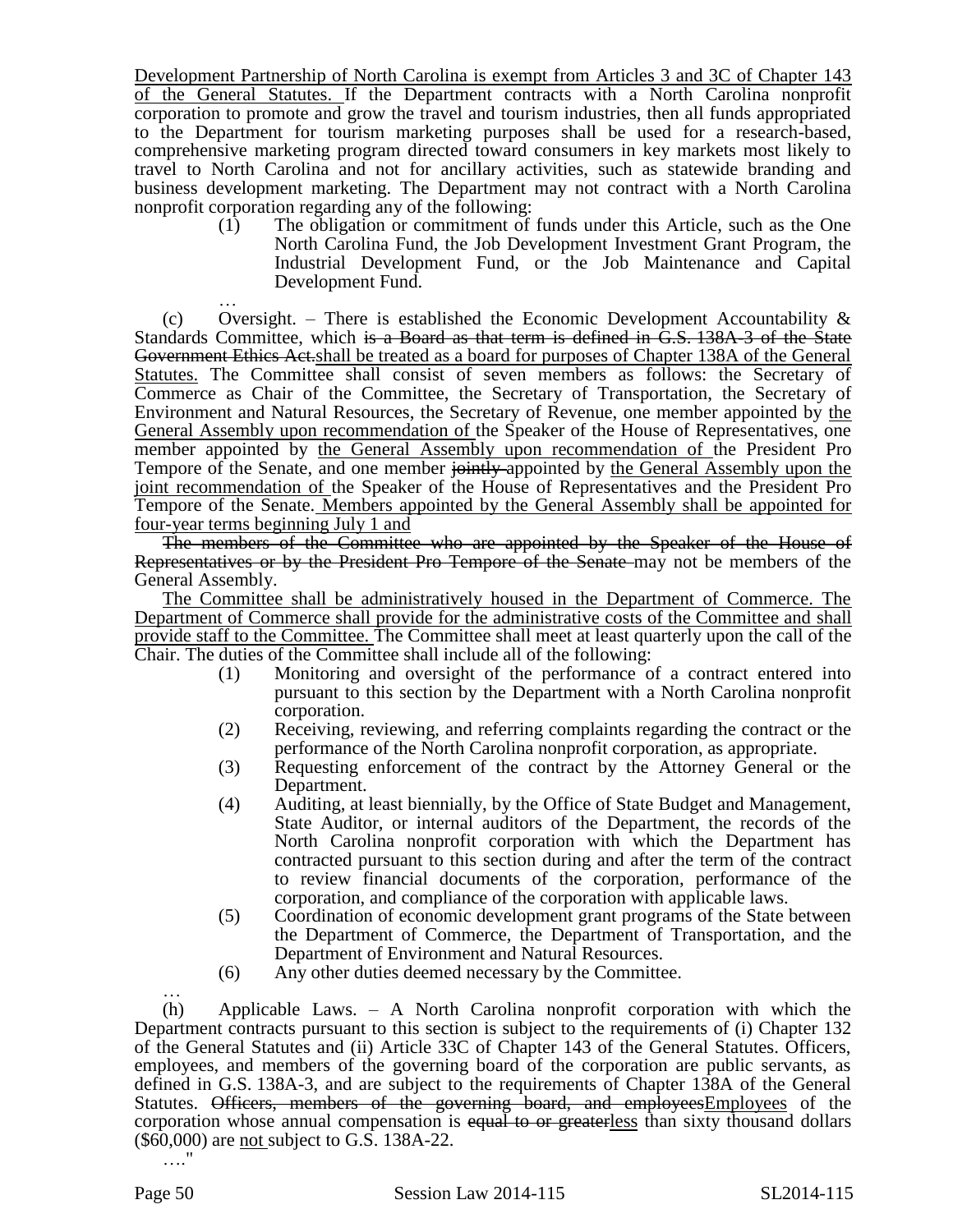## **SECTION 57.7.(a)** G.S. 143B-1157 reads as rewritten:

## "**§ 143B-1157. State Community Corrections Advisory Board.**

(a) The State Board shall act as an advisory body to the Secretary with regard to this Subpart. The State Board shall consist of 23 members as follows, to be appointed as provided in subsection (b) of this section:

- (1) A member of the Senate.<br>(2) A member of the House of
- A member of the House of Representatives.
- (3) A judge of the superior court.
- (4) A judge of the district court.
- (5) A district attorney.
- (6) A criminal defense attorney.
- (7) A county sheriff.
- (8) A chief of a city police department.<br>(9) Two county commissioners, one from
- Two county commissioners, one from a predominantly urban county and one from a predominantly rural county.
- (10) A representative of an existing community-based corrections program.
- (11) A member of the public who has been the victim of a crime.<br>(12) Two rehabilitated ex-offenders.
- (12) Two rehabilitated ex-offenders.<br>(13) A member of the business comm
- A member of the business community.
- (14) Three members of the general public, one of whom is a person recovering from chemical dependency or who is a previous consumer of substance abuse treatment services.
- (15) A victim service provider.
- (16) A member selected from each of the following service areas: mental health, substance abuse, and employment and training.
- (17) A clerk of superior court.
- (b) The membership of the State Board shall be selected as follows:
	- (1) The Governor shall appoint the following members: the county sheriff, the chief of a city police department, the member of the public who has been the victim of a crime, a rehabilitated ex-offender, and the members selected from each of the service areas.
	- (2) The Lieutenant Governor shall appoint the following members: the member of the business community, one member of the general public who is a person recovering from chemical dependency or who is a previous consumer of substance abuse treatment services, and the victim service provider.
	- (3) The Chief Justice of the North Carolina Supreme Court shall appoint the following members: the superior court judge, the district court judge, the district attorney, the clerk of superior court, the criminal defense attorney, and the representative of an existing community-based corrections program.
	- (4) The President Pro Tempore of the Senate shall appoint the following members: the member of the Senate, the county commissioner from a predominantly urban county, and one member of the general public.
	- (5) The Speaker of the House of Representatives shall appoint the following members: the member of the House of Representatives, the county commissioner from a predominantly rural county, and one member of the general public.

In appointing the members of the State Board, the appointing authorities shall make every effort to ensure fair geographic representation of the State Board membership and to ensure that minority persons and women are fairly represented.

(c) The initial members shall serve staggered terms; one-third shall be appointed for a term of one year, one-third shall be appointed for a term of two years, and one-third shall be appointed for a term of three years. The members identified in subdivisions (1) through (7) of subsection (a) of this section shall be appointed initially for a term of one year. The members identified in subdivisions (8) through (13) in subsection (a) of this section shall be appointed initially for a term of two years. The members identified in subdivisions (14) through (16) of subsection (a) of this section shall each be appointed for a term of three years. The additional member identified in subdivision (17) in subsection (a) of this section shall be appointed initially for a term of three years. The terms of office of the initial members appointed under this section commence effective July 1, 2011.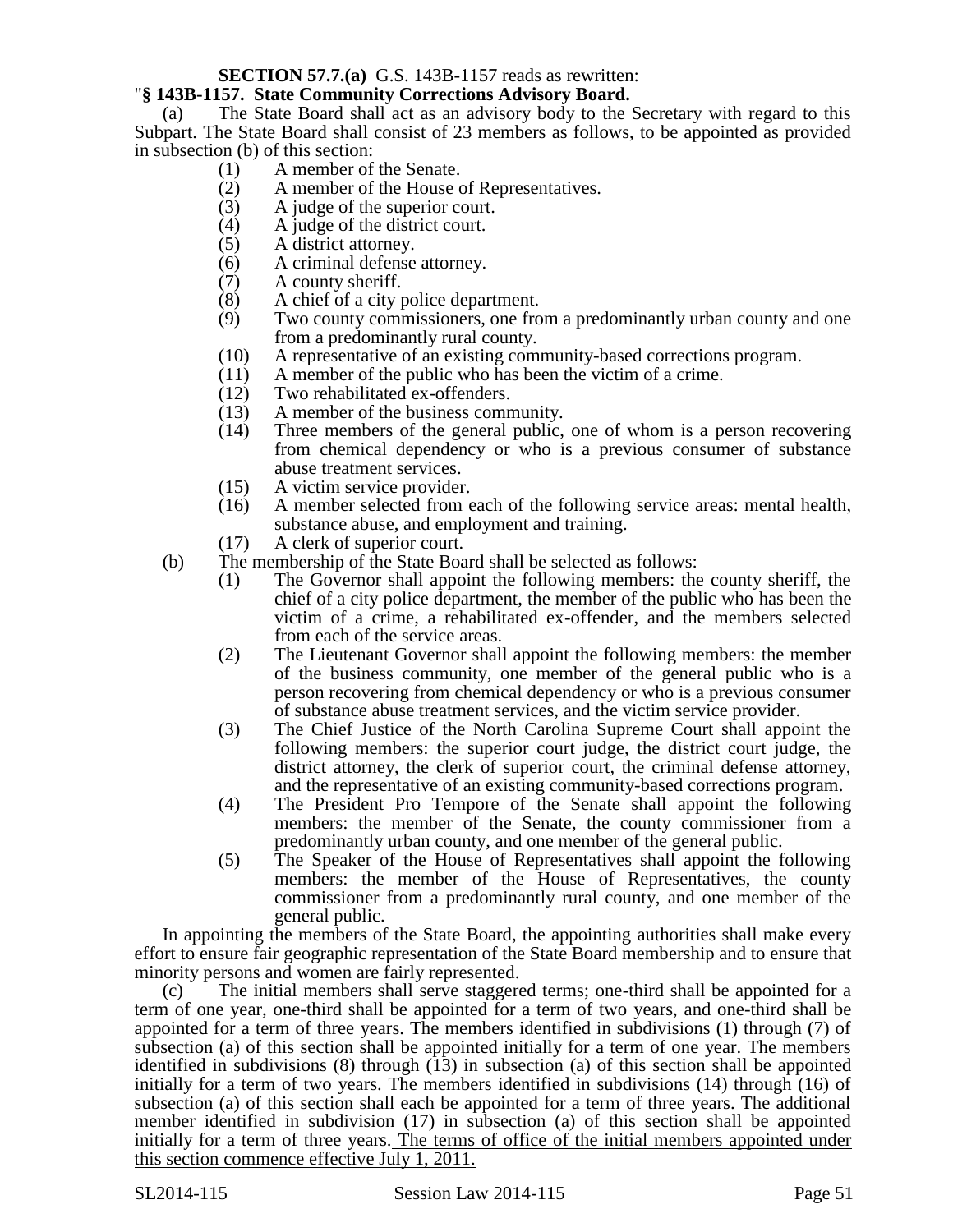At the end of their respective terms of office their successors shall be appointed for terms of three years.years effective July 1. A vacancy occurring before the expiration of the term of office shall be filled in the same manner as original appointments for the remainder of the term. Members may be reappointed without limitation.

…."

**SECTION 57.7.(b)** This section becomes effective July 1, 2011.

**SECTION 58.** G.S. 147-86.11(e) reads as rewritten:

"(e) Elements of Plan. – For moneys received or to be received, the statewide cash management plan shall provide at a minimum that:

- …. (4) Unpaid billings due to a State agency other than amounts owed by patients to the University of North Carolina Health Care System or System, East Carolina University's Division of Health Sciences Sciences, or by customers of the North Carolina Turnpike Authority shall be turned over to the Attorney General for collection no more than 90 days after the due date of the billing, except that a State agency need not turn over to the Attorney General unpaid billings of less than five hundred dollars (\$500.00), or (for institutions where applicable) amounts owed by all patients which are less than the federally established deductible applicable to Part A of the Medicare program, and instead may handle these unpaid bills pursuant to agency debt collection procedures.
- (4a) The University of North Carolina Health Care System and East Carolina University's Division of Health Sciences may turn over to the Attorney General for collection accounts owed by patients.
- (4b) The North Carolina Turnpike Authority may turn over to the Attorney General for collection amounts owed to the North Carolina Turnpike Authority.

…." **SECTION 59.** G.S. 153A-205 reads as rewritten:

## "**§ 153A-205. Improvements to subdivision and residential streets.**

(a) A county may finance the local share of the cost of improvements made under the supervision of the Department of Transportation to subdivision and residential streets that are a part of the State maintained system located in the county and outside of a city and shall levy and collect pursuant to the procedures of Article 9 of Chapter 153A of the General Statutes special assessments against benefited property to recoup that portion of the costs financed by the county. The local share is that share required by policies of the Secondary Roads Council, Department of Transportation and may be paid by the county from funds not otherwise limited as to use by law. Land owned, leased, or controlled by a railroad company is exempt from such assessments to the same extent that it would be exempt from street assessments of a city under G.S. 160A-222. No project may be commenced under this section unless it has been approved by the Department of Transportation.

(b) A county may finance the local share of the cost of improvements made under the supervision of the Department of Transportation to subdivision and residential streets located in the county and outside of a city in order to bring those streets up to the standards of the Secondary Roads Council Department of Transportation so that they may become a part of the State-maintained system and shall levy and collect pursuant to the procedures of Article 9 of Chapter 153A of the General Statutes special assessments against benefited property to recoup that portion of the costs financed by the county. The local share is that share required by policies of the Secondary Roads Council, Department of Transportation and may be paid by the county from funds not otherwise limited as to use by law. Land owned, leased, or controlled by a railroad company is exempt from such assessments to the same extent that it would be exempt from street assessments of a city under G.S. 160A-222. No project may be commenced under this section unless it has been approved by the Department of Transportation.

(c) Before a county may finance all or a portion of the cost of improvements to a subdivision or residential street, it must receive a petition for the improvements signed by at least seventy-five percent (75%) of the owners of property to be assessed, who must represent at least seventy-five percent (75%) of all the lineal feet of frontage of the lands abutting on the street or portion thereof to be improved. The petition shall state that portion of the cost of the improvement to be assessed, which shall be the local share required by policies of the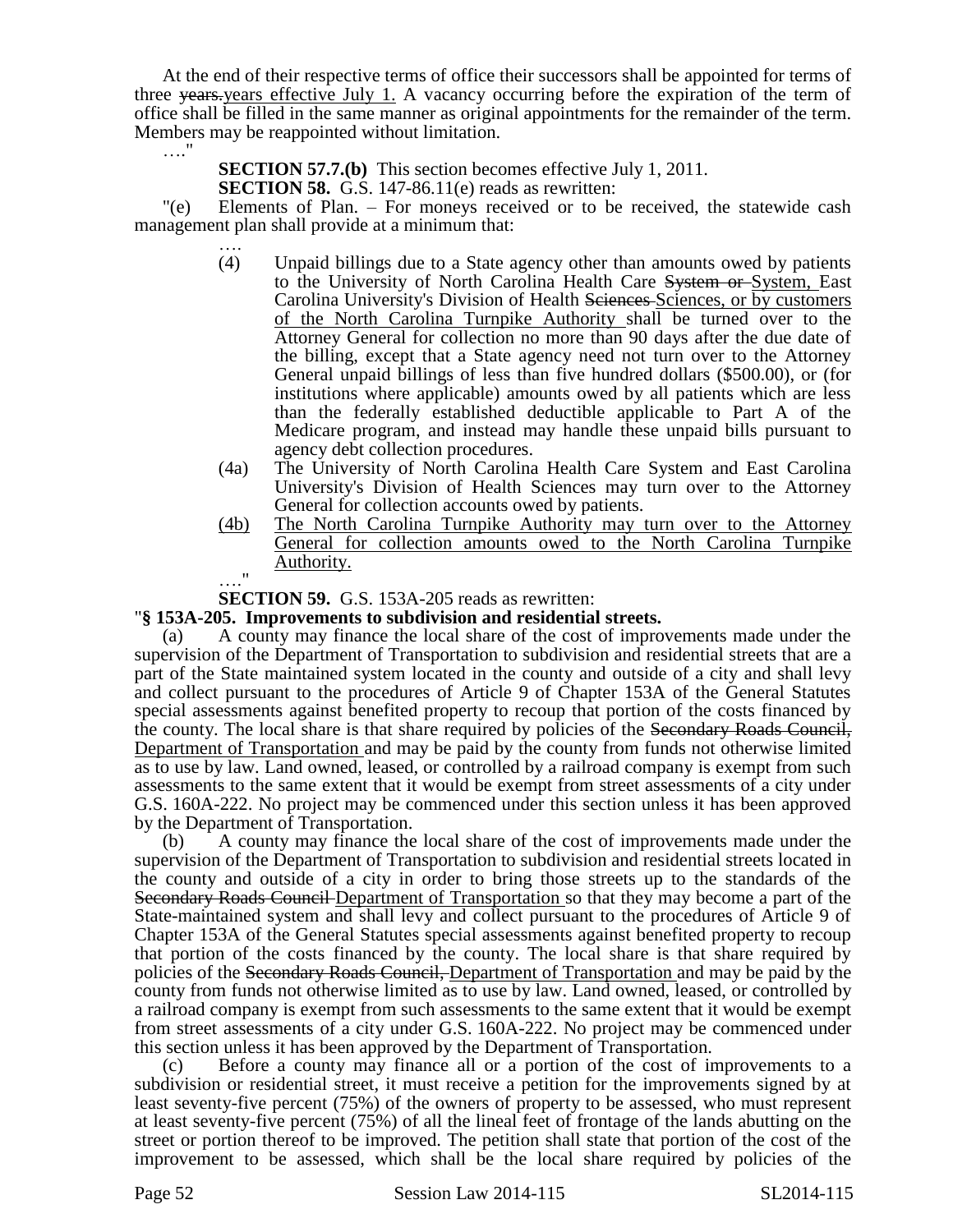Secondary Roads Council. Department of Transportation. A county may treat as a unit and consider as one street two or more connecting State-maintained subdivision or residential streets in a petition filed under this subsection calling for the improvement of subdivision or residential streets subject to property owner sharing in the cost of improvement under policies of the Department of Transportation.

Property owned by the United States shall not be included in determining the lineal feet of frontage on the improvement, nor shall the United States be included in determining the number of owners of property abutting the improvement. Property owned by the State of North Carolina shall be included in determining frontage and the number of owners only if the State has consented to assessment as provided in G.S. 153A-189. Property owned, leased, or controlled by railroad companies shall be included in determining frontage and the number of owners to the extent the property is subject to assessment under G.S. 160A-222. Property owned, leased, or controlled by railroad companies that is not subject to assessment shall not be included in determining frontage or the number of owners.

No right of action or defense asserting the invalidity of street assessments on grounds that the county did not comply with this subsection in securing a valid petition may be asserted except in an action or proceeding begun within 90 days after the day of publication of the notice of adoption of the preliminary assessment resolution.

(d) This section is intended to provide a means of assisting in financing improvements to subdivision and residential streets that are on the State highway system or that will, as a result of the improvements, become a part of the system. By financing improvements under this section, a county does not thereby acquire or assume any responsibility for the street or streets involved, and a county has no liability arising from the construction of such an improvement or the maintenance of such a street. Nothing in this section shall be construed to alter the conditions and procedures under which State system streets or other public streets are transferred to municipal street systems pursuant to G.S. 136-66.1 and 136-66.2 upon annexation by, or incorporation of, a municipality."

**SECTION 60.** G.S. 153A-292 is amended by adding a new subsection (b1) to read: "(b1) The collection, disposal, and availability fees authorized by this section may be used to cover the cost of waste management programs in the jurisdiction, including the collection of waste and the collection of litter along public roadways.

**SECTION 61.** Section 2 1/2 of Chapter 954 of the 1965 Session Laws is repealed.

**SECTION 61.5.** Section 7 of S.L. 2009-369 reads as rewritten:

"**SECTION 7.** This act becomes effective December 1, 2009, and applies to applications for reinstatement that occur on or after that date. This act expires December 1, 2014. December 1, 2016."

**SECTION 61.7.** Section 13 of S.L. 2009-521, as amended by Section 24 of S.L. 2011-326, and by Section 71.6 of S.L. 2012-194, reads as rewritten:

"**SECTION 13.** Any natural hair care specialist who submits proof to the Board that the natural hair care specialist is actively engaged in the practice of a natural hair care specialist on the effective date of this act, passes an examination conducted by the Board act and pays the required fee under G.S. 88B-20 shall be licensed without having to satisfy the requirements of G.S. 88B-10.1, enacted by Section 2 of this act. A cosmetic art shop that practices natural hair care only and that submits proof to the Board that the shop is actively engaged in the practice of natural hair care on the effective date of this act shall have five years from the date of this act to comply with the requirements of G.S. 88B-14. All persons who do not make application to the Board within five years of the effective date of this act shall be required to complete all training and examination requirements prescribed by the Board and to otherwise comply with the provisions of Chapter 88B of the General Statutes."

**SECTION 62.(a)** S.L. 2012-1 is repealed.

**SECTION 62.(b)** G.S. 143B-426.40A(g), as amended by subsection (a) of this section, reads as rewritten:

"(g) Payroll Deduction for Payments to Certain Employees' Associations Allowed. – An employee of the State or any of its political subdivisions, institutions, departments, bureaus, agencies or commissions, or any of its local boards of education or community colleges, who is a member of a domiciled employees' association that has at least 2,000 members, 500 of whom are employees of the State, a political subdivision of the State, or public school employees, may authorize, in writing, the periodic deduction each payroll period from the employee's salary or wages a designated lump sum to be paid to the employees' association. A political subdivision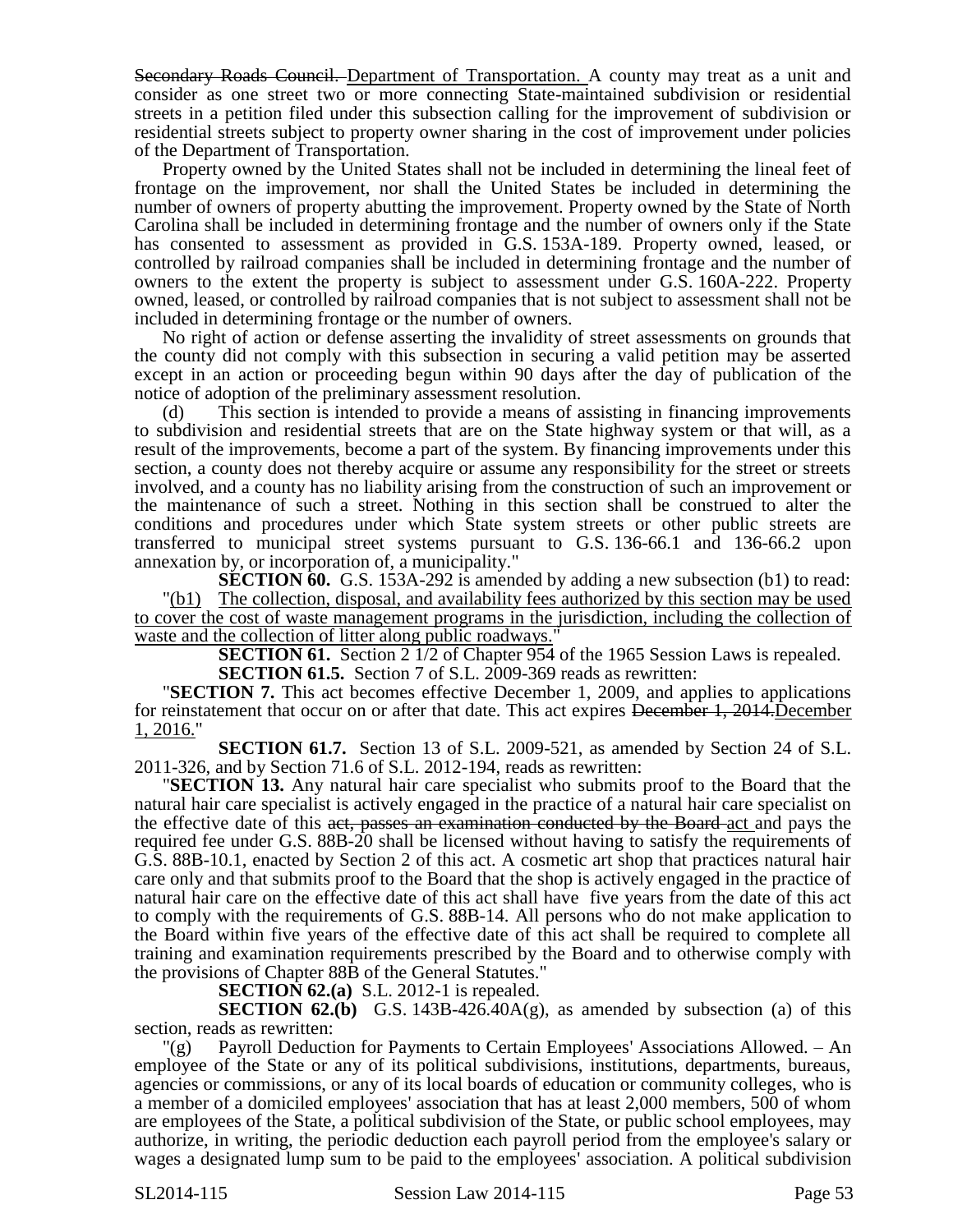may also allow periodic deductions for a domiciled employees' association that does not otherwise meet the minimum membership requirements set forth in this paragraph. The total membership count and the State, political subdivision of the State, or public school employee membership count of a domiciled employees' association that has at least 2,000 members, 500 of whom are employees of the State, a political subdivision of the State, or public school employees, shall be verified and certified annually by the State Auditor.

An employee of any local board of education who is a member of a domiciled employees' association that has at least 40,000 members, the majority of whom are public school teachers, may authorize in writing the periodic deduction each payroll period from the employee's salary or wages a designated lump sum or sums to be paid for dues and voluntary contributions for the employees' association. The total membership count and the public school teacher membership count of a domiciled employees' association that has at least 40,000 members, the majority of whom are public school teachers, shall be verified and certified annually by the State Auditor.

An authorization under this subsection shall remain in effect until revoked by the employee. A plan of payroll deductions pursuant to this subsection for employees of the State and other association members shall become void if the employees' association engages in collective bargaining with the State, any political subdivision of the State, or any local school administrative unit. This subsection does not apply to county or municipal governments or any local governmental unit, except for local boards of education."

**SECTION 63.** Reserved

**SECTION 64.** Section 8.49 of S.L. 2013-360 reads as rewritten:

## "**PILOT PROGRAM TO RAISE THE HIGH SCHOOL DROPOUT AGE FROM SIXTEEN TO EIGHTEEN**

"**SECTION 8.49.(a)** Notwithstanding any provisions in Part 1 of Article 26 of Chapter 115C of the General Statutes, G.S. 7B-1501(27), 115C-378, 115C-238.66(3), 116-235(b)(2), and 143B-805(20), 143B-805(20) to the contrary, the State Board of Education shall authorize the Hickory Public Schools and the Newton-Conover City Schools to establish and implement a pilot program pursuant to this section to increase the high school dropout age from 16 years of age to the completion of the school year coinciding with the calendar year in which a student reaches 18 years of age, unless the student has previously graduated from high school.

"**SECTION 8.49.(a1)** For the purposes of implementing the pilot program authorized by this section, a local school administrative unit that is participating in the pilot program shall have the authority to provide that, if the principal or the principal's designee determines that a student's parent, guardian, or custodian, or a student who is 18 years of age, has not made a good-faith effort to comply with the compulsory attendance requirements of the pilot program, the principal shall notify the district attorney and, if the student is less than 18 years of age, the director of social services of the county where the student resides. If the principal or the principal's designee determines that a parent, guardian, or custodian of a student less than 18 years of age has made a good-faith effort to comply with the law, the principal may file a complaint with the juvenile court counselor pursuant to Chapter 7B of the General Statutes that the student is habitually absent from school without a valid excuse. Upon receiving notification by the principal or the principal's designee, the director of social services shall determine whether to undertake an investigation under G.S. 7B-302.

**SECTION 8.49.(a2)** The local boards of education of the participating local school administrative units shall prescribe specific rules to address under what circumstances a student who is 18 years of age who is required to attend school as part of the pilot program shall be excused from attendance, including if the student has attained a high school equivalency certificate or a student has enlisted as a member of the Armed Forces.

**SECTION 8.49.(a3)** For the purposes of implementing the pilot program authorized by this section, any (i) parent, guardian, or other person having charge or control of a student enrolled in a school located within a participating local school administrative unit and (ii) student who is 18 years of age enrolled in a school located within a participating local school administrative unit who violates the compulsory attendance provisions of the pilot program without a lawful exception recognized under Part 1 of Article 26 of Chapter 115C of the General Statutes or the provisions of this section shall be guilty of a Class 1 misdemeanor.

"**SECTION 8.49.(a4)** If an affidavit is made by the student, parent of the student, or by any other person that any student who is required to attend school under the requirements of the pilot program is not able to attend school by reason of necessity to work or labor for the support of himself or herself or the support of the family, then the school social worker of the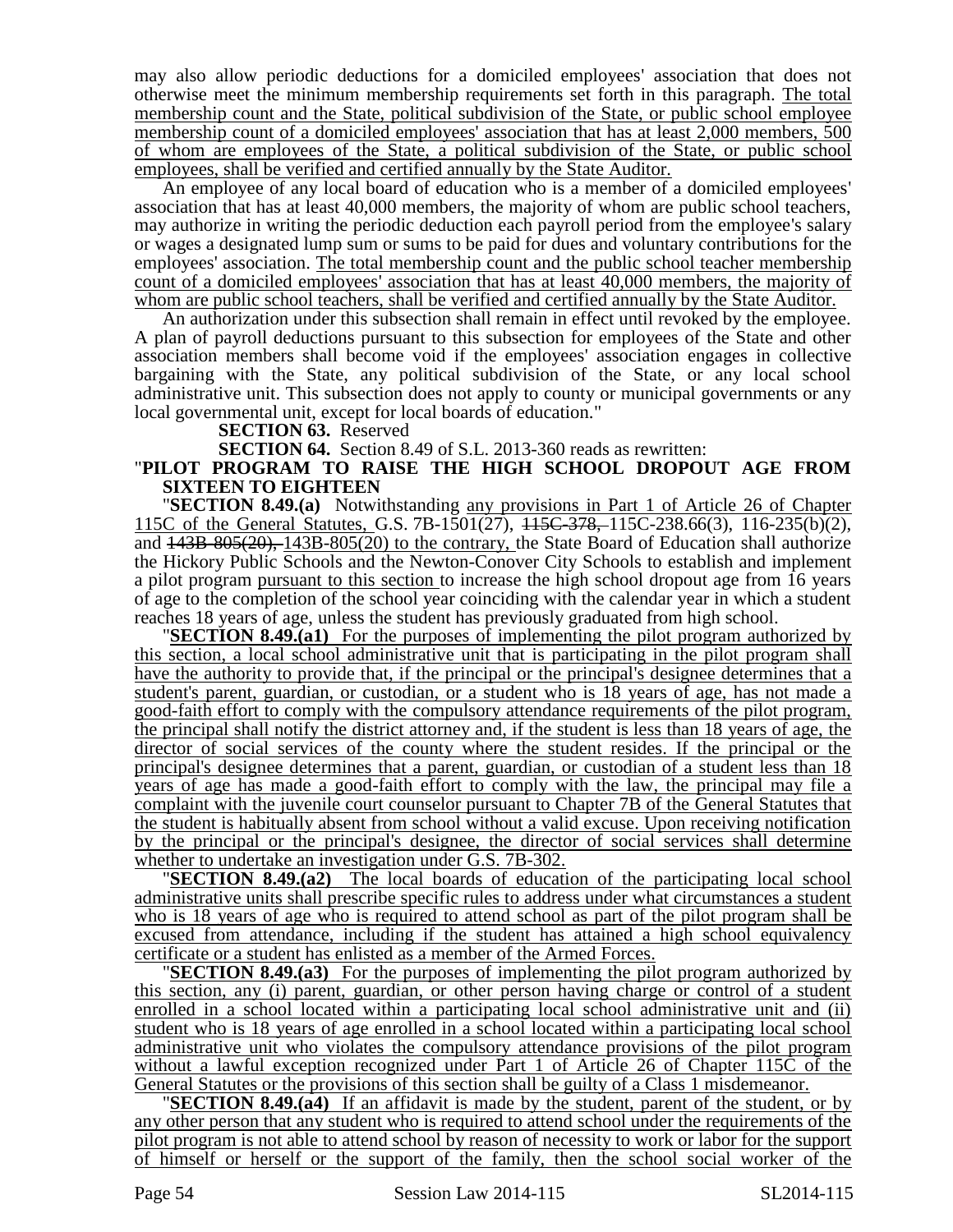applicable school located within the participating school administrative unit shall diligently inquire into the matter and bring it to the attention of an appropriate court, depending on the age of the student. The court shall proceed to find whether as a matter of fact the student is unable to attend the school or such parents, or persons standing in loco parentis, are unable to send the student to school for the term of compulsory attendance for the reasons given. If the court finds, after careful investigation, that the student or the parents have made or are making a bona fide effort to comply with the compulsory attendance law, and by reason of illness, lack of earning capacity, or any other cause which the court may deem valid and sufficient, the student is unable to attend school, then the court shall find and state what help is needed for the student or family to enable compliance with the attendance requirements under the pilot program.

"**SECTION 8.49.(b)** Each local school administrative unit may use any funds available to it to implement the pilot program in accordance with this section to (i) employ up to three additional teachers and (ii) fund additional student-related costs, such as transportation and technology costs, including additional computers, to serve a greater number of students as a result of the pilot program. Each local school administrative unit may also use any funds available to it to operate a night school program for students at risk of dropping out of high school. To the extent possible, the local school administrative units shall partner with Catawba Valley Community College in administering the pilot program.

"**SECTION 8.49.(c)** The local school administrative units, in collaboration with the State Board of Education, shall report to the Joint Legislative Education Oversight Committee, the House Appropriations Subcommittee on Education, and the Senate Appropriations Committee on Education/Higher Education on or before January 1, 2016. January 15, 2016. The report shall include at least all of the following information:

- (1) An analysis of the graduation rate in each local school administrative unit and the impact of the pilot program on the graduation rate.
- (2) The teen crime statistics for Catawba County.
- (3) The number of reported cases of violations of compulsory attendance laws in Catawba County and the disposition of those cases.
- (3a) Implementation of enforcement mechanisms for violations of the compulsory attendance requirements of the pilot program, including the imposition of criminal penalties.
- (4) The number of at-risk students served in any night programs established as part of the pilot program and student graduation and performance outcomes for those students.
- (5) All relevant data to assist in determining the effectiveness of the program and specific legislative recommendations, including the continuation, modification, or expansion of the program statewide.

"**SECTION 8.49.(d)** The State Board of Education shall not authorize a pilot program under subsection (a) of this section except upon receipt of a copy of a joint resolution adopted by the boards of education for the Hickory Public Schools and the Newton-Conover City Schools setting forth a date to begin establishment and implementation of the pilot program."

**SECTION 65.** Section 9.6(k) of S.L. 2013-360 reads as rewritten:

"**SECTION 9.6.(k)** Subsections (c) and (d) of this section become effective July 1, 2014, and apply to all employees employed as of that date and employees hired or reemployed on or after that date."

**SECTION 66.(a)** Section 5 of S.L. 2013-417 reads as rewritten:

"**SECTION 5.** The Social Services Commission shall adopt rules implementing this act. The Social Services Commission mayshall issue temporary rules, in addition to its permanent rule-making authority, to enforce this act. Rules for the implementation of Section 4 of this act shall be adopted no later than February 1, 2014. October 31, 2014. The Department of Health and Human Services shall continue the substance abuse screening processes in place as of January 1, 2014, for applicants and recipients of Work First Program benefits until Section 4 of this act is fully implemented. The Department shall notify each county department of social services and the General Assembly of the date of full implementation of Section 4 of this act."

**SECTION 66.(b)** Section 6 of S.L. 2013-417 reads as rewritten:

"**SECTION 6.** The Department of Health and Human Services shall report to the General Assembly no later than April 1, 2014, the first of each calendar quarter beginning April 1, 2014, and ending December 1, 2015, on the implementation of Section 4 of this act. The reports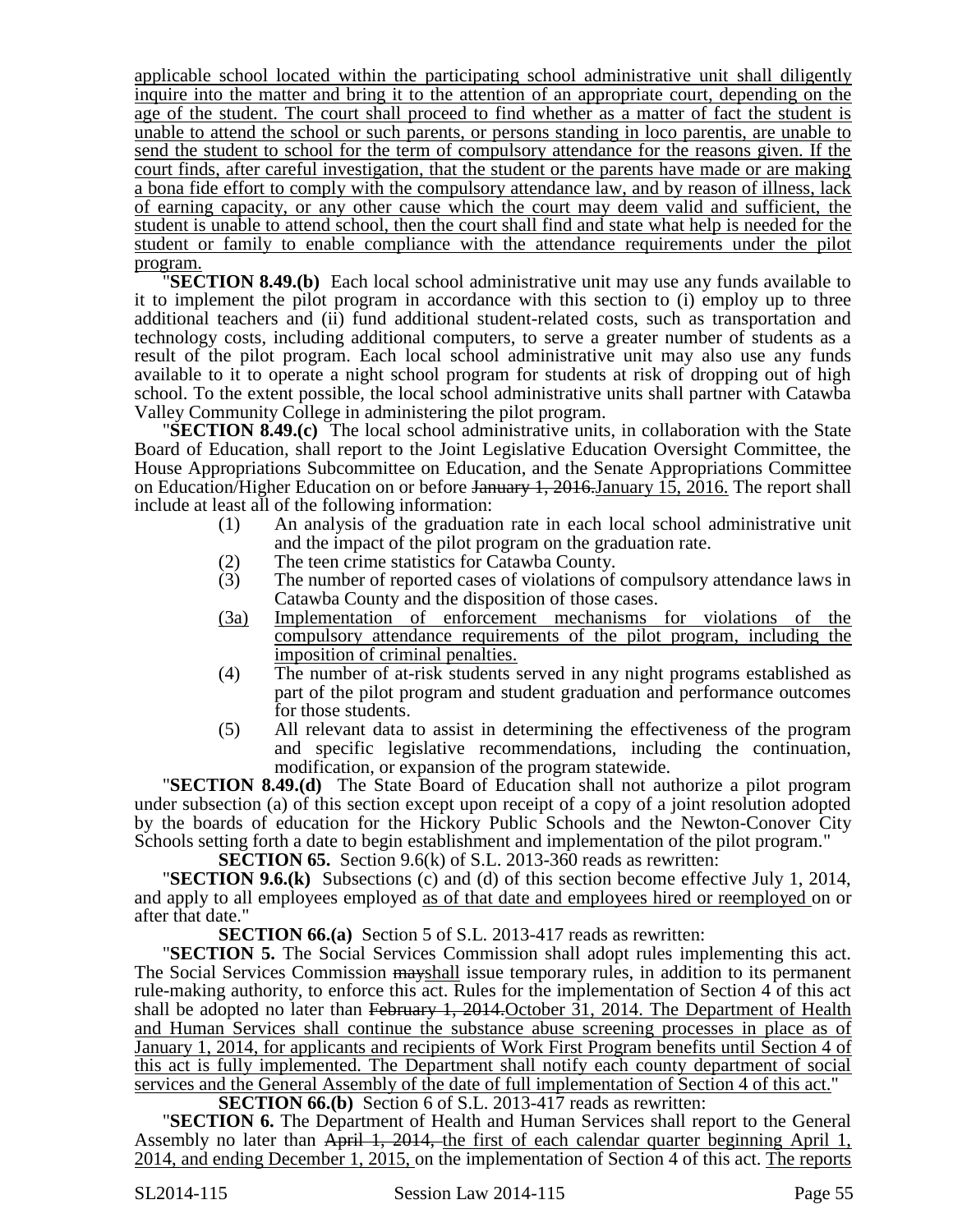shall include a detailed timeline for implementation. Additionally, any changes to the timeline shall be included in the report with specific reasons for the timeline adjustment."

**SECTION 66.(c)** Section 8 of S.L. 2013-417 reads as rewritten:

"**SECTION 8.** Section 4 of this act becomes effective August 1, 2014. March 1, 2015. The remainder of this act becomes effective October 1, 2013."

**SECTION 67.** Section 8(c) of S.L. 2014-4 reads as rewritten:

"**SECTION 8.(c)** This section is effective when it becomes law, except that 113-391A(d),G.S. 113-391.1(d), as enacted by Section 8(a) of this act, shall become effective December 1, 2014."

**SECTION 68.** The lead-in language for Section 7 of S.L. 2014-49 is amended by deleting the citation "Article 9 of Chapter 115 of the General Statutes" and replacing it with the citation "Article 9 of Chapter 115C of the General Statutes".

# **PART III. UNIFORM STATE BOARD OF EDUCATION REPORT DATES**

**SECTION 80.** G.S. 115C-83.4(b) reads as rewritten:

"(b) The State Board of Education shall report biennially to the Joint Legislative Education Oversight Committee by October 1October 15 of each even-numbered year on the implementation, evaluation, and revisions to the comprehensive plan for reading achievement and shall include recommendations for legislative changes to enable implementation of current empirical research in reading development."

**SECTION 81.** G.S. 115C-83.10(c) reads as rewritten:

"(c) The State Board of Education shall establish a uniform format for local boards of education to report the required information listed in subsections (a) and (b) of this section and shall provide the format to local boards of education no later than 90 days prior to the annual due date. The State Board of Education shall compile annually this information and submit a State-level summary to the Governor, the President Pro Tempore of the Senate, the Speaker of the House of Representatives, and the Joint Legislative Education Oversight Committee by October 1October 15 of each year, beginning with the 2014-2015 school year."

**SECTION 82.** G.S. 115C-102.6B(b) reads as rewritten:

"(b) The Board shall submit the plan to the State Chief Information Officer for approval of the technical components of the plan set out in G.S. 115C-102.6A(1) through (4). At least one-fourth of the members of any technical committee that reviews the plan for the State Chief Information Officer shall be people actively involved in primary or secondary education.

The Board shall report annually by February 1-February 15 of each year to the Joint Legislative Education Oversight Committee on the status of the State School Technology Plan."

**SECTION 83.** G.S. 115C-156.2(b) reads as rewritten:

"(b) Beginning in 2014, the State Board of Education shall report to the Joint Legislative Education Oversight Committee by September 1-September 15 of each year on the number of students in career and technical education courses who earned (i) community college credit and (ii) related industry certifications and credentials."

**SECTION 84.** G.S. 115C-83.4A(h) reads as rewritten:

"(h) Beginning October 1, October 15, 2014, the State Board of Education shall report annually to the Joint Legislative Education Oversight Committee on advanced courses in North Carolina. The report shall include, at a minimum, the following information: …."

## **SECTION 85.** G.S. 115C-238.29I(c) reads as rewritten:

"(c) The State Board of Education shall review and evaluate the educational effectiveness of the charter schools authorized under this Part and the effect of charter schools on the public schools in the local school administrative unit in which the charter schools are located. The Board shall report annually no later than January 1 January 15 to the Joint Legislative Education Oversight Committee on the following:

- (1) The current and projected impact of charter schools on the delivery of services by the public schools.
- (2) Student academic progress in the charter schools as measured, where available, against the academic year immediately preceding the first academic year of the charter schools' operation.
- (3) Best practices resulting from charter school operations.
- (4) Other information the State Board considers appropriate."

Page 56 Session Law 2014-115 SL2014-115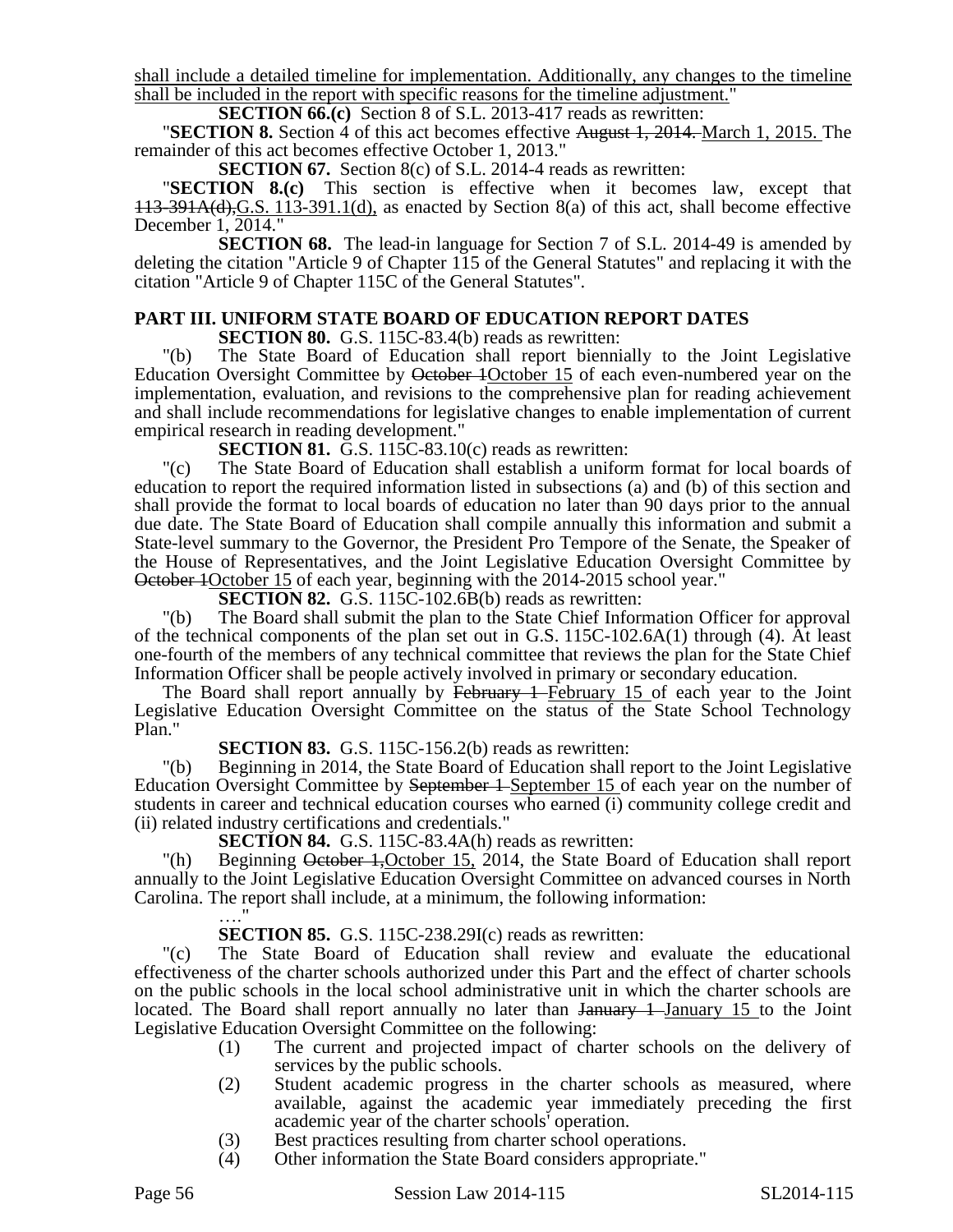### **SECTION 86.** Section 7.15(b) of S.L. 2003-284 reads as rewritten:

"**SECTION 7.15.(b)** The Department of Public Instruction shall prepare a current head count of the number of students classified with limited English proficiency by December 1 December 15 of each year.

Students in the head count shall be assessed at least once every three years to determine their level of English proficiency. A student who scores "superior" on the standard English language proficiency assessment instrument used in this State shall not be included in the head count of students with limited English proficiency."

**SECTION 87.** Section 7.9(b) of S.L. 2007-323 reads as rewritten:

"**SECTION 7.9.(b)** The Department of Public Instruction shall prepare a current head count of the number of students classified with limited English proficiency by <del>December 1</del> December 15 of each year.

Students in the head count shall be assessed at least once every three years to determine their level of English proficiency. A student who scores "superior" on the standard English language proficiency assessment instrument used in this State shall not be included in the head count of students with limited English proficiency."

**SECTION 88.** Section 7.22.(h) of S.L. 2011-145 reads as rewritten:

"**SECTION 7.22.(h)** Beginning in 2011, the Director of NCVPS shall submit an annual report on NCVPS to the State Board of Education no later than <del>December 1</del> December 15 of each year. The report shall use data from the previous fiscal year and shall include statistics on actual versus projected costs to local school administrative units and charter schools, student enrollment, virtual teacher salaries, and measures of academic achievement.

The Director of NCVPS shall continue to ensure the following:

- (1) Course quality standards are established and met.
	- (2) All e-learning opportunities other than virtual charter schools offered by State-funded entities to public school students are consolidated under the NCVPS program, eliminating course duplication.
- (3) All courses offered through NCVPS are aligned to the North Carolina Standard Course of Study."

**SECTION 89.** Section 1(b) of S.L. 2013-1, as amended by Section 16.1 of S.L. 2013-410, reads as rewritten:

"**SECTION 1.(b)** The State Board of Education shall make high school diploma endorsements, as provided under this section, available to students graduating from high school beginning with the 2014-2015 school year. The State Board of Education shall report to the Joint Legislative Education Oversight Committee on the progress toward establishing specific college and career endorsements for high school diplomas and for awarding these endorsements by February 1, 2014. The State Board of Education shall submit the report on the impact of awarding the high school endorsements on high school graduation, college acceptance and remediation, and post-high school employment rates by <del>September 1,</del>September 15, 2016, and annually thereafter."

**SECTION 90.** Section 3(b) of S.L. 2013-1 reads as rewritten:

"**SECTION 3.(b)** The State Board of Education and the State Board of Community Colleges shall jointly report to the Joint Legislative Education Oversight Committee by October 1,October 15, 2014, on progress made on developing strategies to increase student engagement in career and technical education, especially in engineering and industrial technologies, and in other occupations with high numbers of employment opportunities."

**SECTION 91.** Section 7.6(c) of S.L. 2013-360 reads as rewritten:

**"SECTION 7.6.(c)** By <del>October 1, October 15</del>, 2013, and quarterly thereafter, the Office of the State CIO and DPI shall report on the establishment of public school cooperative purchasing agreements, savings resulting from the establishment of the agreements, and any issues impacting the establishment of the agreements. The reports shall be made to the Joint Legislative Oversight Committee on Information Technology, the Joint Legislative Education Oversight Committee, and the Fiscal Research Division."

**SECTION 92.** Section 8.3(j) of S.L. 2013-360 reads as rewritten:

"**SECTION 8.3.(j)** Reports. – For the 2013-2015 fiscal biennium, the State Board of Education shall report to the Fiscal Research Division prior to May 1 May 15 of each year if it determines that counties have supplanted funds."

**SECTION 93.** Section 8.4(i) of S.L. 2013-360 reads as rewritten: